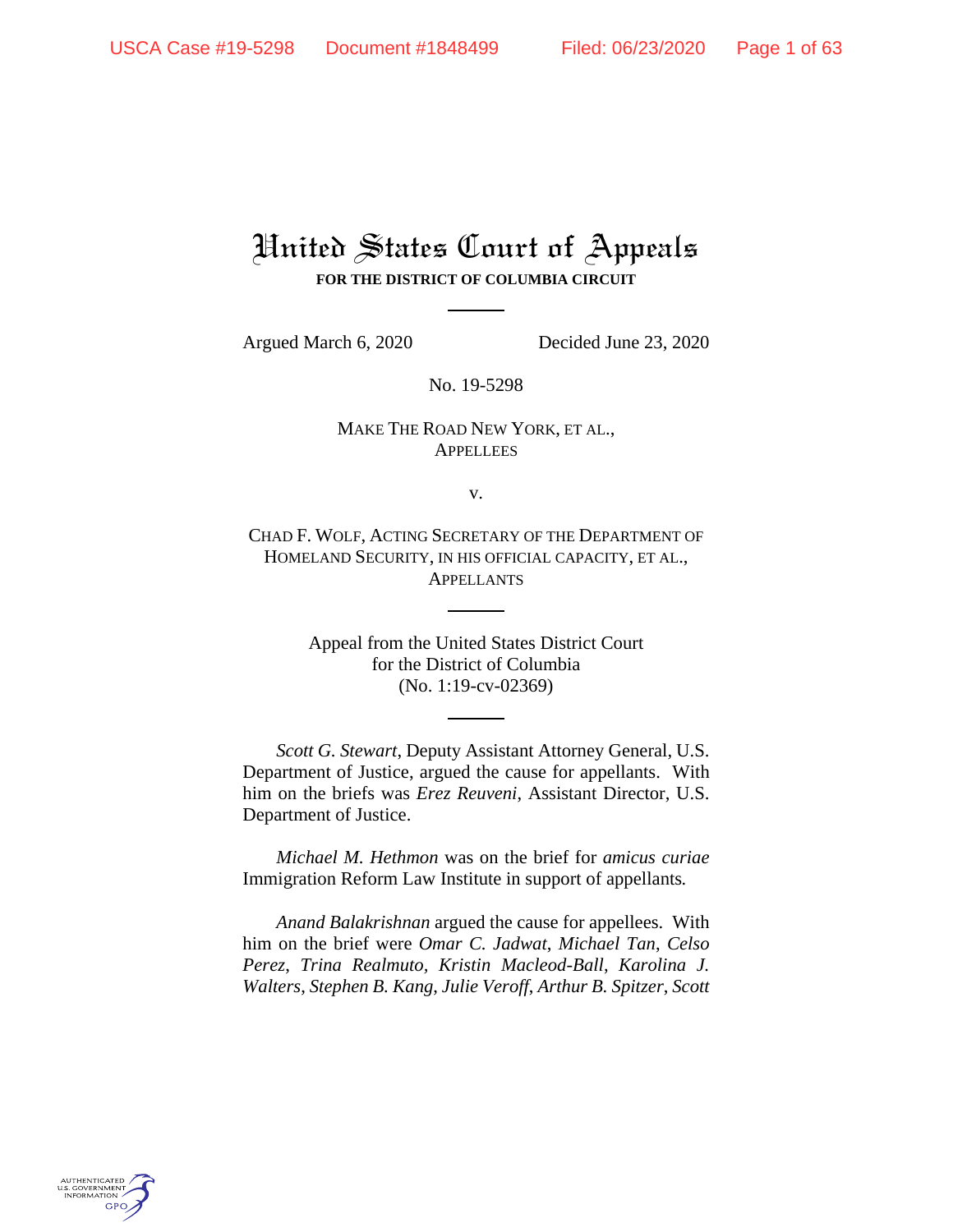# *Michelman*, *Jonathan K. Youngwood*, *Susannah S. Geltman*, *Joshua Polster*, and *Adrienne V. Baxley*.

*Xavier Becerra*, Attorney General, Office of the Attorney General for the State of California, *Antonette Benita Cordero*, *Laura Faer*, *Vilma Palma-Solana*, *Anthony Seferian*, Deputy Attorneys General, Office of the Attorney General for the State of California, *William Tong*, Attorney General, Office of the Attorney General for the State of Connecticut, *Clare Kindall*, Solicitor General for the State of Connecticut, *Clare E. Connors*, Attorney General, Office of the Attorney General for the State of Hawaii, *Kimberly Tsumoto Guidry*, Solicitor General for the State of Hawaii, *Aaron M. Frey*, Attorney General, Office of the Attorney General for the State of Maine, *Laura E. Jensen*, Assistant Attorney General, Office of the Attorney General for the State of Maine, *Philip J. Weiser*, Attorney General, Office of the Attorney General for the State of Colorado, *Eric R. Olson*, Solicitor General for the State of Colorado, *Kathleen Jennings*, Attorney General, Office of the Attorney General for the State of Delaware, *Christian Douglas Wright*, Director of Impact Litigation, Office of the Attorney General for the State of Delaware, *Kwame Raoul*, Attorney General, Office of the Attorney General for the State of Illinois, *Sarah A. Hunger*, Deputy Solicitor General for the State of Illinois, *Maura Healey*, Attorney General, Office of the Attorney General for the Commonwealth of Massachusetts, *Robert E. Toone*, Assistant Attorney General, Office of the Attorney General for the Commonwealth of Massachusetts, *Keith Ellison*, Attorney General, Office of the Attorney General for the State of Minnesota, *Kathryn Iverson Landrum*, Assistant Attorney General, Office of the Attorney General for the State of Minnesota, *Gurbir S. Grewal*, Attorney General, Office of the Attorney General for the State of New Jersey, *Glenn J. Moramarco*, Assistant Attorney General, Office of the Attorney General for the State of New Jersey, *Brian E. Frosh*,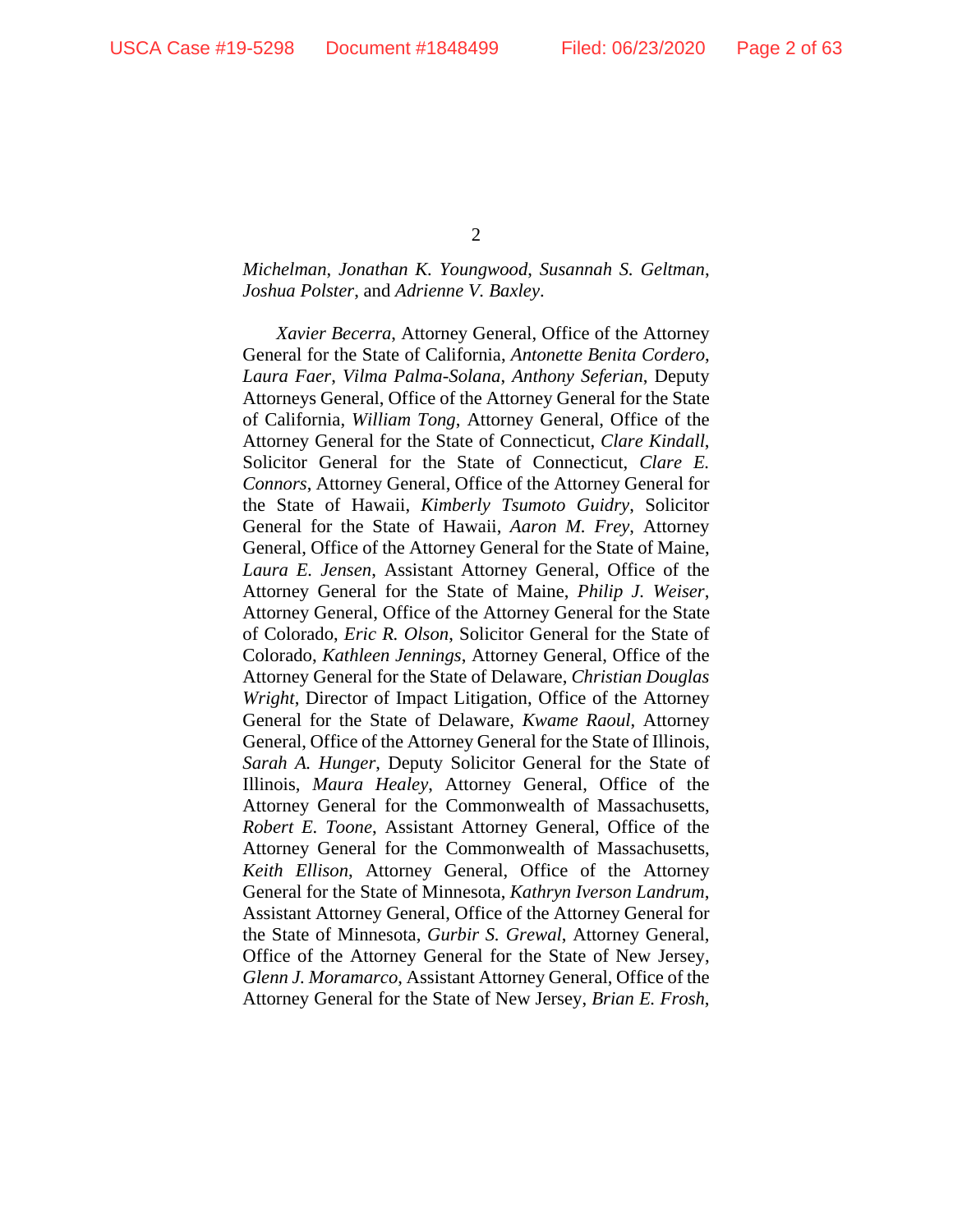Attorney General, Office of the Attorney General for the State of Maryland, *Adam D. Snyder*, Deputy Chief of Litigation, Office of the Attorney General for the State of Maryland, *Dana Nessel*, Attorney General, Office of the Attorney General for the State of Michigan, *Fadwa A. Hammoud*, Solicitor General for the State of Michigan, *Aaron D. Ford*, Attorney General, Office of the Attorney General for the State of Nevada, *Heidi Parry Stern*, Solicitor General for the State of Nevada, *Letitia James*, Attorney General, Office of the Attorney General for the State of New York, *Steven C. Wu*, Deputy Solicitor General for the State of New York, *Josh Shapiro*, Attorney General, Office of the Attorney General for the Commonwealth of Pennsylvania, *Aimee D. Thomson*, Deputy Attorney General, Office of the Attorney General for the Commonwealth of Pennsylvania, *Thomas J. Donovan*, *Jr.*, Attorney General, Office of the Attorney General for the State of Vermont, *Benjamin D. Battles*, Solicitor General for the State of Vermont, *Hector Balderas*, Attorney General, Office of the Attorney General for the State of New Mexico, *Tania Maestas*, Chief Deputy Attorney General, *Brian E. McMath*, Assistant Attorney General, Office of the Attorney General for the State of New Mexico, *Ellen F. Rosenblum*, Attorney General, Office of the Attorney General for the State of Oregon, *Jona Maukonen*, Assistant Attorney General, Office of the Attorney General for the State of Oregon, *Peter F. Neronha*, Attorney General, Office of the Attorney General for the State of Rhode Island, *Adam D. Roach*, Special Assistant Attorney General, Office of the Attorney General for the State of Rhode Island, *Robert W. Ferguson*, Attorney General, Office of the Attorney General for the State of Washington, *Noah Guzzo Purcell*, Solicitor General for the State of Washington, *Mark R. Herring*, Attorney General, Office of the Attorney General for the Commonwealth of Virginia, *Toby J. Heytens*, Solicitor General for the Commonwealth of Virginia, *Karl A. Racine*, Attorney General, Office of the Attorney General for the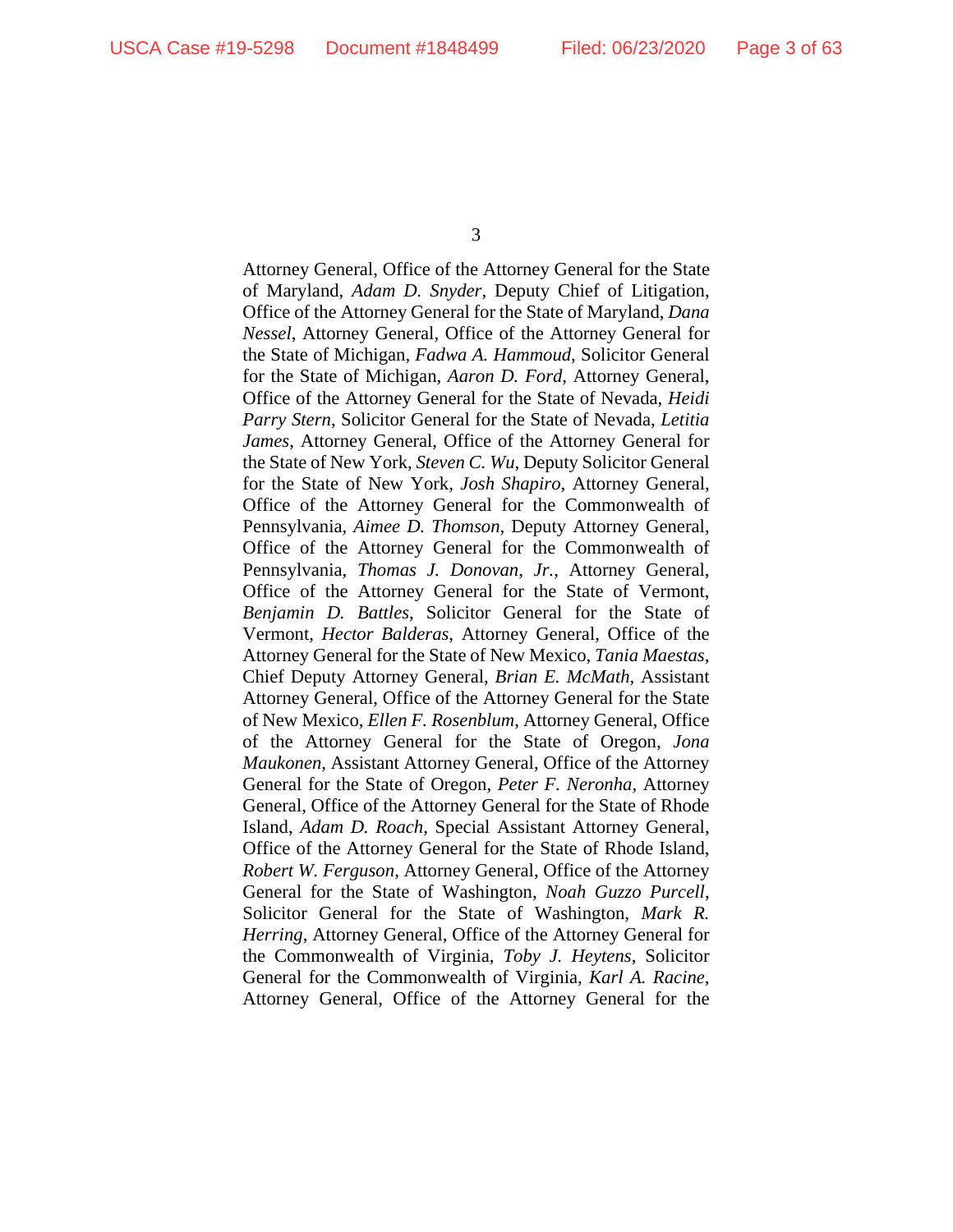District of Columbia, and *Loren L. AliKhan*, Solicitor General for the District of Columbia, were on the brief for *amici curiae* The State of California, et al. in support of appellees.

*Richard Caldarone*, *Paul J. Nathanson*, and *Kenneth L. Wainstein* were on the brief for *amici curiae* The Tahirih Justice Center, et al. in support of appellees.

*William J. Trunk* and *Megan D. Browder* were on the brief for *amici curiae* Former Homeland Security and Immigration Officials in support of appellees.

Before: MILLETT and RAO, *Circuit Judges*, and EDWARDS, *Senior Circuit Judge*.

Opinion for the Court filed by *Circuit Judge* MILLETT.

Dissenting opinion filed by *Circuit Judge* RAO.

MILLETT, *Circuit Judge*: Federal law commits to the "sole and unreviewable discretion" of the Secretary of Homeland Security the decision whether to subject certain individuals present in the United States without documentation to "expedited removal." 8 U.S.C. §  $1225(b)(1)(A)(iii)(I)$ . In July 2019, the Secretary decided to expand the reach of the expedited removal process to its statutory limit, sweeping in all individuals without documentation who have resided in the United States for less than two years.

Three organizations whose members are covered by that expansion ("Associations") filed suit, contending that the Secretary's decision violated the Administrative Procedure Act ("APA"), 5 U.S.C. §§ 551 *et seq.*, the Immigration and Nationality Act ("INA"), 8 U.S.C. §§ 1225(a)–(b), 1362, the Due Process Clause of the Fifth Amendment, U.S. CONST.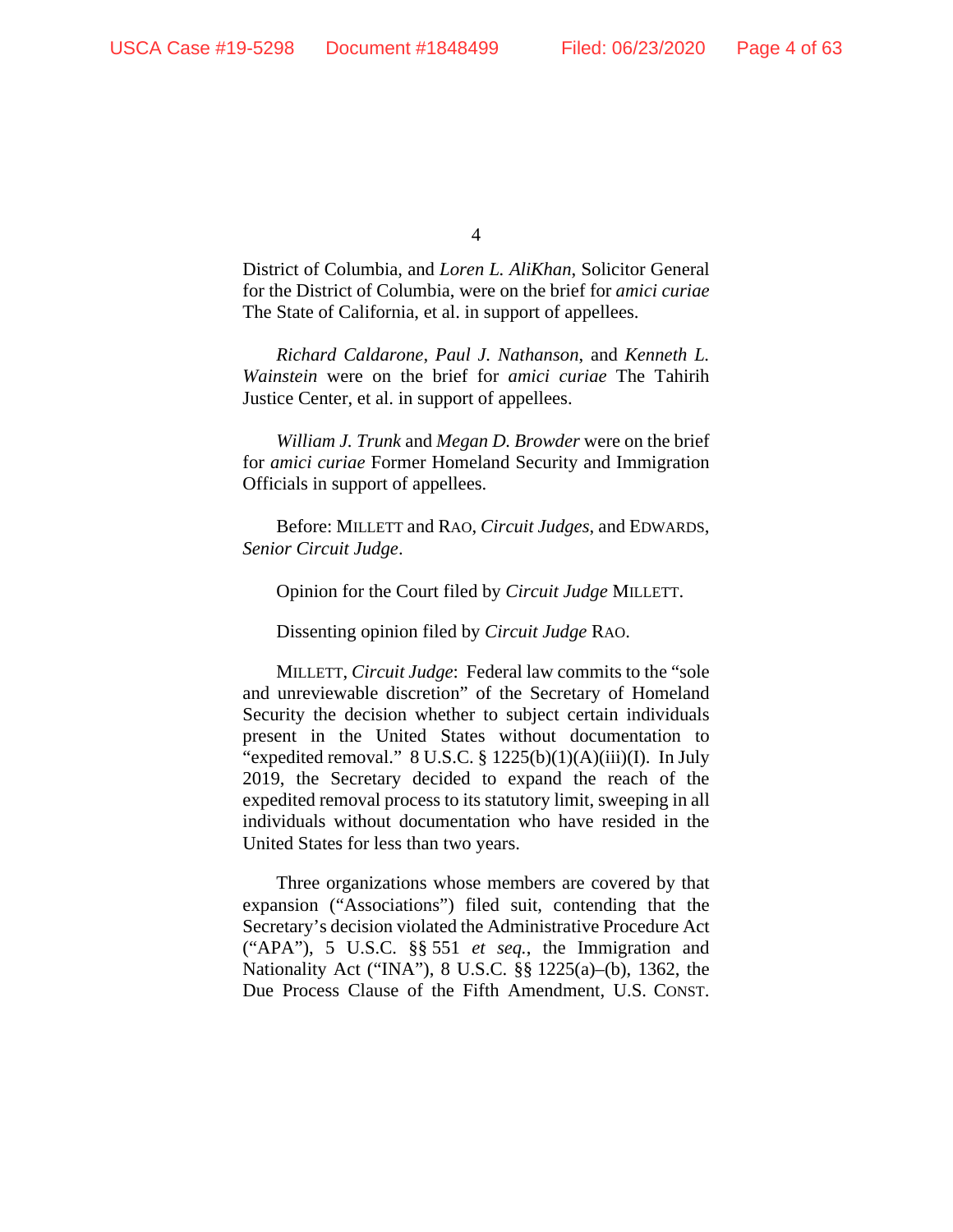Amend. V, and the Suspension Clause, U.S.CONST., Art. I, § 9, cl. 2. The district court granted a preliminary injunction against the expansion based only on the APA claims, leaving the INA and constitutional claims unaddressed.

We hold that the district court properly exercised jurisdiction over the Associations' case. But because Congress committed the judgment whether to expand expedited removal to the Secretary's "sole and unreviewable discretion," 8 U.S.C. § 1225(b)(1)(A)(iii)(I), the Secretary's decision is not subject to review under the APA's standards for agency decisionmaking. Nor is it subject to the APA's notice-andcomment rulemaking requirements. For those reasons, we reverse the district court's grant of a preliminary injunction and remand for further proceedings consistent with this decision.

#### **I**

### **A**

### **1**

Congress created the process of "expedited removal" as part of the Illegal Immigration Reform and Immigrant Responsibility Act of 1996 ("IIRIRA"), Pub. L. No. 104-208, § 302, 110 Stat. 3009-546, 3009-579 (1996) (codified at 8 U.S.C. §§ 1225, 1252). Before IIRIRA, an individual in the United States without proper documentation could be considered "deportable," 8 U.S.C. § 1251(a) (1995), if, among other things, that person had "entered the United States without inspection or at any time or place other than as designated by the Attorney General[,]" *see id.* § 1251(a)(1)(B) (1995). A determination of deportability entailed a hearing before a special inquiry officer in which the individual had the right to be represented, to examine the government's evidence, and to present evidence on his or her behalf. *See id.* § 1252(b) (1995).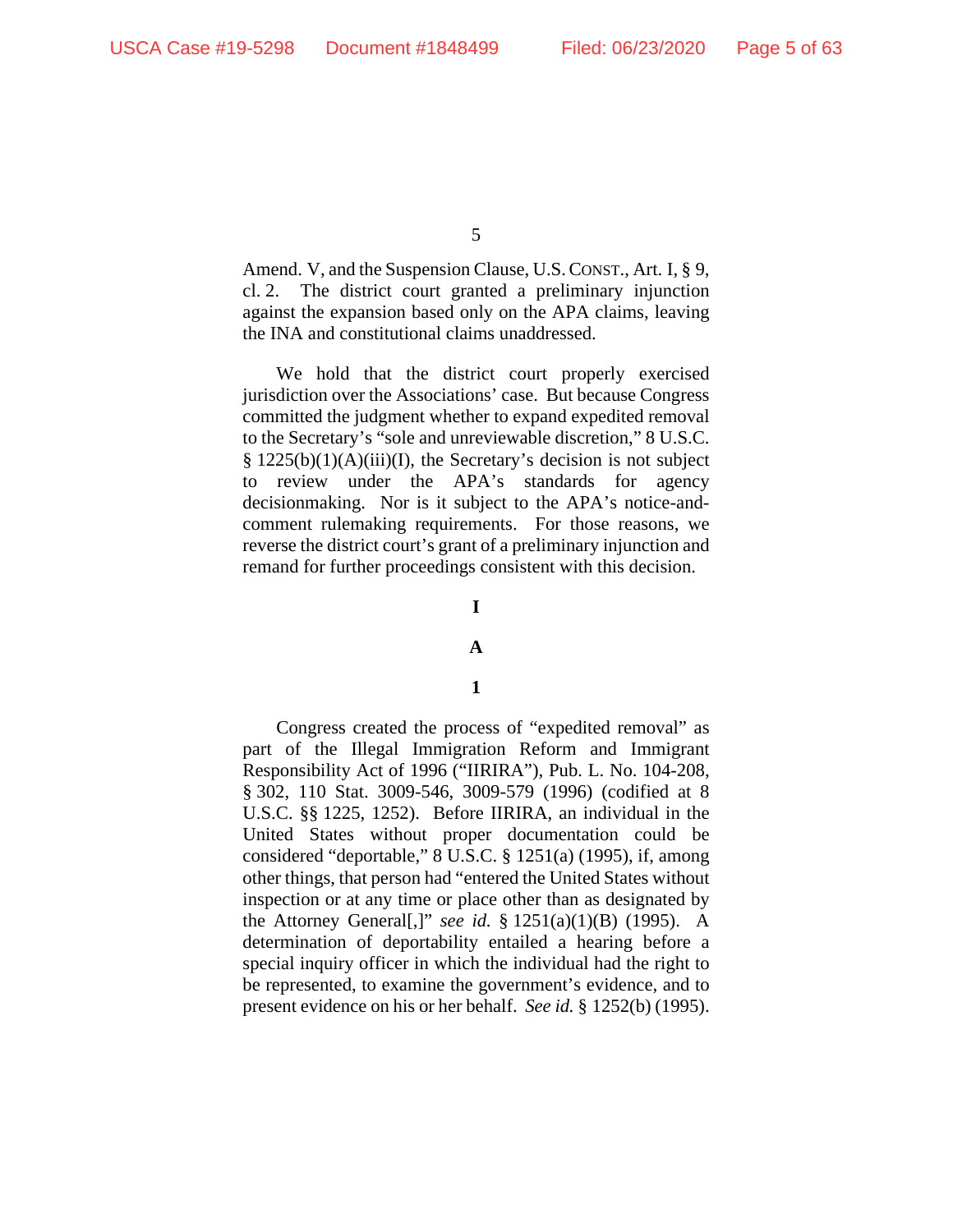An officer's determination that an individual was deportable was subject to judicial review. *See id.* § 1105a (1995).

Congress adopted IIRIRA's expedited removal scheme to substantially shorten and speed up the removal process. Expedited removal may be applied to those "who [are] arriving in the United States[,]"  $8$  U.S.C.  $\S$  1225(b)(1)(A)(i), as well as to individuals who are not admitted or paroled and who have "not affirmatively shown" to the immigration officer's satisfaction that they have been "physically present in the United States continuously for the 2-year period immediately prior to the date of the determination of inadmissibility[,]" *id.* § 1225(b)(1)(A)(iii)(II). IIRIRA leaves it to the Secretary to designate which groups of individuals who fall within the twoyear statutory range will be subject to expedited removal, in a provision we shall refer to as the "Designation Provision." *See id.* § 1225(b)(1)(A)(iii)(I) ("The Attorney General *may apply* [expedited removal] to any or all aliens described in  $[\S 1225(b)(1)(A)(iii)(II)].$ ") (emphasis added). Any such decision about the scope of expedited removal's operation within statutory limits is expressly committed to the Secretary's "sole and unreviewable discretion," and the Secretary may modify such a decision "at any time." *Id.*<sup>1</sup>

Expedited removal lives up to its name. Under IIRIRA, an immigration officer may determine that an individual is inadmissible because she does not have a valid entry document or other suitable travel document, or because she has obtained a visa through misrepresentation. *See* 8 U.S.C. § 1225(b)(1)(A)(i); *see also id.* § 1182(a)(6)(C), (7). If that individual falls within the class of persons subject to expedited

<sup>&</sup>lt;sup>1</sup> IIRIRA confers this authority on the Attorney General, but that power has since been transferred to the Secretary of Homeland Security. *See* 8 U.S.C. § 1103(a); *see also* 6 U.S.C. § 251; *Clark v. Martinez*, 543 U.S. 371, 374 n.1 (2005).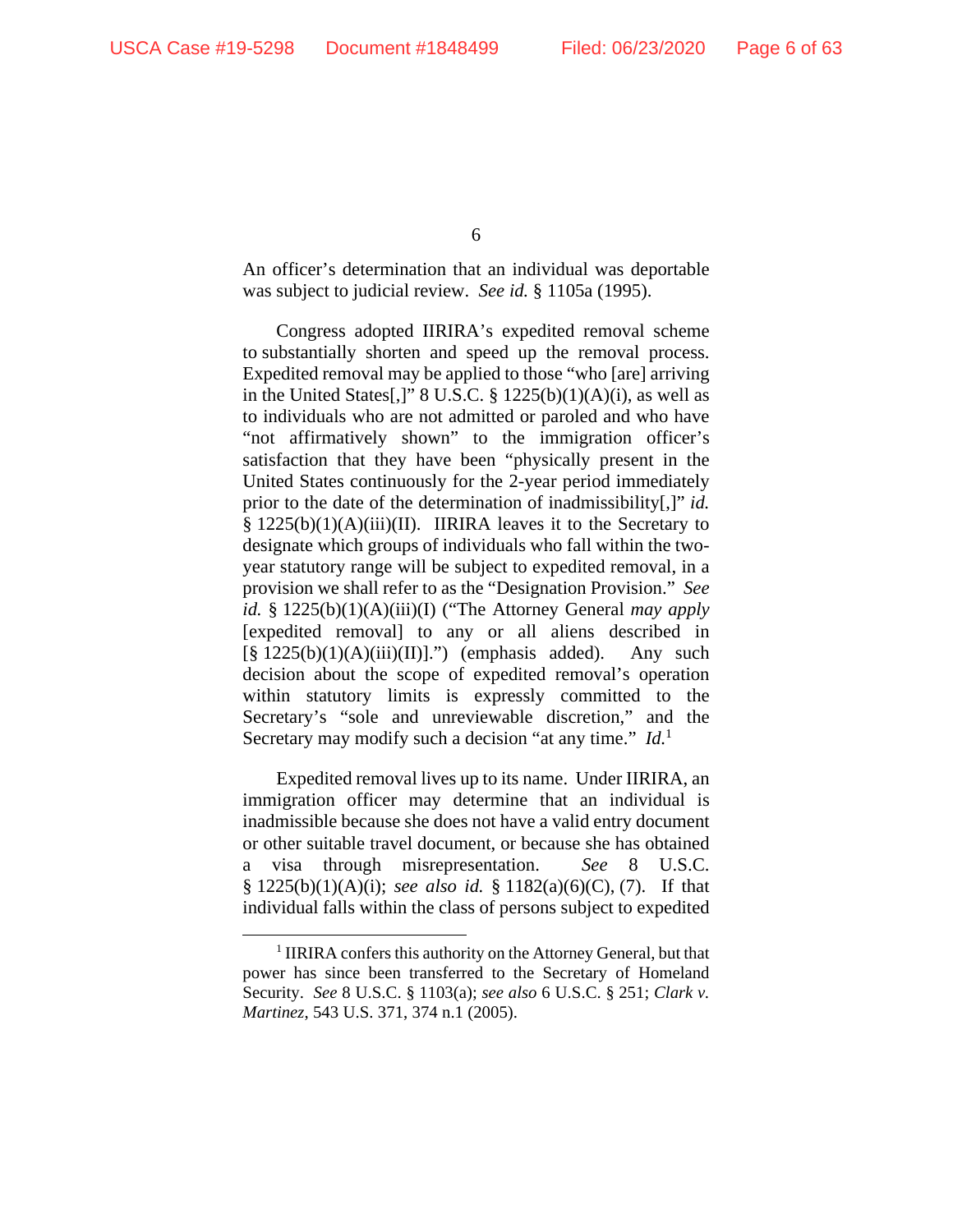removal, an immigration "officer shall order the alien removed \* \* \* without further hearing or review unless the alien indicates either an intention to apply for asylum \* \* \* or a fear of persecution." *Id.* § 1225(b)(1)(A)(i). Absent such an indication, all that stands between that individual and removal is a paper review by the officer's supervisor. *See* 8 C.F.R.  $§$  235.3(b)(7).

The process is scarcely more involved for individuals who assert an intention to apply for asylum or a fear of persecution. *See* 8 U.S.C. § 1225(b)(1)(A). Those persons are referred for an interview with an immigration officer who decides whether they have a "credible fear of persecution[.]" *Id.*  $§ 1225(b)(1)(A)(ii)$ , (B)(ii). The interviewing officer prepares a written record of the credible-fear determination, including the facts relied upon and the officer's analysis. *See id.*  $§$  1225(b)(1)(B)(iii)(II). If the officer finds no credible fear of persecution, the individual's only recourse is review by an immigration judge. *See id.* § 1225(b)(1)(B)(iii)(III). That highly expedited review is meant to conclude within 24 hours. *Id.* The immigration judge's review is final—no administrative or judicial review follows. *See id.* § 1225(b)(1)(C); *id.*  § 1252(a)(2)(A)(iii).

Because of the Executive Branch's past concerns about expedited removal's administrability and accuracy in application, the Secretary had long chosen to apply those abrupt procedures only to narrow classes of individuals. *See*  Inspection and Expedited Removal of Aliens, 62 Fed. Reg. 10,312, 10,313 (March 6, 1997). In particular, the government has expressed concerns that the "application of the expedited removal provisions" to individuals "already in the United States will involve more complex determinations of fact and will be more difficult to manage<sup>[1]</sup> *Id.* For that reason, the Secretary initially opted to apply expedited removal only to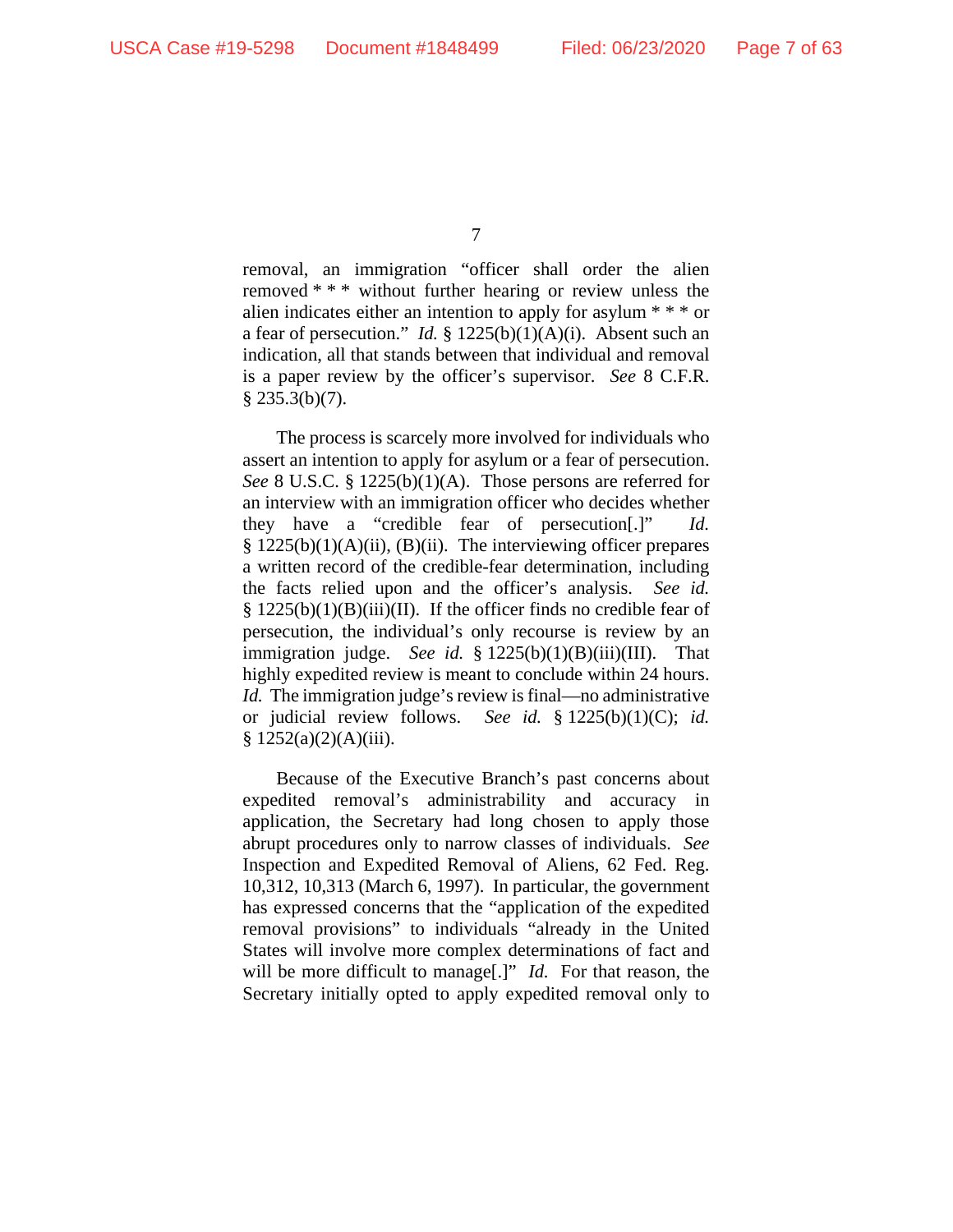"arriving" individuals, defined as those "who seek[] admission to or transit through the United States \* \* \* at a port-of-entry," or who are "interdicted in international or United States waters and brought into the United States by any means[.]" *Id.* at 10,313, 10,330; *see also id.* at 10,313 (rejecting one commenter's suggestion that the definition of "arriving alien" "be expanded to include aliens who have been present for less than 24 hours" because of the "difficulty not only in establishing that the alien entered without inspection, but also in determining the exact time of the alien's arrival").

In 2002, the Secretary expanded expedited removal to all unadmitted individuals who arrived by sea and who had been continuously present in the United States for less than two years. *See* Notice Designating Aliens Subject to Expedited Removal Under Section  $235(b)(1)(A)(iii)$  of the Immigration and Nationality Act, 67 Fed. Reg. 68,924, 68,925–68,926 (Nov. 13, 2002).

In 2004, the Secretary again expanded expedited removal to include all individuals, not paroled or admitted, who were encountered within fourteen days of entry and within 100 air miles of any United States international border. *See* Designating Aliens for Expedited Removal, 69 Fed. Reg. 48,877, 48,879 (Aug. 11, 2004). With the exception of expedited removal's expansion to Cuban nationals, the 2004 designation remained in place for the next fifteen years. *See* Designating Aliens for Expedited Removal, 84 Fed. Reg. 35,409 (July 23, 2019); *see also* Eliminating Exception to Expedited Removal Authority for Cuban Nationals Encountered in the United States or Arriving by Sea, 82 Fed. Reg. 4902, 4904 (Jan. 17, 2017).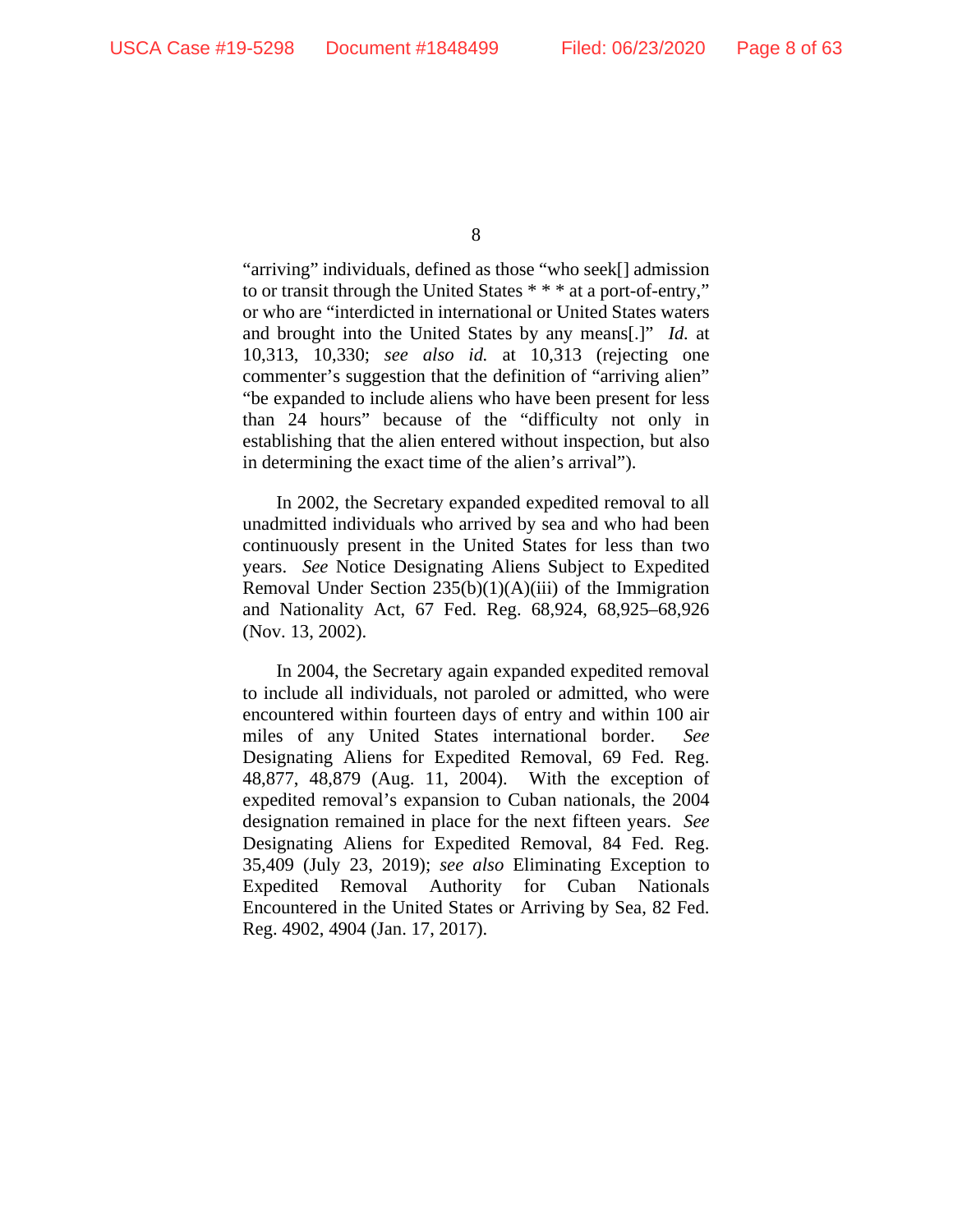**2** 

On January 25, 2017, President Trump directed the then-Secretary of Homeland Security John Kelly to expand expedited removal to its full statutory limits. *See* Exec. Order No. 13,767, Border Security and Immigration Enforcement Improvements, 82 Fed. Reg. 8793, 8796 (Jan. 30, 2017).

That directive, though, remained unimplemented for the next two and a half years. Not until July 2019 did the then-Acting Secretary Kevin McAleenan publish an announcement in the Federal Register expanding expedited removal to its full statutory limits so that it would reach all covered individuals who had been in the United States for less than two continuous years. *See* 84 Fed. Reg. at 35,413–35,414. The Secretary cited as the basis for his decision the "increasing numbers" of individuals who "have been detained after being apprehended within the interior of the United States[.]" *Id.* at 35,411. The Secretary also emphasized how fast such expedited removals occur—on average, within 11.4 days. *Id.* Like prior expansions, the July 2019 notice—which we will refer to as the "Expansion Designation"—went into immediate effect. *Id.* at 35,413.

**3** 

IIRIRA also adopted a web of jurisdictional provisions governing review of both the Secretary's designation decisions and of removals. Three of them are at issue here.

First, 8 U.S.C.  $\S 1252(a)(2)(A)$  is the jurisdictional provision that governs the expedited removal program. It provides that "no court shall have jurisdiction to review" matters relating to expedited removal, including "procedures and policies adopted by the [Secretary] to implement the [expedited removal] provisions of section  $1225(b)(1)[.]$ " 8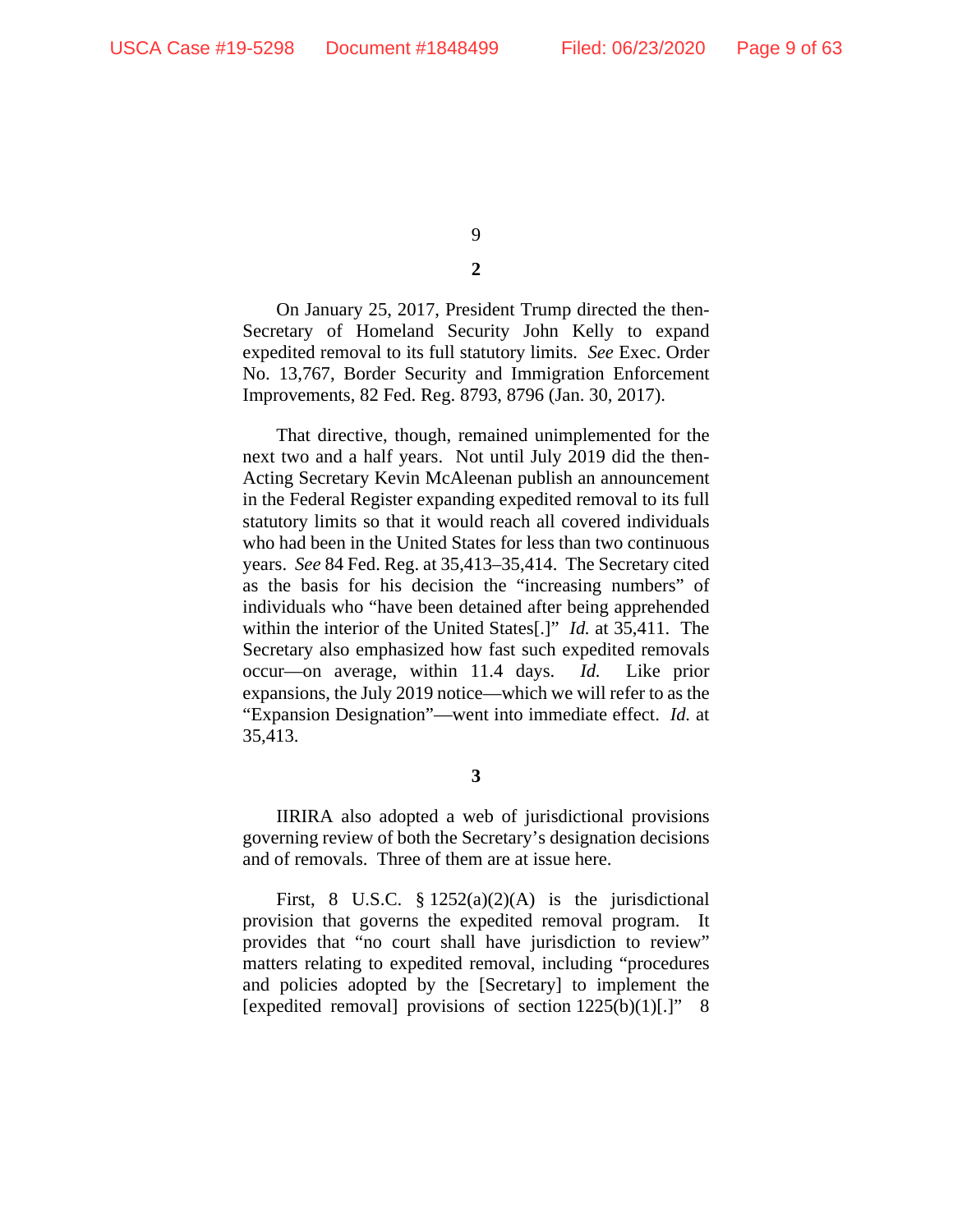U.S.C. § 1252(a)(2)(A)(iv); *see also id.* § 1252(a)(2)(A)(i)–  $(iii)$ .

Second, Subsection 1252(a)(2)(A)'s bar on judicial review of the expedited removal process is subject to enumerated exceptions. *See* 8 U.S.C. § 1252(a)(2)(A)(i, ii, & iv); *see also id.* § 1252(e). As relevant here, Congress expressly provided that an action may be "instituted in the United States District Court for the District of Columbia" to review whether "any regulation issued to implement  $[Section 1225(b)]$ constitutional," and whether "a regulation, or a written policy directive, written policy guideline, or written procedure issued by  $***$  [the Secretary] to implement" Section 1225(b) "is otherwise in violation of law." *Id.* § 1252(e)(3)(A).

Third, Subsection  $1252(a)(2)(B)$  bars judicial review of "any judgment regarding the granting of relief" under various statutory provisions involving "[d]enials of discretionary relief," and "any other decision or action of the  $***$ Secretary  $***$  the authority for which is specified under this subchapter to be in the discretion of the \* \* \* Secretary," other than a grant of asylum. *See* 8 U.S.C. § 1252(a)(2)(B). That bar on judicial review does not apply to "constitutional claims or questions of law raised upon a petition for review filed with an appropriate court of appeals[.]" *Id.* § 1252(a)(2)(D).

**B** 

In August 2019, shortly after the Secretary issued the Expansion Designation, several organizations filed suit on behalf of their individual members against the Secretary, the Attorney General, and three other federal officials within the Department of Homeland Security. The Associations are Make the Road New York, La Union Del Pueblo Entero, and WeCount!. Each one is a membership organization that advocates on behalf of its members in immigrant communities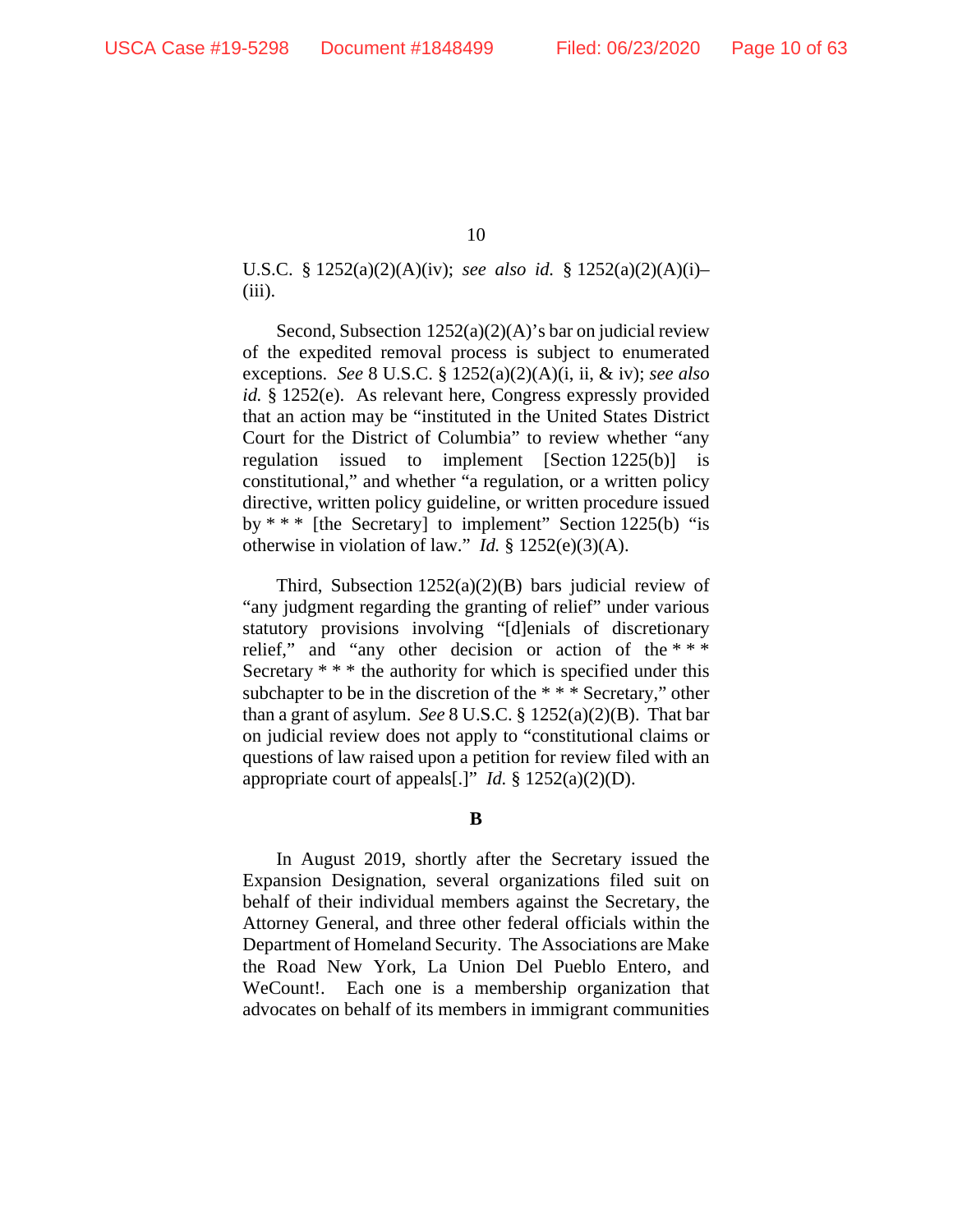and that includes among its members individuals directly covered by the new expedited removal designation.

The Associations asserted multiple claims, including statutory claims under the APA and the INA, along with two constitutional claims. Specifically, the Associations contend that the Secretary violated the APA by failing both (i) to engage in reasoned decisionmaking, and (ii) to promulgate the Expansion Designation through notice-and-comment rulemaking. The Associations also alleged violations of (i) the INA, 8 U.S.C. §§ 1225(a)–(b), 1362, contending that the expansion impermissibly deprived individuals of a meaningful pre-removal process and restricted the participation of counsel; (ii) the Due Process Clause of the Fifth Amendment, U.S. CONST. Amend. V, for failure to provide meaningful process prior to removal; and (iii) the Suspension Clause, U.S. CONST. Art. I, § 9, cl. 2, because the designation deprived individuals of the right to seek judicial review of a removal order. The Associations requested, among other things, a declaration that the Expansion Designation was contrary to law, vacatur of the Expansion Designation, and an injunction barring its application to the expanded group of individuals. J.A. 38–39.

Because the Expansion Designation took effect immediately, the Associations promptly moved for a preliminary injunction. After conducting a hearing, the district court granted a preliminary injunction, determining that the Associations were likely to succeed in establishing jurisdiction and on the merits of their APA claims, and that the balance of interests favored the Associations. Given those rulings, the court found it unnecessary at that time to address the Associations' INA and constitutional claims.<sup>2</sup>

<sup>&</sup>lt;sup>2</sup> Because the district court only addressed the APA notice-andcomment rulemaking and reasoned decisionmaking claims, *see*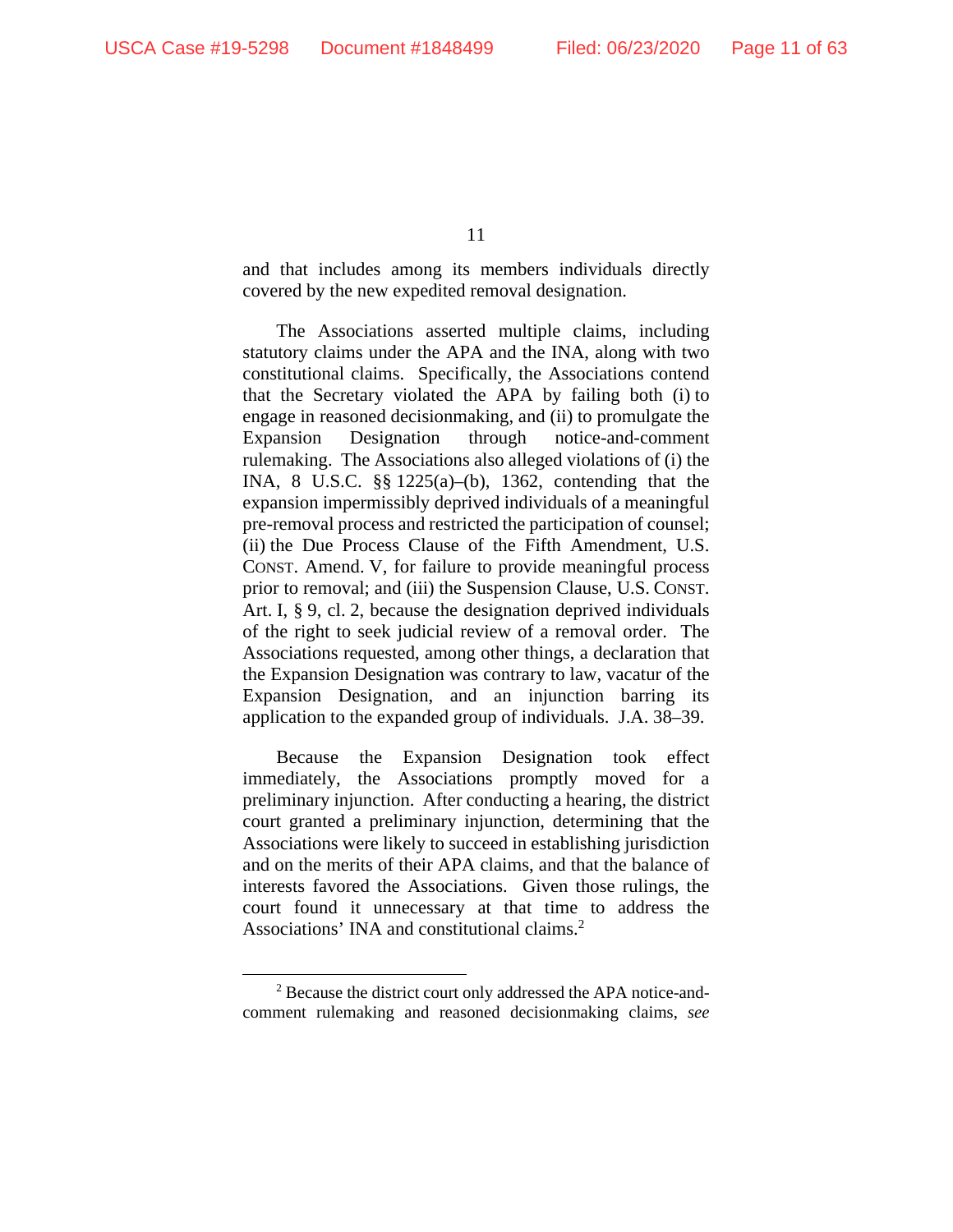Regarding jurisdiction, the district court held that it had jurisdiction to consider the claims under 28 U.S.C. § 1331, and that the jurisdiction-stripping provisions of 8 U.S.C.  $§ 1252(a)(2)(A)$  by their express terms do not apply to constitutional and statutory challenges to regulations, written policy directives, and written policy guidelines issued by the Secretary to implement expedited removal. *See Make the Road*, 405 F. Supp. 3d at 28 ("[T]his court has little doubt that [the Associations'] APA claims assailing DHS's July 23rd Notice qualify as challenges to 'a regulation, or a written policy directive, written policy guideline, or written procedure issued by or under the authority of the Attorney General *to implement*' section 1225(b).") (quoting 8 U.S.C. § 1252(e)(3)(A)(ii)).

The district court also determined that the Associations had standing to litigate on behalf of their members who are subject to the Expansion Designation, pointing to three declarations from the Associations' members stating that they were subject to and adversely affected by the new designation. The court further found that depriving those individuals of the more robust procedural protections afforded in regular removal proceedings was a "recognized harm[.]" *Make the Road*, 405 F. Supp. 3d at 33. Nor was there anything "speculative about a threatened injury if the one who makes the threat

*Make the Road New York v. McAleenan*, 405 F. Supp. 3d 1, 25 n.12 (D.D.C. 2019), and the parties did not address any other claims in their briefing to this court, we do not address the pending constitutional and INA claims for the first time on appeal. *See Liberty Property Trust v. Republic Properties Corp.*, 577 F.3d 335, 341 (D.C. Cir. 2009) ("Although we  $**$  \* have the discretion to consider questions of law that were not passed upon by the District Court, this court's normal rule is to avoid such consideration.") (formatting modified); *see also Washington Alliance of Tech. Workers v. United States Dep't of Homeland Sec.*, 892 F.3d 332, 346 (D.C. Cir. 2018) (similar).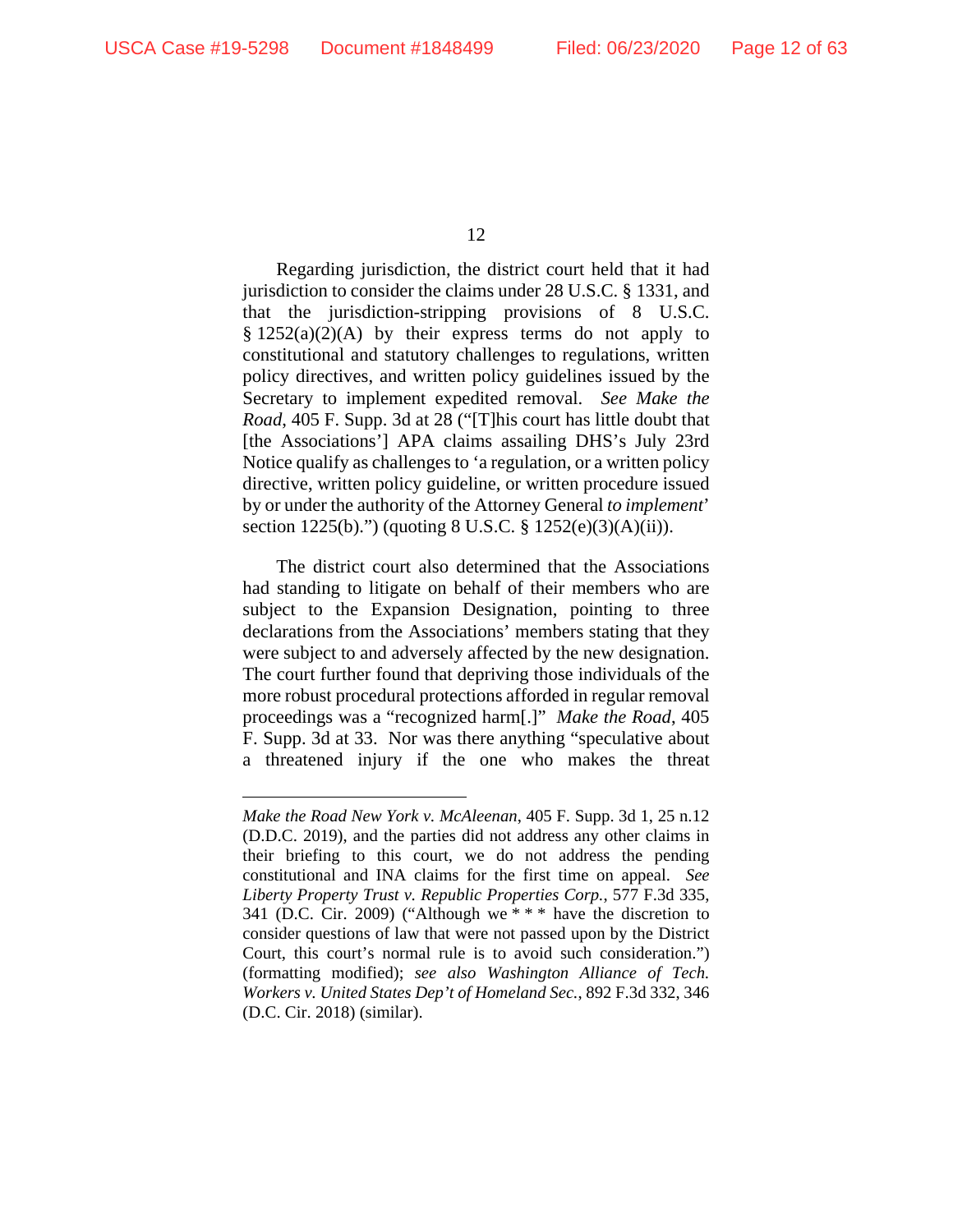simultaneously and unequivocally states that he intends to inflict the threatened harm as soon as possible and without further warning" on such individuals. *Id.* at 34.

The court next found that the APA provided a cause of action to challenge the Expansion Designation, even though the decision was statutorily committed to the Secretary's "sole and unreviewable discretion[.]" *See Make the Road*, 405 F. Supp. 3d at 39–43. In the district court's view, it was "more likely that Congress intended to confer [on] the agency the ultimate authority to *make* the decision of who will be subject to expedited removal under the statute, which is not the same thing as giving the agency sole discretion to determine the *manner* in which that decision will be made*.*" *Id.* at 39. In the district court's estimation, the Associations' APA claims were related to the process and not to the substance of the Expansion Designation itself.

Moving to the merits, the district court concluded that the Associations were likely to succeed on their notice-andcomment rulemaking and arbitrary and capricious claims. The court determined that the Expansion Designation was a substantive rule, not a general statement of policy, and no good cause existed to justify the failure to proceed through noticeand-comment rulemaking. The court also ruled that the Expansion Designation was not a product of reasoned decisionmaking because the Secretary failed to weigh "the considerable *downsides* of adopting a policy that, in many respects, could significantly impact people's everyday lives in many substantial, tangible, and foreseeable ways." *Make the Road*, 405 F. Supp. 3d at 55.

Finally, the district court ruled that the balance of interests favored issuing a preliminary injunction. The Associations' members would be subject to irreparable harm when the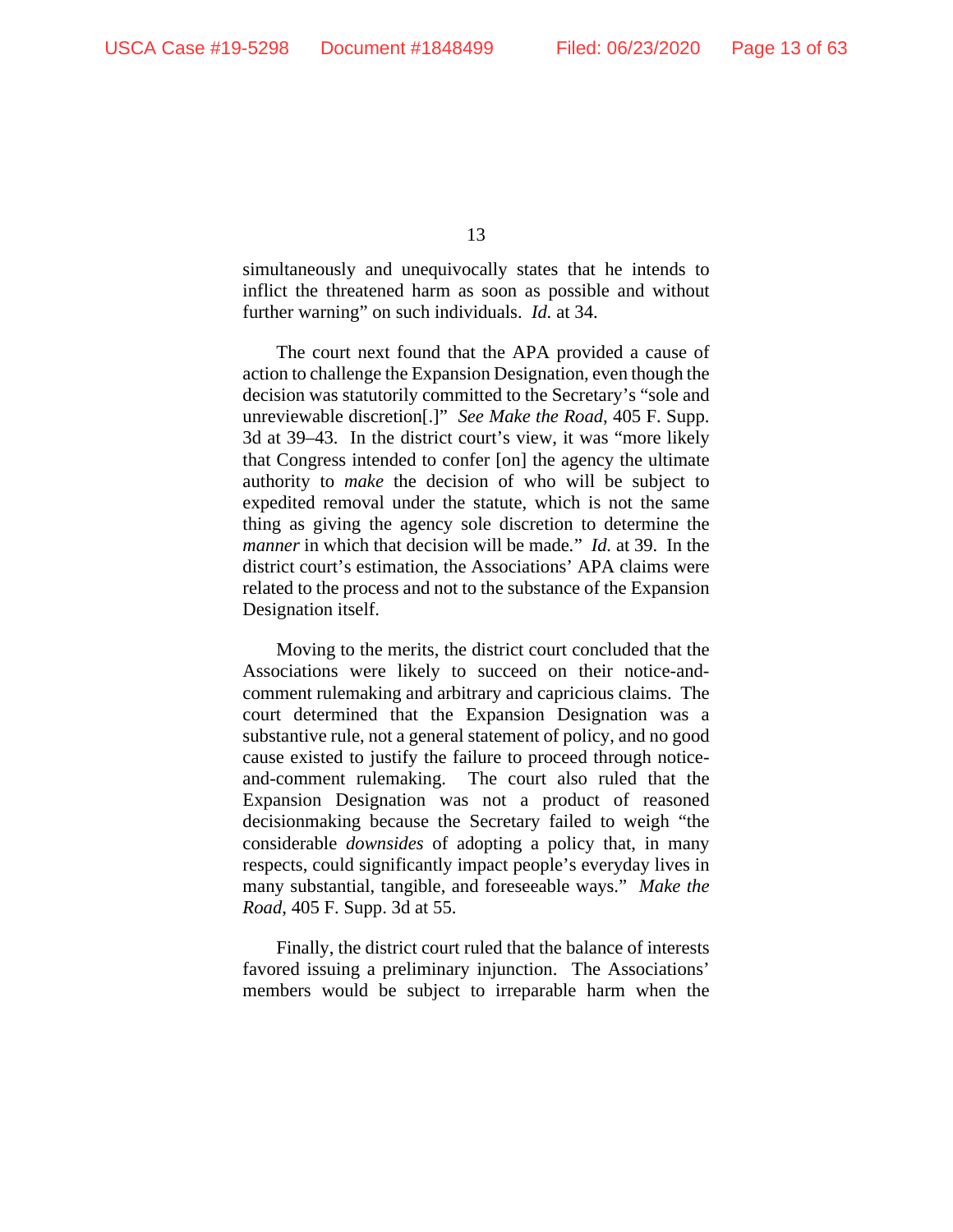Expansion Designation subjected them to expedited removal. And while the public had an interest in the efficient administration of immigration laws, the public also "ha[d] a significant interest in avoiding the erroneous application of a policy that can result in the swift and largely unreviewable deportation \* \* \* of members of the public that have established strong ties to their communities." *Make the Road*, 405 F. Supp. 3d at 65.

Based on those determinations, the district court preliminarily enjoined the Secretary from enforcing the Expansion Designation against all newly covered individuals.

The Secretary filed a timely notice of appeal. *See* 8 U.S.C.  $§ 1252(e)(3)(C)$ . Upon the joint request of the parties, the district court stayed further proceedings pending the disposition of this statutorily expedited appeal. *Id.*  $$ 1252(e)(3)(D).$ 

### **II**

The district court exercised federal question jurisdiction over the APA claims under 28 U.S.C. § 1331. This court has appellate jurisdiction under 28 U.S.C. § 1292(a)(1).

We review the issuance of a preliminary injunction for an abuse of discretion. *See, e.g.*, *Atlas Air, Inc. v. International Bhd. of Teamsters*, 928 F.3d 1102, 1112 (D.C. Cir. 2019). The district court's underlying legal conclusions are reviewed *de novo*, while its factual findings are reviewed for clear error. *Id.*

### **III**

To obtain a preliminary injunction, the Associations must establish that (1) they are likely to succeed on the merits of their APA claims, (2) their members are likely to suffer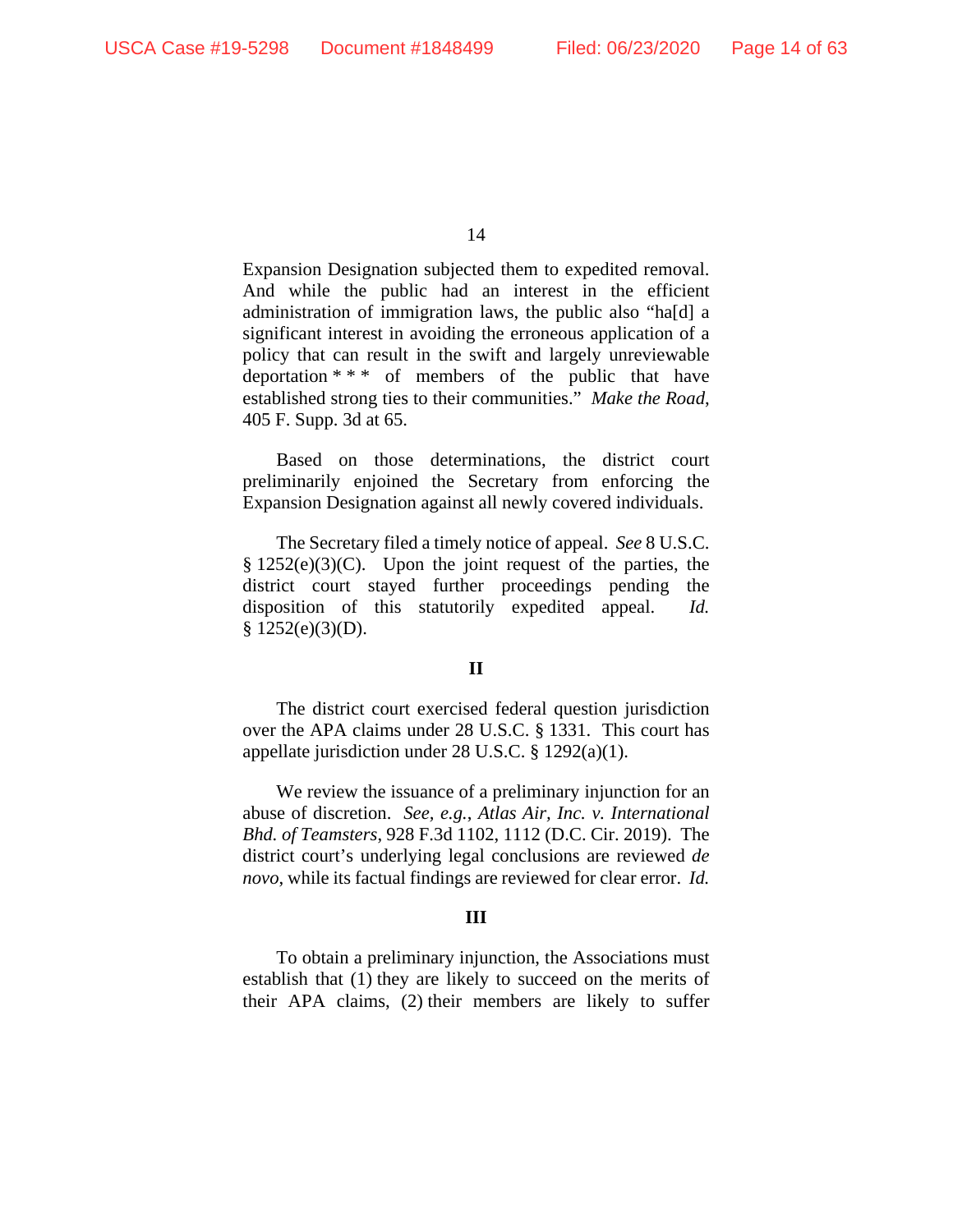irreparable harm in the absence of preliminary relief, (3) the balance of equities tips in their favor, and (4) an injunction is in the public interest. *See Winter v. Natural Res. Def. Council, Inc.*, 555 U.S. 7, 20 (2008). As part of establishing a likelihood of success on the merits, the Associations must first demonstrate a likelihood of success in establishing jurisdiction. *See, e.g.*, *Food & Water Watch, Inc. v. Vilsack*, 808 F.3d 905, 913 (D.C. Cir. 2015).

We hold that the Associations established jurisdiction for their APA claims. But they do not have a likelihood of success on their APA notice-and-comment and reasoned decisionmaking claims because the Secretary's decision to expand the scope of expedited removal within statutory limits is committed to agency discretion by law.

### **A**

On the question of jurisdiction, we decide this case against the backdrop of "a familiar principle of statutory construction: the presumption favoring judicial review of administrative action." *Guerrero-Lasprilla v. Barr*, 140 S. Ct. 1062, 1069 (2020) (quoting *Kucana v. Holder*, 558 U.S. 233, 251 (2010)); *see id.* ("Consider first" the presumption in favor of judicial review.); *SAS Inst., Inc. v. Iancu*, 138 S. Ct. 1348, 1359 (2018) ("[W]e begin with 'the strong presumption in favor of judicial review.") (quoting *Cuozzo Speed Techs., LLC v. Lee*, 136 S. Ct. 2131, 2140 (2016)).3

<sup>3</sup> *See also NetCoalition v. SEC*, 715 F.3d 342, 348 (D.C. Cir. 2013) (beginning analysis by "bear[ing] in mind the presumption favoring judicial review of agency action"); *El Paso Natural Gas Co. v. United States*, 632 F.3d 1272, 1276 (D.C. Cir. 2011) ("When considering whether a statute bars judicial review, '[w]e begin with the strong presumption that Congress intends judicial review of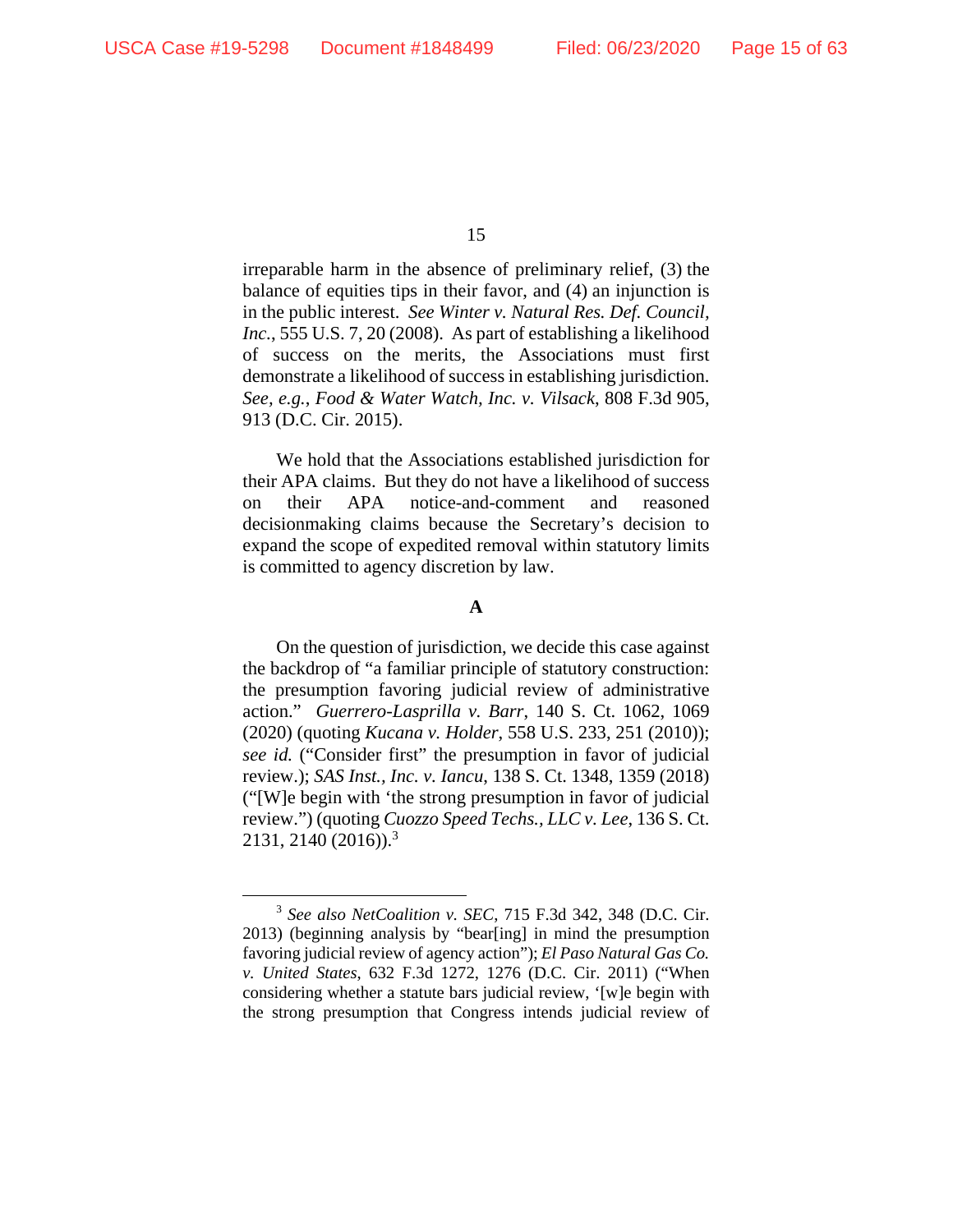That presumption means that, "when a statutory provision 'is reasonably susceptible to divergent interpretation, we adopt the reading that accords with traditional understandings and basic principles: that executive determinations generally are subject to judicial review.'" *Guerrero-Lasprilla*, 140 S. Ct. at 1069 (quoting *Kucana*, 558 U.S. at 251); *see also* HON. HARRY T. EDWARDS & LINDA A. ELLIOTT, FEDERAL STANDARDS OF REVIEW: REVIEW OF DISTRICT COURT DECISIONS AND AGENCY ACTIONS, Part 2, Chapter XII, Section A (database updated Feb. 2018) ("And, '[b]ecause the presumption favoring interpretations of statutes to allow judicial review of administrative action is well-settled,' Congress is assumed to 'legislate[] with knowledge of [it].'") (quoting *Kucana*, 558 U.S. at 251–252).

That "well-settled" and "strong presumption" in favor of judicial review is so embedded in the law that it applies even when determining the scope of statutory provisions specifically designed to limit judicial review. *See Guerrero-Lasprilla*, 140 S. Ct. at 1068; *see also Kucana*, 558 U.S. at 251–252; *American Clinical Lab. Ass'n v. Azar*, 931 F.3d 1195, 1204 (D.C. Cir. 2019); *El Paso Natural Gas Co. v. United States*, 632 F.3d 1272, 1276 (D.C. Cir. 2011) ("Th[e] presumption applies even where, as here, the statute expressly prohibits

administrative action.'") (quoting *Bowen v. Michigan Academy of Family Physicians*, 476 U.S. 667, 670 (1986)); *cf. Shalala v. Illinois Council on Long Term Care, Inc.*, 529 U.S. 1, 45–46 (2000) (Thomas, J., concurring) (It is a "longstanding canon that judicial review of executive action will not be cut off unless there is persuasive reason to believe that such was the purpose of Congress," and noting that the Court had applied the presumption in the immigration context, "notwithstanding the statute's express prohibition of judicial review") (formatting modified).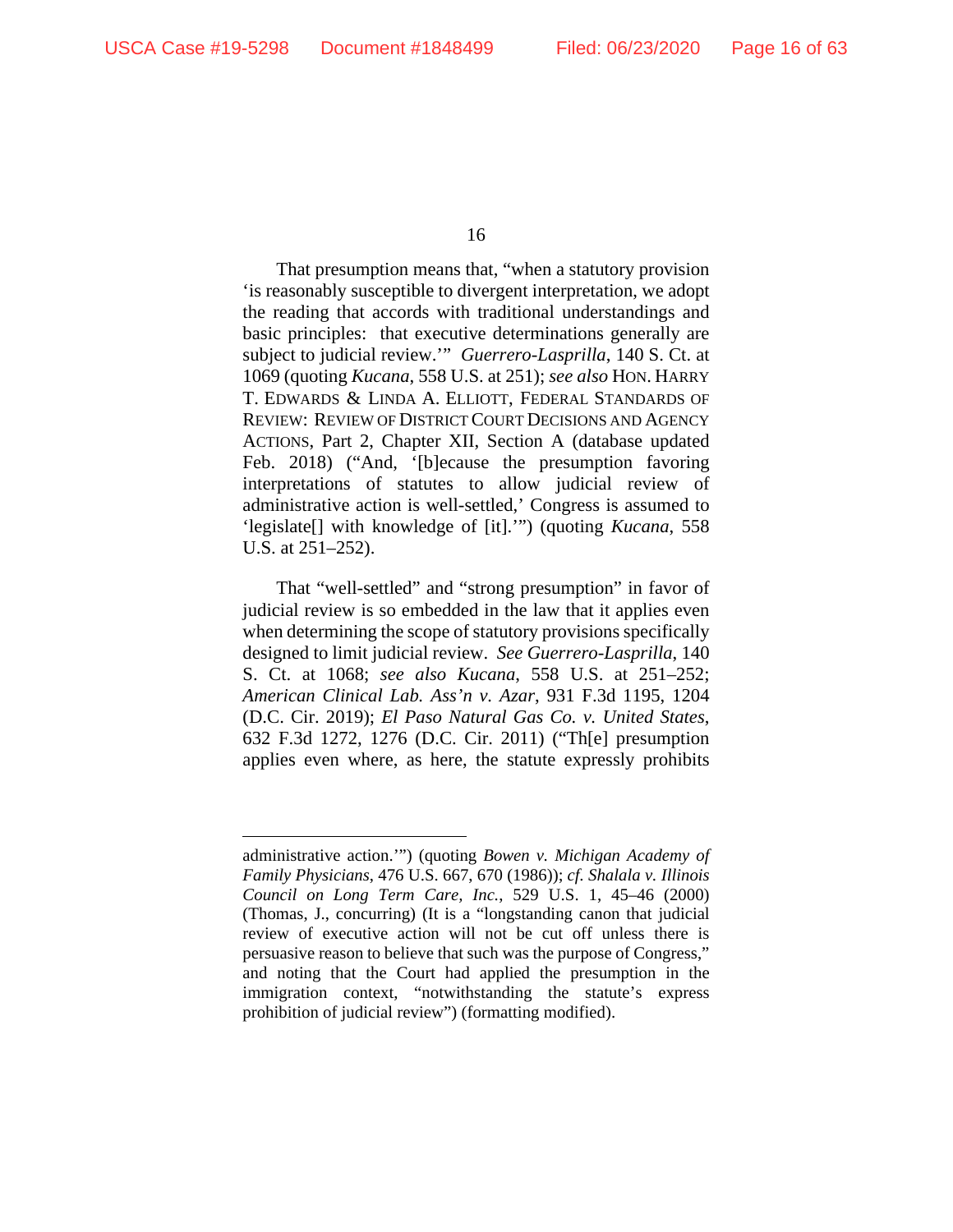judicial review—in other words, the presumption dictates that such provisions must be read narrowly.").

The Supreme Court has "'consistently applied' the presumption of reviewability to immigration statutes," including the very statute at issue here, 8 U.S.C. § 1252(a), and the very subsection on which the dissenting opinion relies. *See Guerrero-Lasprilla*, 140 S. Ct. at 1069–1070; *see also Kucana*, 558 U.S. at 251–252 (also applying the presumption to Subsection 1252(a)(2)(B)); *cf. McNary v. Haitian Refugee Ctr., Inc.*, 498 U.S. 479, 496 (1991) (applying presumption to a predecessor INA provision).

That "well-settled" presumption can be overcome only by "clear and convincing evidence" of congressional intent to preclude judicial review. *See, e.g.*, *Kucana*, 558 U.S. at 252 (quoting *Reno v. Catholic Social Servs., Inc.*, 509 U.S. 43, 64 (1993)).

Foundational tenets of statutory construction likewise apply with equal force in the jurisdictional context. That means that, when interpreting a jurisdiction-stripping provision, we start with the text, and then read those words in light of the statutory structure and context. *See Guerrero-Lasprilla*, 140 S. Ct. at 1070–1071; *see also Kucana*, 558 U.S. at 245 (same); Oral Arg. Tr. 74:15–17 (Secretary agreeing that the provisions are "not divorced," and that the court must "read the entire context of the statute").

Applying those principles of statutory construction, we hold that IIRIRA's text and statutory structure expressly preserve the district court's jurisdiction under 28 U.S.C. § 1331 over the Associations' APA challenges.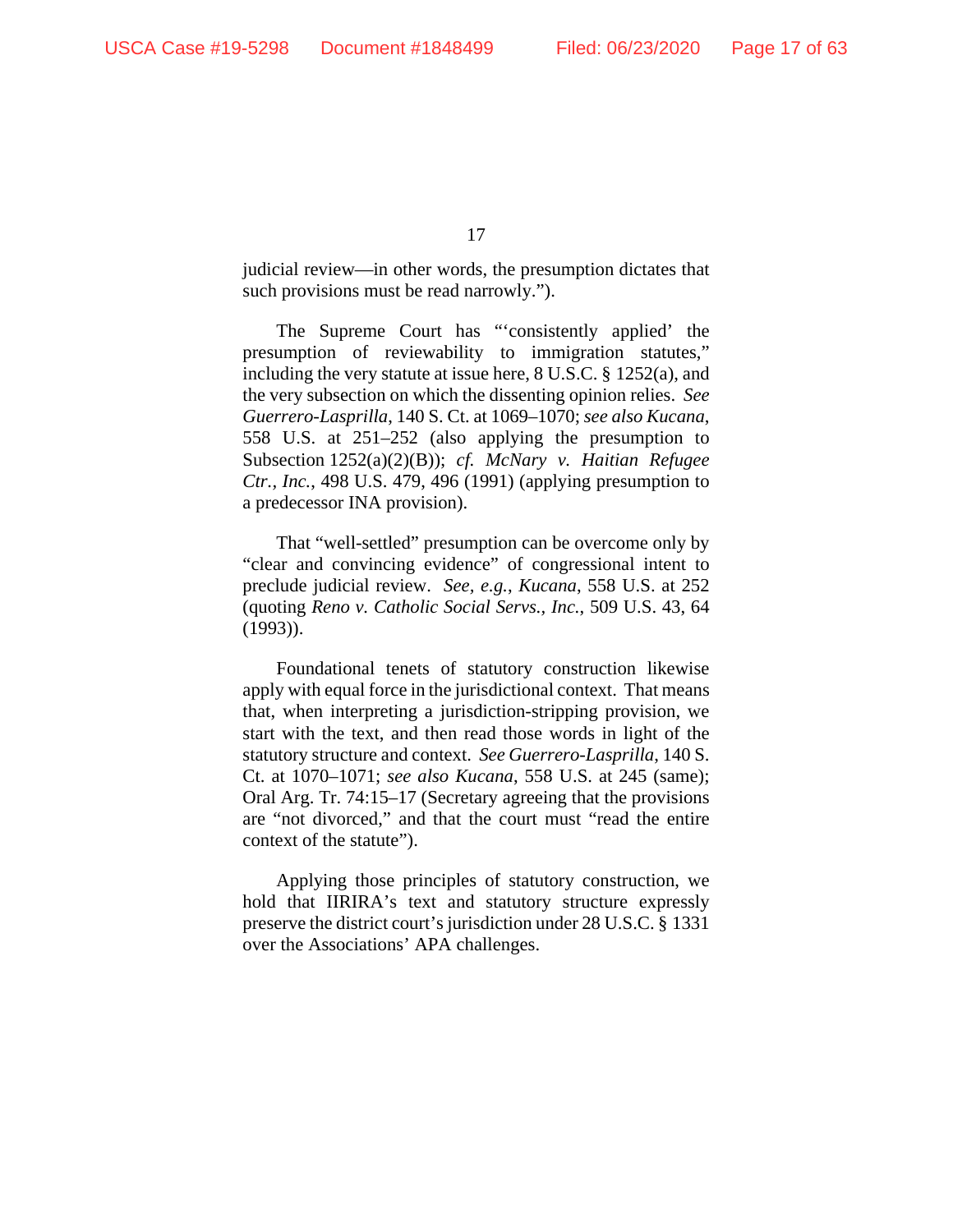# **1**

While the statutory provisions at issue are complex, straightforward rules of statutory construction knit them together and, at every turn, expressly preserve jurisdiction over challenges like the Associations' claims of legal or constitutional error in the Secretary's rules implementing expedited removal.

*First*, the statute's plain language says that there is jurisdiction. In the midst of a statutory section that largely limits and channels judicial relief directly into the federal appellate courts or habeas corpus proceedings, Congress specifically provided in the expedited removal context for more traditional judicial review of "[c]hallenges on validity of the system[.]" 8 U.S.C. § 1252(e)(3) (formatting modified). For those claims, Congress authorized "[j]udicial review" by means of "an action instituted in the United States District Court for the District of Columbia<sup>[.]"</sup> *Id.* § 1252 $(e)(3)(A)$ .<sup>4</sup>

### **(3) Challenges On Validity Of The System**

#### **(A) In general**

Judicial review of determinations under section 1225(b) of this title and its implementation is available in an action instituted in the United States District Court for the District of Columbia, but shall be limited to determinations of—

(i) whether such section, or any regulation issued to implement such section, is constitutional; or

(ii) whether such a regulation, or a written policy directive, written policy guideline, or written procedure issued by or under the authority of the

<sup>&</sup>lt;sup>4</sup> Subsection  $1252(e)(3)(A)$  provides in full: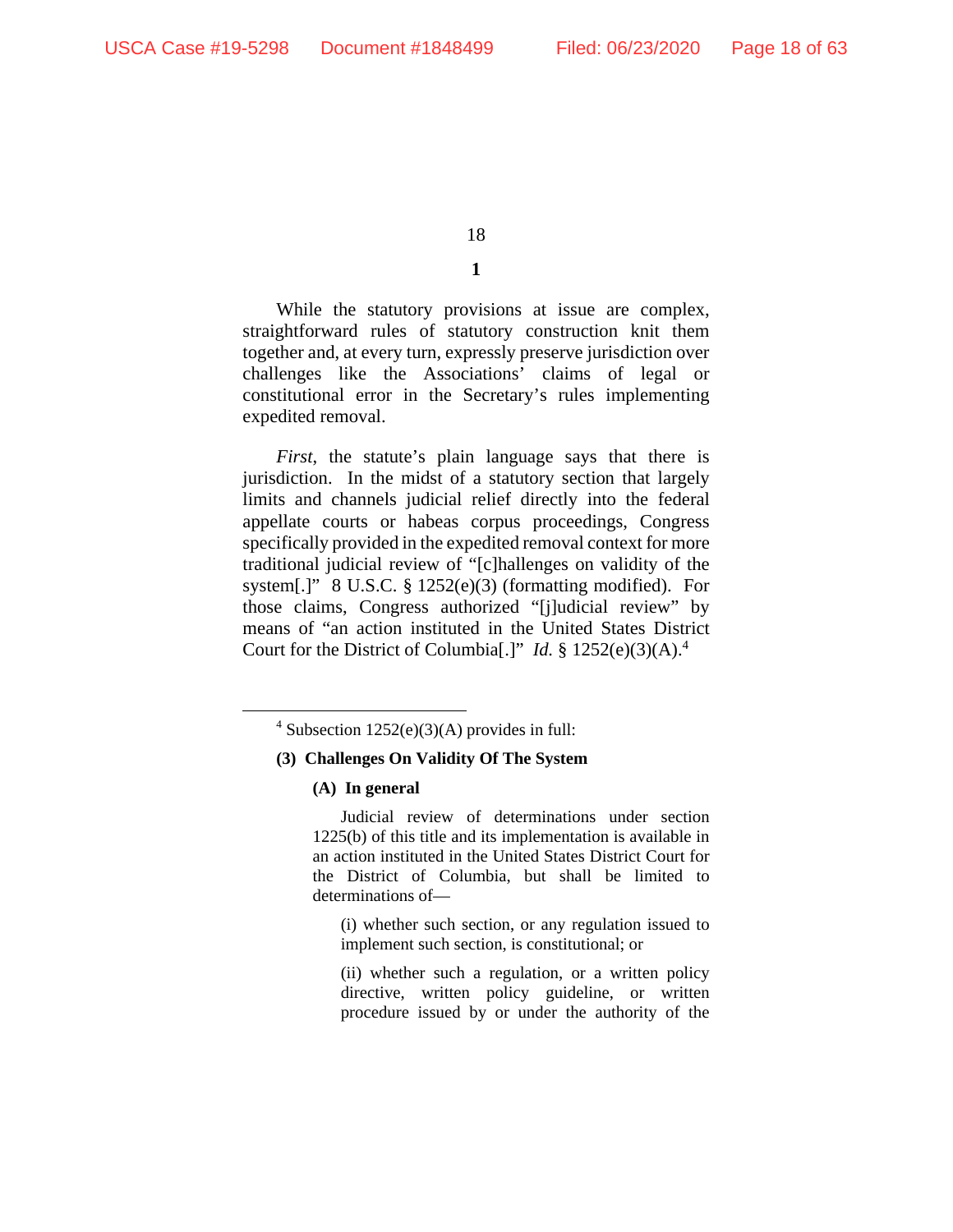That review specifically includes "determinations under section 1225(b) of this title and *its* implementation[.]" 8 U.S.C. § 1252(e)(3)(A) (emphasis added). The natural meaning of the singular "its" points directly to litigation over Section 1225(b)'s implementation. *See United States v. Barnes*, 295 F.3d 1354, 1364 (D.C. Cir. 2002). "[S]ection 1225(b) of this title" is also the last antecedent to which the word "its" refers. *See Barnhart v. Thomas*, 540 U.S. 20, 26 (2003) (Under the "rule of the last antecedent," a clause or phrase "should ordinarily be read as modifying only the noun or phrase that it immediately follows[.]").<sup>5</sup>

*Second*, a basic rule of statutory construction is to "[r]ead on." *Arkansas Game & Fish Comm'n v. United States*, 568 U.S. 23, 36 (2012); *see Local Union 1261, Dist. 22, United Mine Workers v. Federal Mine Safety & Health Review Comm'n*, 917 F.2d 42, 45 (D.C. Cir. 1990) ("If the first rule of statutory construction is 'Read,' the second rule is 'Read On!"). The ensuing provisions of Subsection  $1252(e)(3)(A)$ confirm that the Subsection's opening paragraph means what it says. Congress enumerated the judicial challenges the provision allows, which include whether "any regulation issued to implement such section[] is constitutional," and whether "a regulation, or a written policy directive, written policy guideline, or written procedure issued by or under the authority of the [Secretary] to implement [expedited removal]

Attorney General to implement such section, is not consistent with applicable provisions of this subchapter or is otherwise in violation of law.

<sup>8</sup> U.S.C. § 1252(e).

<sup>&</sup>lt;sup>5</sup> There is no dispute that jurisdiction under this provision extends as well to this court's appellate review of a district court decision. *See* 8 U.S.C. § 1252(e)(3)(C)–(D).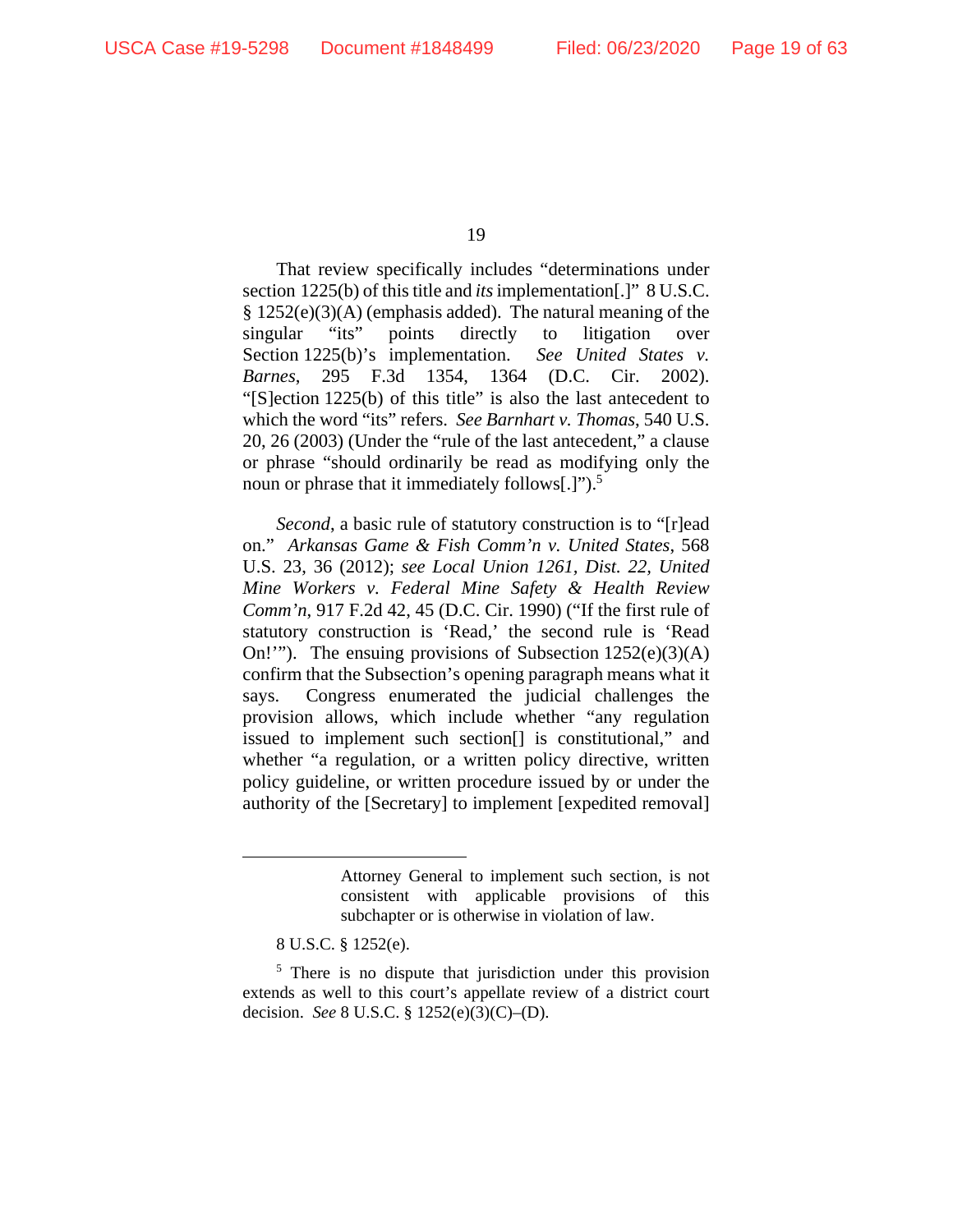is not consistent with applicable provisions of [the INA] or is otherwise in violation of law." 8 U.S.C. § 1252(e)(3)(A)(ii).

*Third*, earlier in Section 1252, Congress underscored its preservation of judicial review over legal challenges to the rules implementing the expedited removal system by thrice qualifying its limitations on judicial review "relating to section  $1225(b)(1)$ " by emphasizing that review is barred "except as provided in subsection (e)[.]" 8 U.S.C. § 1252(a)(2)(A) (formatting modified); *see also id*. §  $1252(a)(2)(A)(i, ii, &iv).$ 

Notwithstanding Subsection 1252(e)(3)'s plain textual coverage of the types of legal and constitutional claims leveled by the Associations, the Secretary points back to the general limitations on judicial review catalogued in Subsection  $1252(a)(2)$ . That argument does not work.

The Secretary is correct that Subsection  $1252(a)(2)$ identifies three categories of "[m]atters not subject to judicial review." *See* 8 U.S.C. § 1252(a)(2)(A)–(C). Those include matters relating to (A) expedited removal, (B) denials of discretionary relief, and (C) orders against criminals (which the Secretary agrees is not relevant here). *Id.* Reading the statute as a whole, the Secretary's argument against judicial review runs aground on the statutory text.

### *(i) Subsection A*

Subsection A is entitled "[r]eview relating to section  $1225(b)(1)$ ," and so speaks specifically to and directly governs jurisdiction over challenges to the expedited removal scheme. 8 U.S.C. § 1252(a)(2)(A) (formatting modified). The Secretary notes that Subsection A generally bars judicial

**<sup>2</sup>**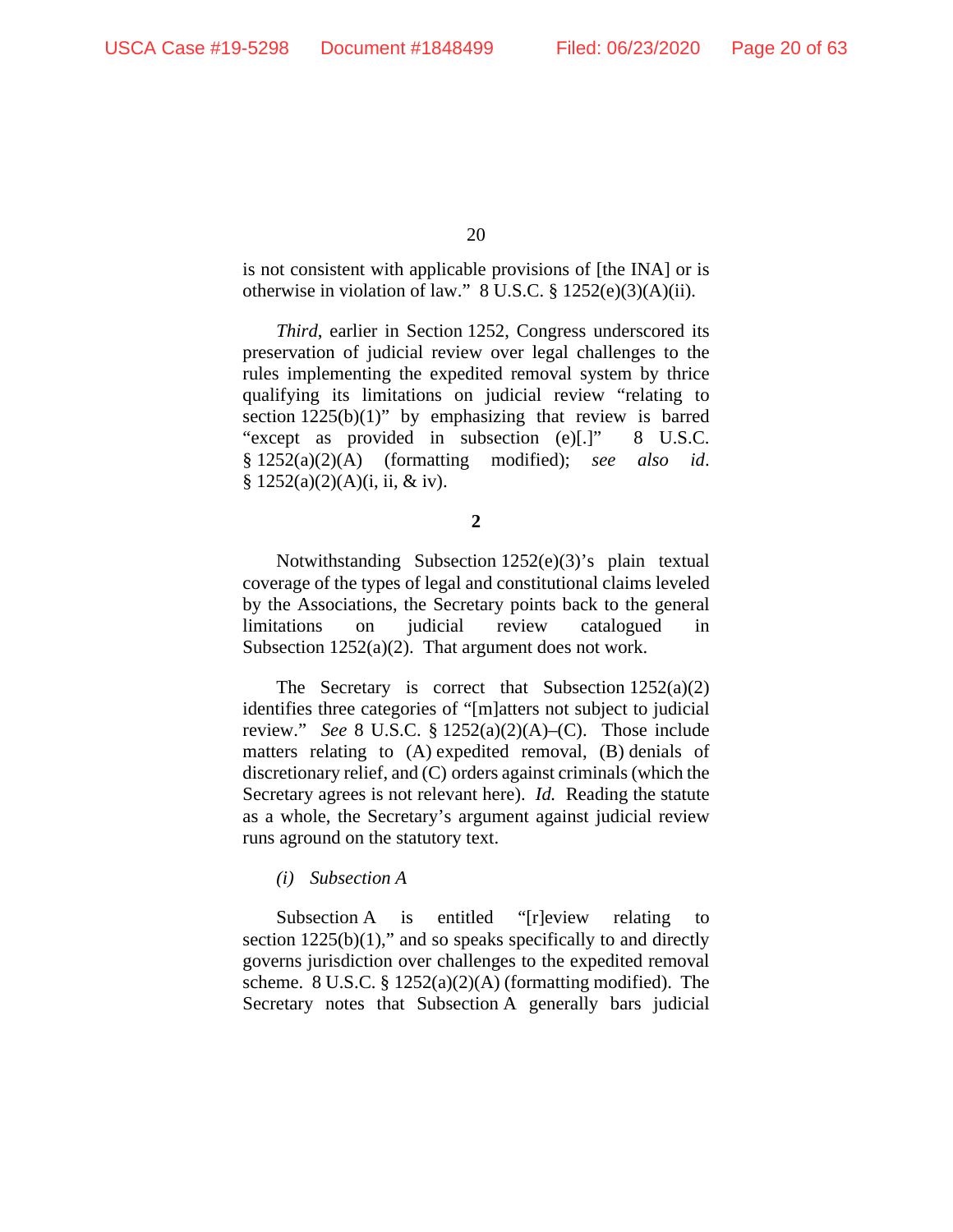review of (i) "any individual determination or to entertain any other cause or claim arising from or relating to the implementation or operation of an order of [expedited] removal"; (ii) "a decision by the [Secretary] to invoke the provisions of such section"; (iii) "the application of [the expedited removal] section to individual aliens, including the [credible-fear determination]"; and (iv) "procedures and policies adopted by the [Secretary] to implement the provisions of section 1225(b)(1)[.]" *Id.* § 1252(a)(2)(A).6

Those provisions hurt rather than help the Secretary's argument. That is because, as noted earlier, romanettes (i), (ii),

(ii) except as provided in subsection (e), a decision by the Attorney General to invoke the provisions of such section,

(iii) the application of such section to individual aliens, including the determination made under section  $1225(b)(1)(B)$  of this title, or

(iv) except as provided in subsection (e), procedures and policies adopted by the Attorney General to

<sup>6</sup> Subsection A provides in full:

Notwithstanding any other provision of law (statutory or nonstatutory), including section 2241 of title 28, or any other habeas corpus provision, and sections 1361 and 1651 of such title, no court shall have jurisdiction to review—

<sup>(</sup>i) except as provided in subsection (e), any individual determination or to entertain any other cause or claim arising from or relating to the implementation or operation of an order of removal pursuant to section 1225(b)(1) of this title,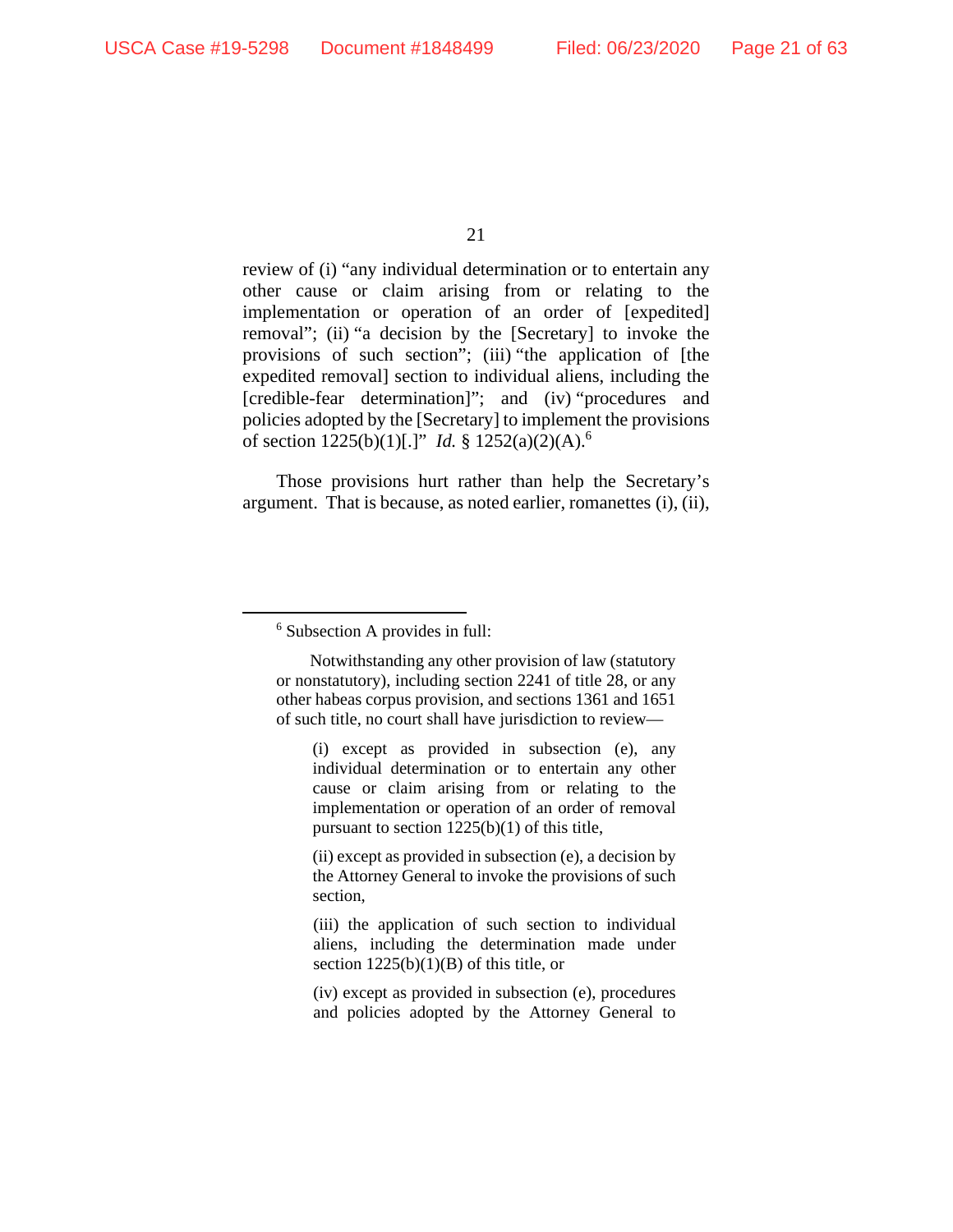and (iv) each expressly reserve jurisdiction "as provided in subsection (e)" for constitutional and legal challenges to the Secretary's rules and procedures implementing the expedited removal system. Those provisions textually embrace the Secretary's decision in the Expansion Designation "to invoke" and "to implement" both in "procedure[] and polic[y]" the full reach of authority conferred by Congress in the expedited removal provision, 8 U.S.C. §  $1252(a)(2)(A)(ii & iv)$ . So the statute's plain text steers us right back to the grant of jurisdiction in Subsection 1252(e)(3) over precisely the type of legal claims that the Associations press.<sup>7</sup>

The Secretary resists that straightforward reading in two ways.

First, the Secretary argues that Section 1252(e) only allows the initiation of a lawsuit in district court in Washington, D.C. by an individual during those few short days that the person is in expedited removal proceedings (which almost invariably is conducted somewhere outside of Washington, D.C.). The Secretary points out that Section 1252(e) is titled "[j]udicial review of orders under section 1225(b)(1)[.]" Secretary Br. 22–23. But read as a whole, the text says

8 U.S.C. § 1252(a)(2)(A).

<sup>7</sup> Romanette (iii) applies specifically to a challenge to the "application" of the expedited removal process to an "individual[.]" Those individuals must funnel their challenges to their final orders of removal into habeas corpus review rather than through Section 1252(e). *See* 8 U.S.C. § 1252(a)(2)(A)(iii), (e)(2).

implement the provisions of section 1225(b)(1) of this title.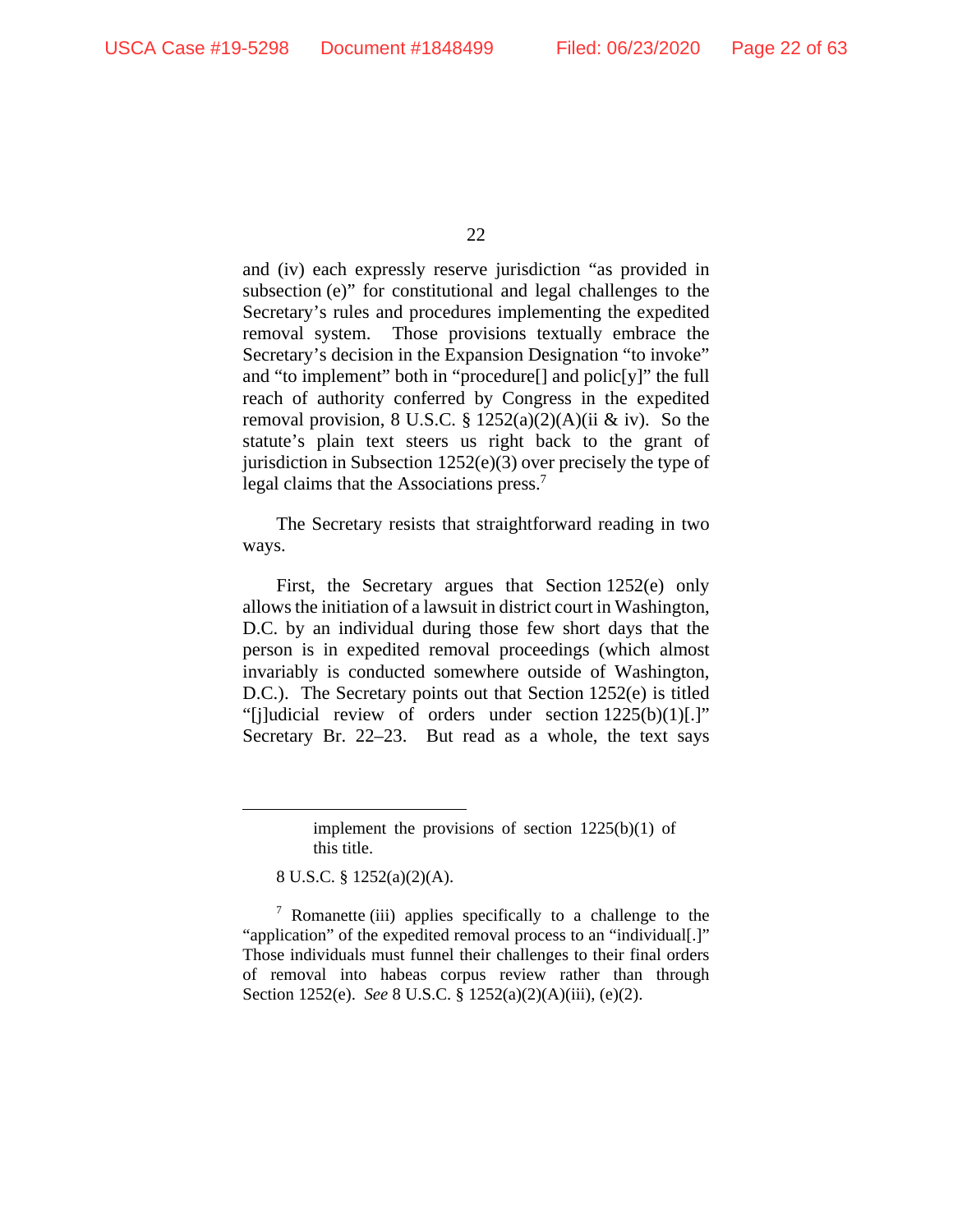otherwise.8 While romanettes (i) and (iii) refer to claims pressed by individuals to whom the expedited removal scheme is being "appli[ed]" or an order of removal is being "implement[ed]," the other two romanettes for which review under Subsection 1252(e)(3) is specifically authorized are not textually confined to claims arising from individual removal actions. *Compare* 8 U.S.C. § 1252(a)(2)(A)(i & iii), *with id.*  $§ 1252(a)(2)(A)(ii)$  (covering challenges to "a decision by the [Secretary] to invoke the [expedited removal] provisions"), *and id.* 1252(a)(2)(A)(iv) (encompassing claims related to the "procedures and policies adopted by the [Secretary] to implement the [expedited removal] provisions"). So Congress included within Subsection 1252(e)(3) two categories of claims that, by their terms, are not confined to individual expedited-removal proceedings, including specifically the type of legal challenge to the Expansion Designation rule advanced here. *Id.* § 1252(e)(3)(A)(i and ii).

The dissenting opinion echoes this argument, contending that "Section 1252(e) simply does not address designations \* \* \* rather it explicitly preserves judicial review of policies only in the context of 'determinations[.]'" Dissent Op. at 15. But that reading forsakes the text of the statute, which expressly permits review of "determinations under section  $1225(b)$ <sup>\*\*\*</sup> *and its implementation*," 8 U.S.C.  $§ 1252(e)(3)(A)$  (emphasis added). And again in Subsection  $1252(a)(2)(A)(iv)$ , the statute expressly assigns to Subsection 1252(e)(3)'s jurisdiction claims that exclusively

<sup>8</sup> Section headings "are tools available for the resolution of a doubt about the meaning of a statute." *Florida Dep't of Revenue v. Piccadilly Cafeterias, Inc.*, 554 U.S. 33, 47 (2008) (quoting *Porter v. Nussle*, 534 U.S. 516, 528 (2002)). But they "cannot substitute for the operative text of the statute." *Id.*; *see also Pennsylvania Dep't of Corrections v. Yeskey*, 524 U.S. 206, 212 (1998) ("[T]he title of a statute \* \* \* cannot limit the plain meaning of the text.").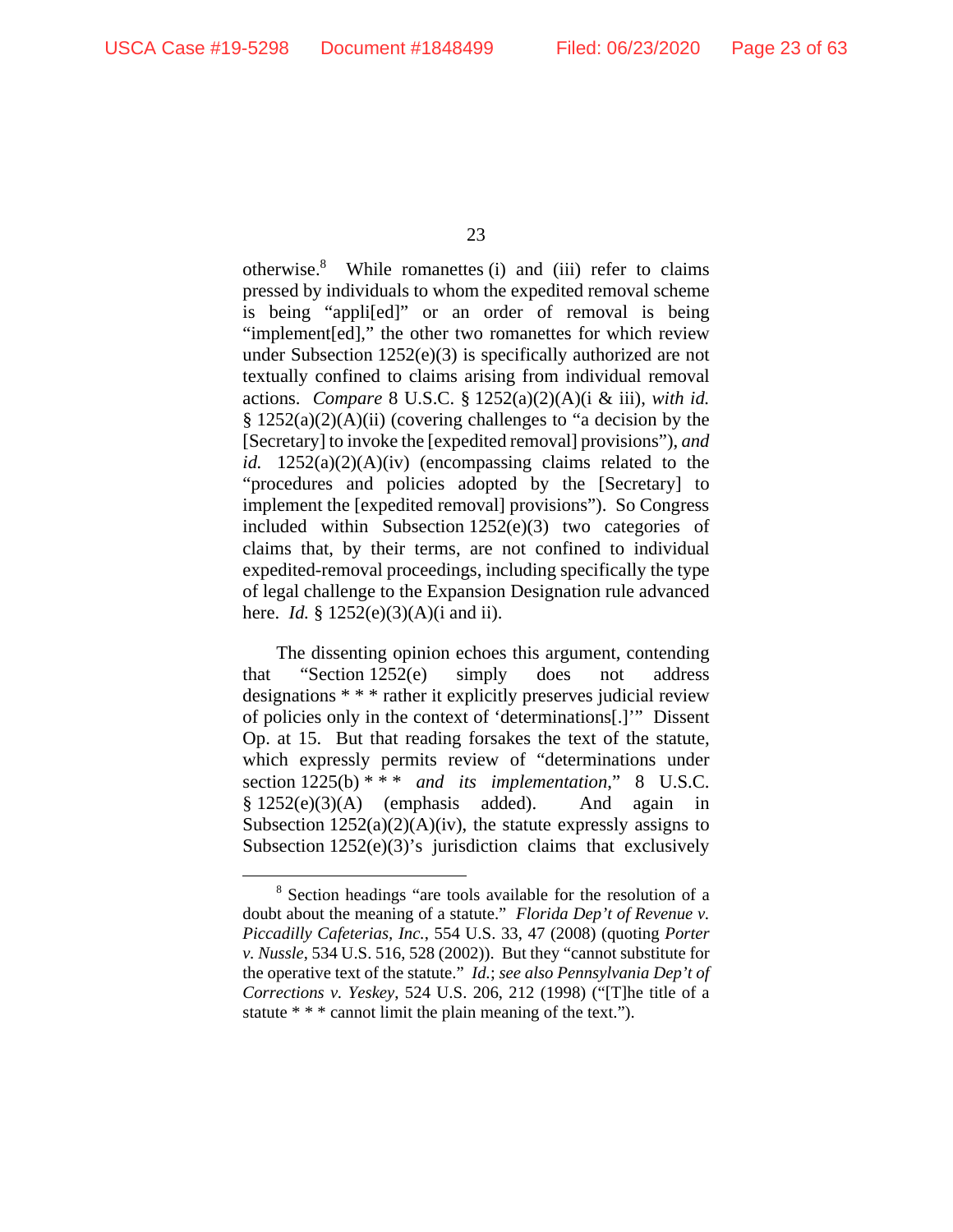involve challenges to "procedures and policies adopted by the [Secretary] to implement [the statute]" divorced from any individual determination. *Id.* § 1252(a)(2)(A)(iv).

Second, the Secretary points to this court's rejection of a challenge to an expedited-removal rule in *American Immigration Lawyers Association v. Reno*, 199 F.3d 1352 (D.C. Cir. 2000). That mixes apples and oranges. *American Immigration* rejected third-party organizational standing by the American Immigration Lawyers Association itself as a basis to sue under Subsection 1252(e)(3). *See id.* at 1354. The case did not address associational standing to prosecute a case on behalf of individuals directly regulated and affected by the challenged rule. *Id.* at 1357 (explaining that the Association alleged that the challenged rule violated "not their rights or the rights of their members, but the constitutional and statutory rights of unnamed aliens who were or might be subject to the statute and regulations").

In fact, *American Immigration* specifically contemplated that litigation could be brought by affected individuals themselves. *See* 199 F.3d at 1359 ("From all we can gather, Congress must have contemplated that lawsuits challenging [actions] would be brought, if at all, by individual aliens who during the sixty-day period—were aggrieved by the statute's implementation.").

That makes sense. Whether aggrieved individuals sue on their own or band together through a representative association does not change the nature of the lawsuit as seeking to remedy the individual members' injuries arising from the Expansion Designation. That is because associational (sometimes called "representational") standing is derivative and reflective of individual standing. *See Warth v. Seldin*, 422 U.S. 490, 511 (1975) ("[A]n association may have standing solely as the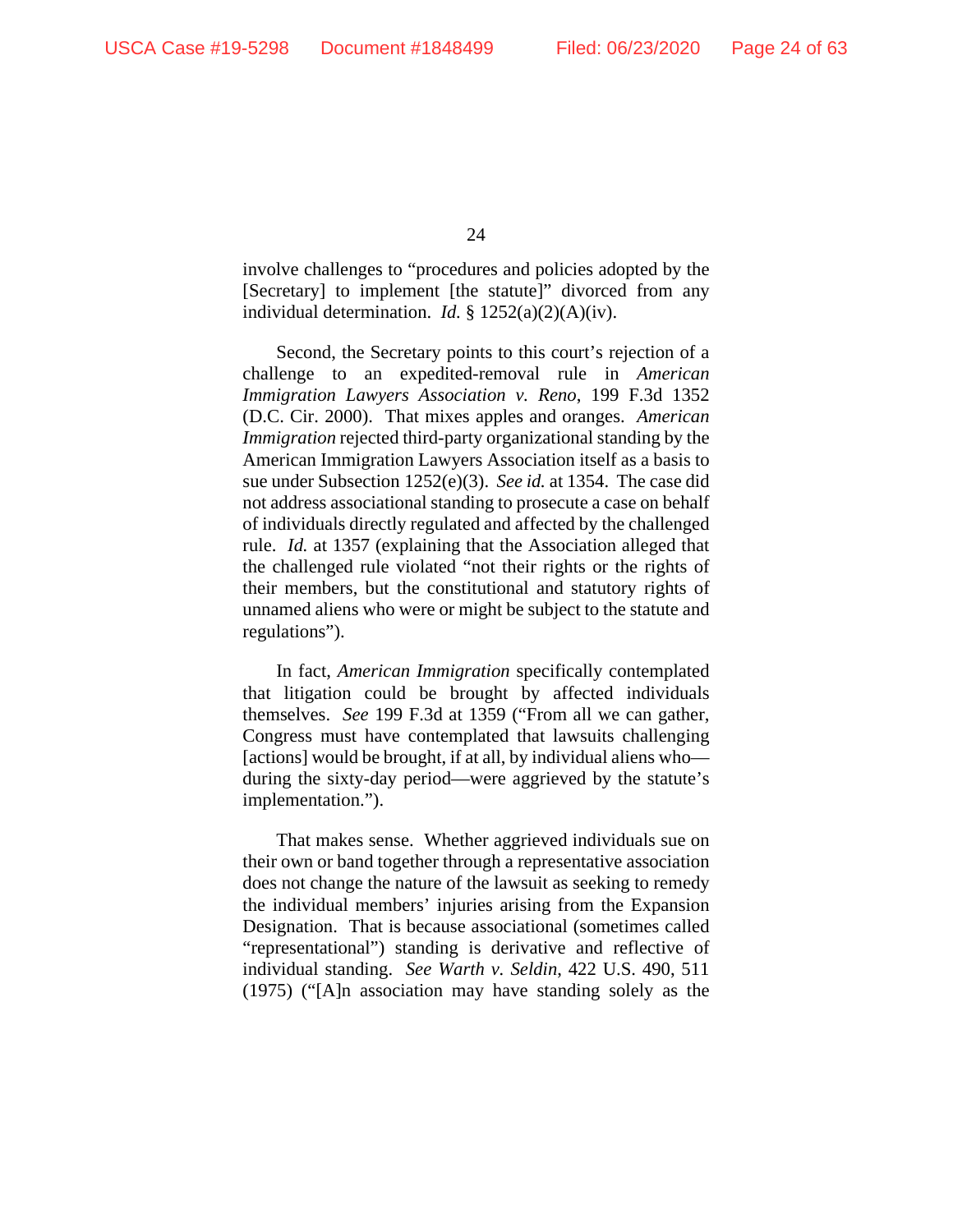representative of its members."); *see also American Legal Found. v. FCC*, 808 F.2d 84, 90 (D.C. Cir. 1987) (Associations can "be described as 'but the medium through which individuals \* \* \* seek to make more effective the expression of their own views[.]'") (quoting *Telecommunications Research & Action Ctr. v. Allnet Commc'n Servs., Inc.*, 806 F.2d 1093, 1095–1096 (D.C. Cir. 1986)).<sup>9</sup>

To sum up, Subsection 1252(e)(3) expressly provides for jurisdiction over the very type of claim that the Associations are bringing on behalf of their individual members.10

<sup>&</sup>lt;sup>9</sup> Associational standing is particularly common in situations like this where proceeding as individuals would identify the plaintiffs to the government as targets of the very enforcement actions they challenge as unlawful.

<sup>&</sup>lt;sup>10</sup> The dissenting opinion proffers a lengthy analysis of the differences between designations, orders, and determinations, Dissent Op. at 14–16, that not even the Secretary advanced. The dissenting opinion contends that Subsection  $1252(e)(3)$  permits review only of orders of removal and determinations, both of which "are directed to individual aliens[.]" Dissent Op. at 14–15. The plain statutory text says otherwise, specifically providing for review of Section 1225(b)'s "implementation," "regulation[s]," "written policy directive[s], written policy guideline[s], or written procedure[s]." 8 U.S.C. § 1252(e)(3)(A)(i & ii); *see also* H.R. REP. NO. 828, 104th Cong., 2d Sess. 219 (1996) (explaining that "procedures and policies to implement  $[8 \text{ U.S.C. } \frac{8}{9} \frac{1225(b)(1)}{125(c)}]$ " are reviewable under Section 1252(e), while "[i]ndividual determinations under [8 U.S.C. § 1225(b)(1)] may only be reviewed under new [Subsections  $\S 1252(e)(1)-(2)$ ]"). That difference is borne out in the statutory text. Subsection  $1252(e)(2)$ , which is titled "[h]abeas corpus proceedings[,]" permits "[j]udicial review of any determination under section 1225(b)(1) of this title[.]" 8 U.S.C.  $§ 1252(e)(2)$  (formatting modified). By contrast, Subsection 1252(e)(3) sweeps more broadly, permitting "[j]udicial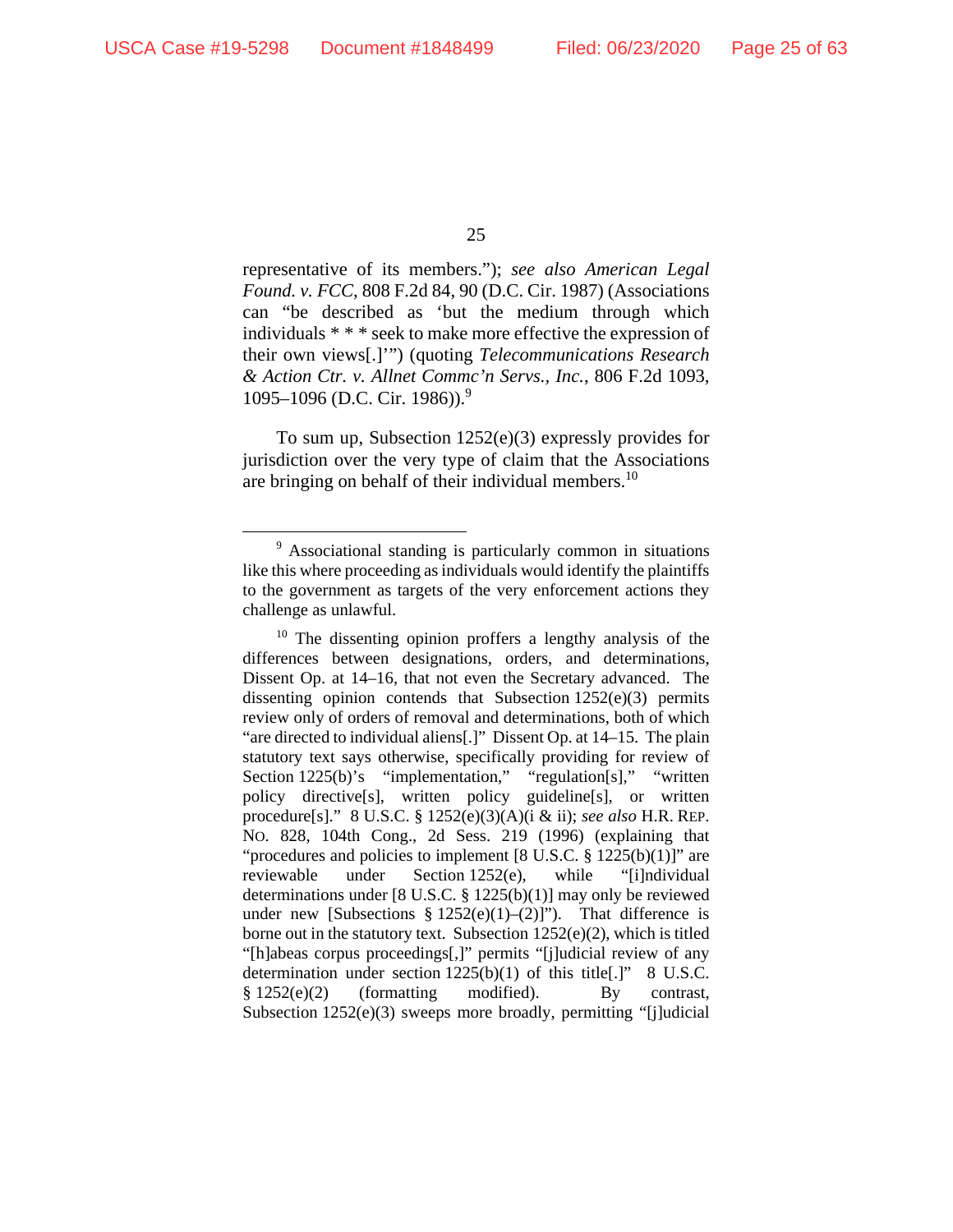### *(ii) Subsection B*

The Secretary next points to Subsection B of Section 1252 as foreclosing jurisdiction over the Associations' legal challenges. But that provision addresses what Congress labeled "[d]enials of discretionary relief[.]" 8 U.S.C.  $§ 1252(a)(2)(B)$  (formatting modified). The Secretary's decision to exercise his conferred statutory powers to expand the scope of expedited removal, *id.*  $\S 1225(b)(1)(A)(iii)(I)$ , is a general rulemaking governing the removal procedures to be applied in a certain context, not a denial of discretionary relief.

The plain text of Subsection B bears its title out. That provision is divided into Clause (i) and Clause (ii), which specify the decisions not subject to judicial review. *See* 8 U.S.C.  $\S 1252(a)(2)(B)(i \& ii)$ . Clause (i) provides an enumerated list of discretionary forms of individual relief from removal or exclusion that are generally immune from judicial review. *Id.* § 1252(a)(2)(B)(i). Those include individual waivers of inadmissibility that were based on certain criminal offenses, *id.* § 1182(h), or based on fraud or misrepresentation, *id.* § 1182(i); cancellation of removal, *id.* § 1229b; permission for voluntary departure, *id.* § 1229c; and adjustment of status, *id.* § 1255. *See id.* § 1252(a)(2)(B)(i); *see also Kucana*, 558 U.S. at 247–248. Clause (i) makes no mention of administrative decisions generally implementing the

review of determinations under section 1225(b) of this title *and its implementation*[.]" *Id.* § 1252(e)(3) (emphasis added) (formatting modified). Congress knew how to limit judicial review to "determinations" under the statute if it wished but chose not to do so in Section 1252(e)(3). *See Russello v. United States*, 464 U.S. 16, 23 (1983) ("[W]here Congress includes particular language in one section of a statute but omits it in another section of the same Act, it is generally presumed that Congress acts intentionally and purposely in the disparate inclusion or exclusion.").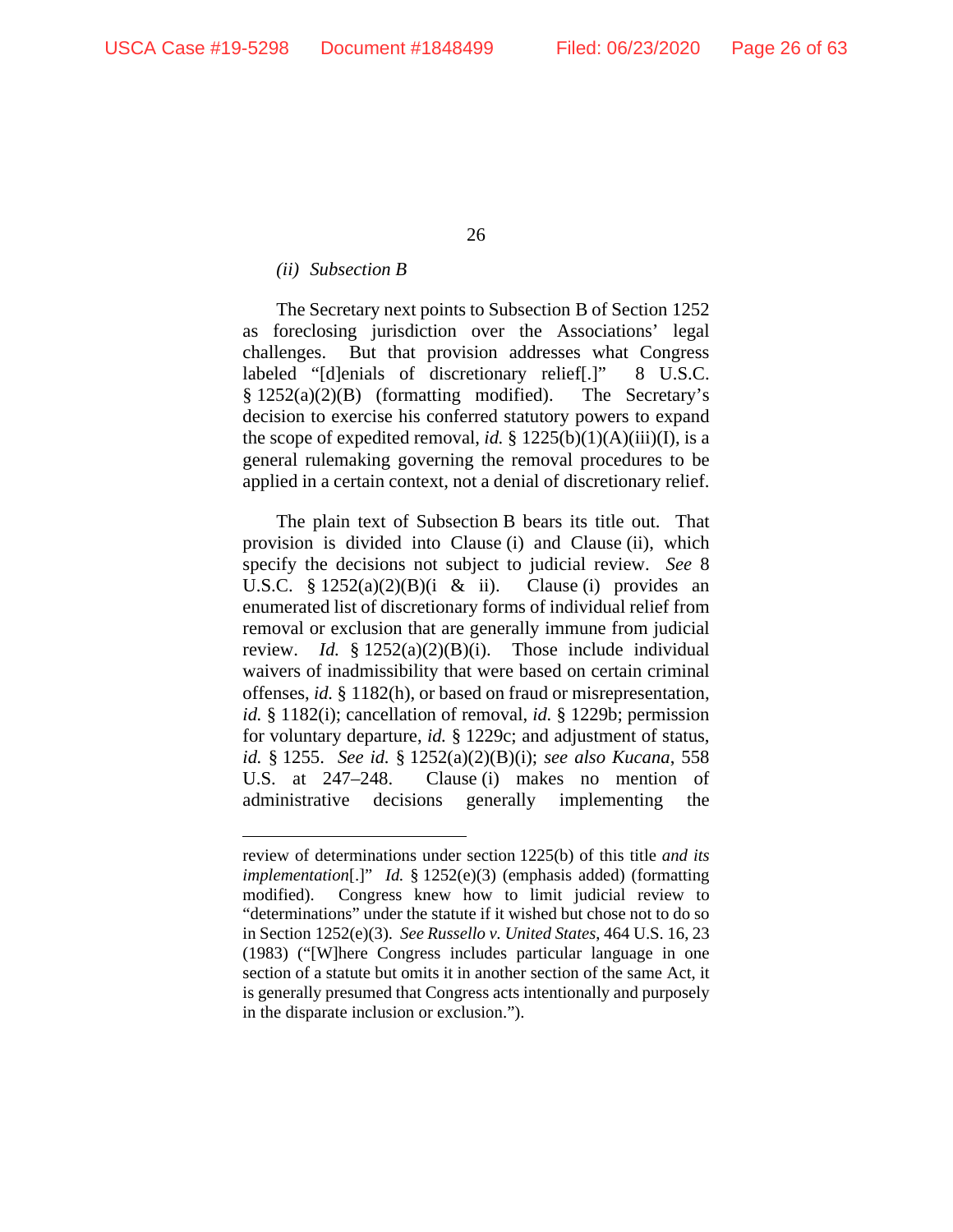expedited-removal procedure or anything of that nature. (Understandably, as that subject is already specifically and exhaustively covered by Subsection A.)

The Secretary relies on Clause (ii), which removes jurisdiction over "any other decision or action of the Attorney General or the Secretary of Homeland Security the authority for which is specified under this subchapter to be in the discretion of the Attorney General or the Secretary of Homeland Security[.]" 8 U.S.C. § 1252(a)(2)(B)(ii).

The problem for the Secretary is that the Supreme Court has instructed that Clause (ii)'s reference to "any other decision or action" is a "catchall provision," the meaning of which is "instruct[ed]" by "[t]he [C]lause (i) enumeration." *Kucana*, 558 U.S. at 246–247. In *Kucana*, the government argued to the Supreme Court that Clause (ii) pertains only to those "substantive decisions \* \* \* made by the Executive in the immigration context as a matter of grace, things that involve whether aliens can stay in the country or not." *Id.*

Based on the statutory structure, the Supreme Court held that those "[o]ther decisions specified by statute 'to be in the discretion of the Attorney General,' and therefore shielded from court oversight by §  $1252(a)(2)(B)(ii)$ , are of a like kind" as those identified in Clause (i). *Kucana*, 558 U.S. at 248. The Court's recitation of the type of decisions covered by Clause (ii) proves the point. The Court interpreted Clause (ii)'s reach as capturing decisions under "§ 1157(c)(1) (discretion to admit refugees 'determined to be of special humanitarian concern to the United States'); § 1181(b) (discretion to waive requirement of documentation for readmission; [and]  $§ 1182(a)(3)(D)(iii)$  (discretion to waive, in certain cases, inadmissibility of aliens who have affiliated with a totalitarian party)." *Kucana*, 558 U.S. at 248.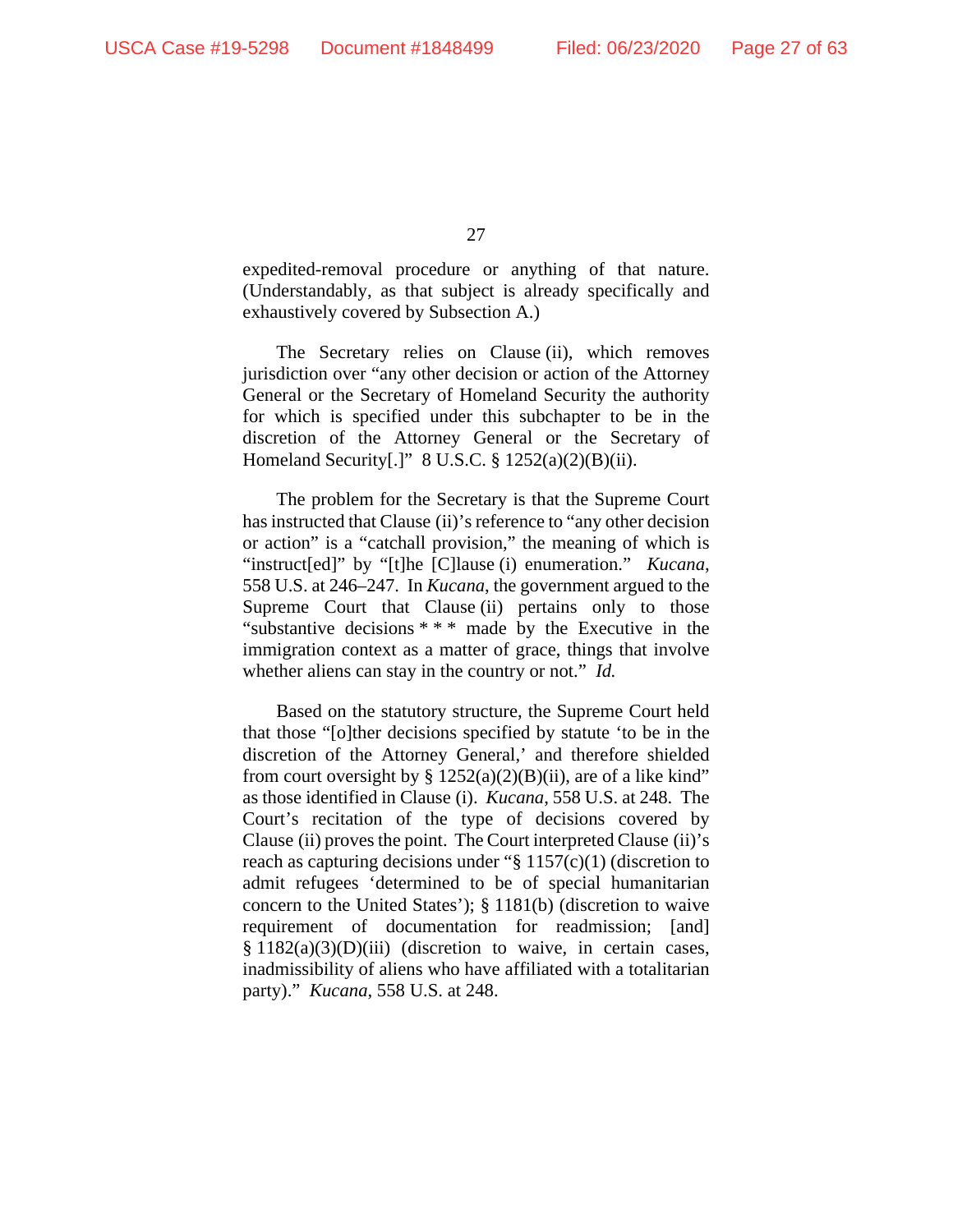That reading is bolstered by the reference at the end of Clause (ii). After specifying that those types of discretionary decisions are nonreviewable, the provision explicitly carves out from the jurisdictional bar another type of discretionary substantive relief from removal for individuals—asylum claims. *See* 8 U.S.C. § 1252(a)(2)(B)(ii) (excluding "the granting of relief under section 1158(a) of this title" from the prohibition on judicial review).

The Supreme Court repeated that understanding of Subsection B's scope recently in *Nasrallah v. Barr*, No. 18-1432, 2020 WL 2814299, at \*8 & n.5 (U.S. June 1, 2020). There, the Court again described Subsection B as barring judicial review of "challenges to *orders denying discretionary relief*, including cancellation of removal, voluntary departure, adjustment of status, certain inadmissibility waivers, and other determinations 'made discretionary by statute.'" *Id*. at \*8 (emphasis added) (quoting *Kucana*, 558 U.S. at 248). The Court then specifically distinguished the procedures for "*expedited* removal proceedings," which the Court noted are governed by Subsection A and Section 1252(e). *Id.* at \*8 n.5; *see also Kucana*, 558 U.S. at 248 (stating that Subsection B applies not to discretionary judgments about removal *procedures*, but to individualized discretionary judgments regarding relief from removal that, if overturned on judicial review, would "direct the Executive to afford the alien substantive relief" from removal); *Zhu v. Gonzales*, 411 F.3d 292, 293–294 (D.C. Cir. 2005) (applying the ban on judicial review in Clause (ii) to the Attorney General's decision, in response to individual applications, not to exercise his discretion to waive work certification requirements).

In short, the statutory text, confirmed by the Supreme Court's holding in *Kucana* and reaffirmed in *Nasrallah*,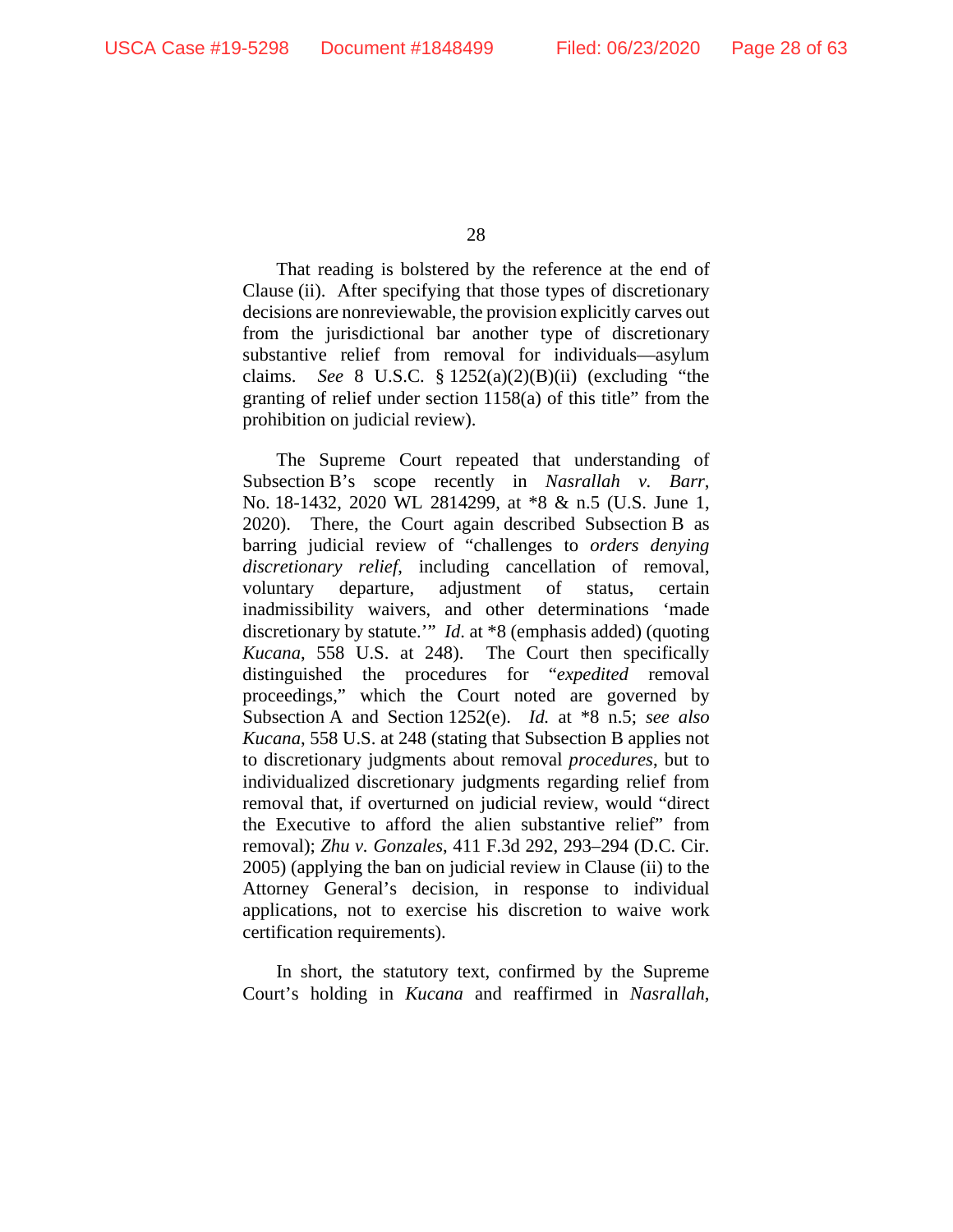focuses Clause (ii)'s bar on individualized forms of discretionary relief from removal or exclusion, which is not the type of generally applicable rulemaking governing removal *procedures* undertaken by the Secretary in this case.<sup>11</sup>

A wider view of Section 1252 affords still more relevant perspective on the Secretary's argument. Even where it applies, Subsection B's jurisdictional bar does not apply to challenges based on "constitutional claims or questions of law." 8 U.S.C.  $\S 1252(a)(2)(D)$ . Instead, the statute allows such claims to be "raised upon a petition for review filed with an appropriate court of appeals[.]" *Id.*; *see also Guerrero-Lasprilla*, 140 S. Ct. at  $1068-1069$ .<sup>12</sup> That tells us two things.

 $12$  The dissenting opinion claims that we "mistakenly rel[y]" on Subsection D. Dissent Op. at 17. Not so. As directed by the Supreme Court, we just look to Subsection D as part of the relevant

<sup>11</sup> The dissenting opinion asserts that *Kucana* stands for the proposition that all decisions statutorily committed to the Secretary's discretion fall within Subsection B's ambit. *See* Dissent Op. at 10– 11. But *Kucana* teaches two things—not just one. First, decisions made discretionary by *regulation* do not fall within Subsection B's jurisdictional bar. *See Kucana*, 558 U.S. at 237. Second, Clause (i) "is instructive in determining the meaning of [Clause] (ii)[.]" *Id.* at 247. We draw on that second teaching in interpreting Clause (ii)'s reach here. The dissenting opinion also points to the government's brief in *Kucana*, which identified the Designation Provision as "explicitly grant[ing] the Attorney General \* \* \* 'discretion' to make a certain decision." *See* 558 U.S. at 247 n.14 (referring generally to Respondent's Br. 19–20 n.11, *Kucana v. Holder*, No. 08-911, 2009 WL 2028903 (July 13, 2009)). The Designation Provision certainly does confer expansive discretion on the Secretary. But that footnote served only to distinguish statutory from regulatory conferrals of discretion, which is not an issue in this case. *Kucana*, 558 U.S. at 247 & n.14.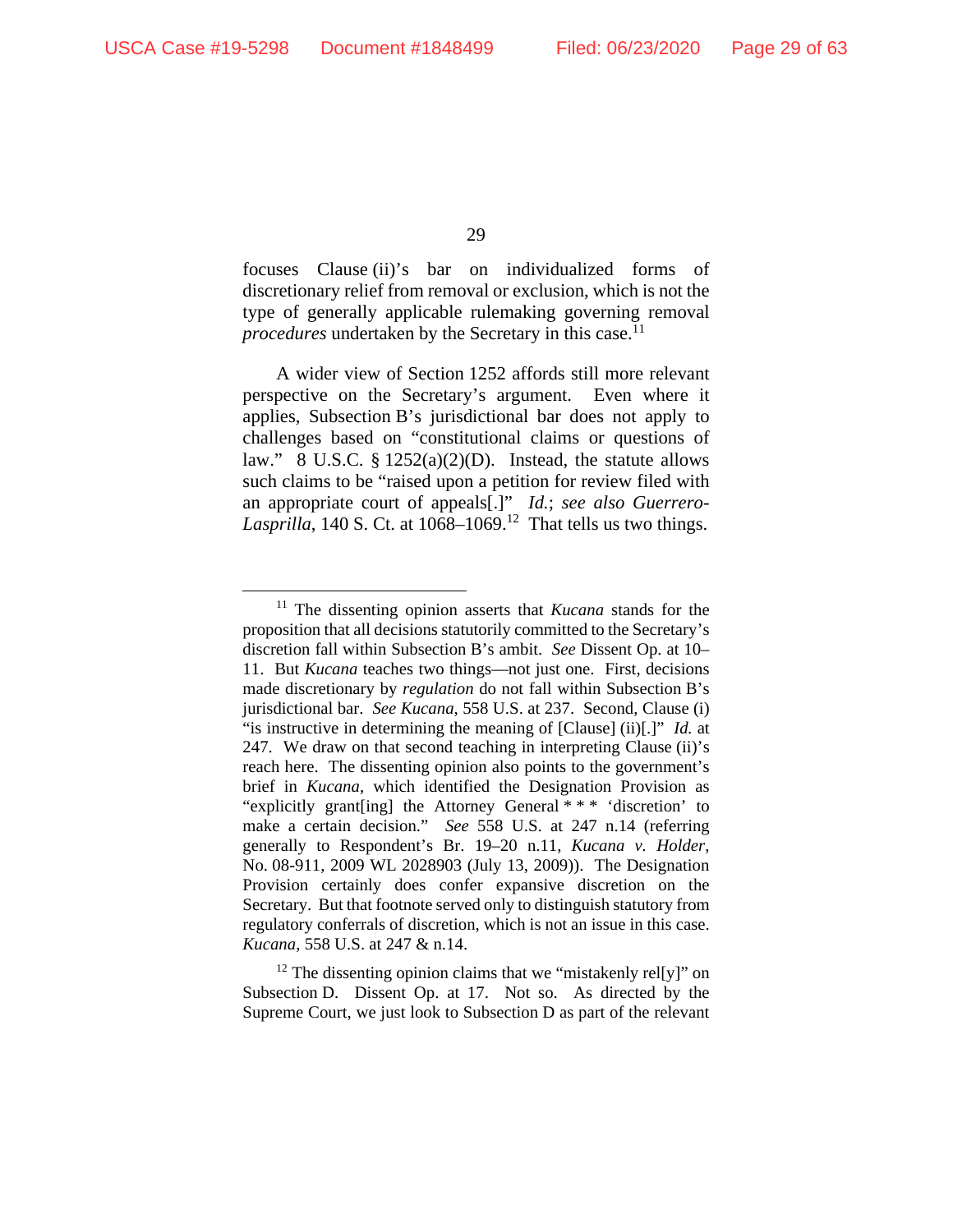First, whatever Subsection B's jurisdictional bar covers, it is not the type of challenges to the Secretary's regulations, orders, policies, and directives specifically implementing the expedited removal scheme for which Section 1252(e) expressly grants jurisdiction—and that are brought by the Associations here. What IIRIRA does in Section 1252 is route those legal and constitutional challenges to two different fora. Those involving orders denying discretionary relief in individual cases are covered by Subsection B and are routed to federal courts of appeals across the United States. *See* 8 U.S.C. § 1252(a)(2)(D); *see also Nasrallah*, 2020 WL 2814299, at \*8 n.5 (treating separately Subsection B's area of application and the statutory provisions that govern in the expedited removal context, including Section 1252(e)). And those challenges pertaining to the expedited removal program must be filed in the District of Columbia district court. *See id.* § 1252(e)(3).13

Second, what pervades Subsection  $1252(a)(2)$  is Congress's commitment to preserving the jurisdiction of federal courts to review constitutional and legal challenges to the decisions otherwise covered by its general bars on judicial review. *See Guerrero-Lasprilla*, 140 S. Ct. at 1072–1073 (discussing Congress's calibration of the statute to allow for legal and constitutional challenges in the wake of *INS v. St. Cyr*, 533 U.S. 289 (2001)). The Secretary's and dissenting opinion's proposed interpretation of the statute, by contrast,

statutory context. *See Guerrero-Lasprilla*, 140 S. Ct. at 1070–1071; *see also Kucana*, 558 U.S. at 245 (same).

 $13$  It is well established "that the specific governs the general." *RadLAX Gateway Hotel, LLC v. Amalgamated Bank*, 566 U.S. 639, 645 (2012) (quoting *Morales v. Trans World Airlines, Inc.*, 504 U.S. 374, 384 (1992)).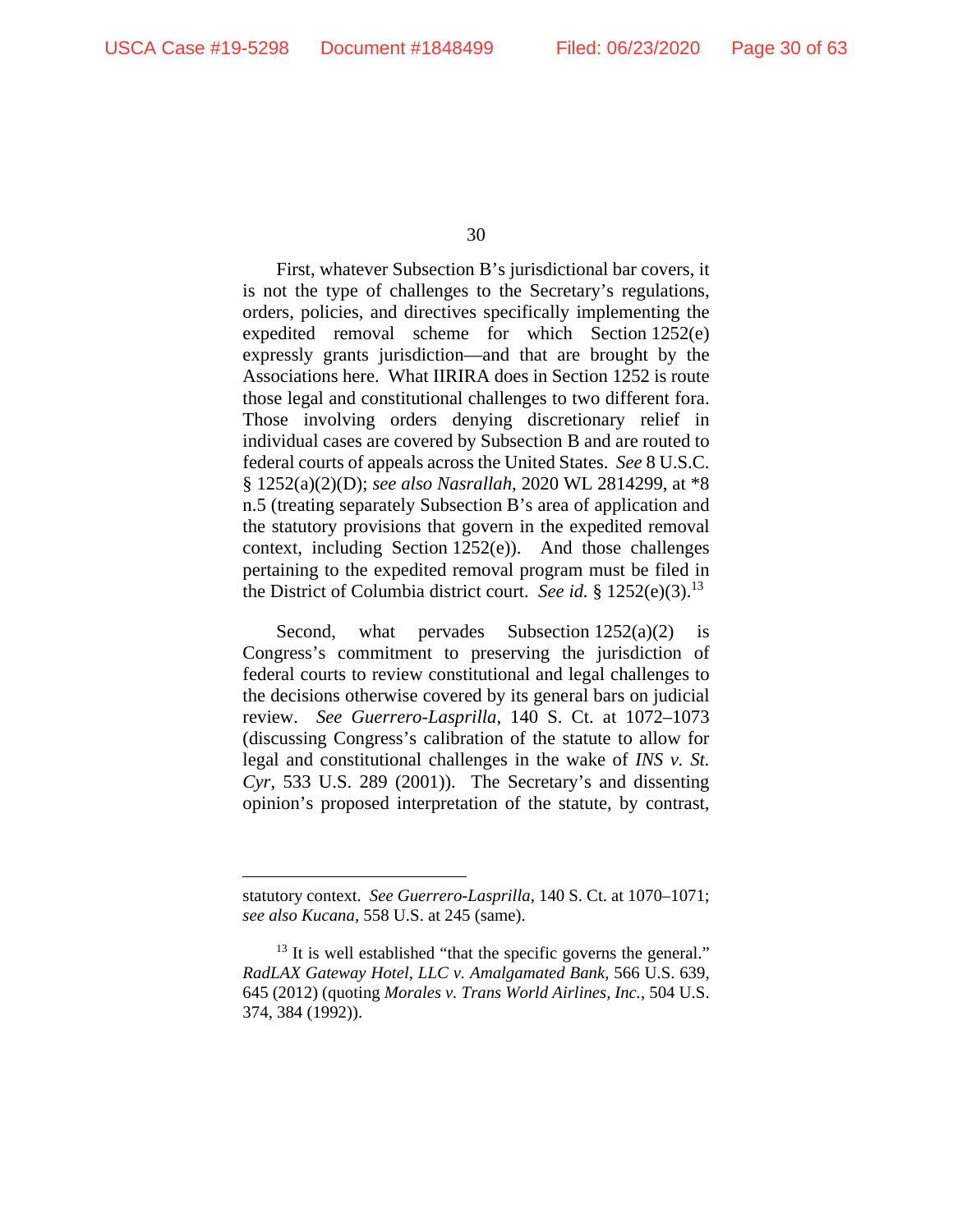would broadly preclude such review in the expedited removal context.

**B** 

While establishing jurisdiction gets the Associations through the courthouse door, it does not keep them there. They also need a cause of action to prosecute. That is where the Associations' APA notice-and-comment and reasoned decisionmaking claims founder.

**1** 

The APA's judicial review provisions, 5 U.S.C. §§ 701– 706, "provide 'a limited cause of action for parties adversely affected by agency action.'" *Oryszak v. Sullivan*, 576 F.3d 522, 525 (D.C. Cir. 2009) (quoting *Trudeau v. FTC*, 456 F.3d 178, 185 (D.C. Cir. 2006)); *see also Chrysler Corp. v. Brown*, 441 U.S. 281, 317 n.47 (1979) ("Jurisdiction to review agency action under the APA is found in 28 U.S.C. § 1331.").

But that cause of action is not available where, among other things, "agency action is committed to agency discretion by law." 5 U.S.C. § 701(a)(2); *see Department of Commerce v. New York*, 139 S. Ct. 2551, 2567 (2019); *Oryszak*, 576 F.3d at 525 ("Because the APA does not apply to agency action committed to agency discretion by law, a plaintiff who challenges such an action cannot state a claim under the APA.").

The APA exception for actions committed to agency discretion by law is read "quite narrowly, restricting it to those rare circumstances where the relevant statute is drawn so that a court would have no meaningful standard against which to judge the agency's exercise of discretion." *Department of Commerce*, 139 S. Ct. at 2568 (quoting *Weyerhaeuser Co. v.*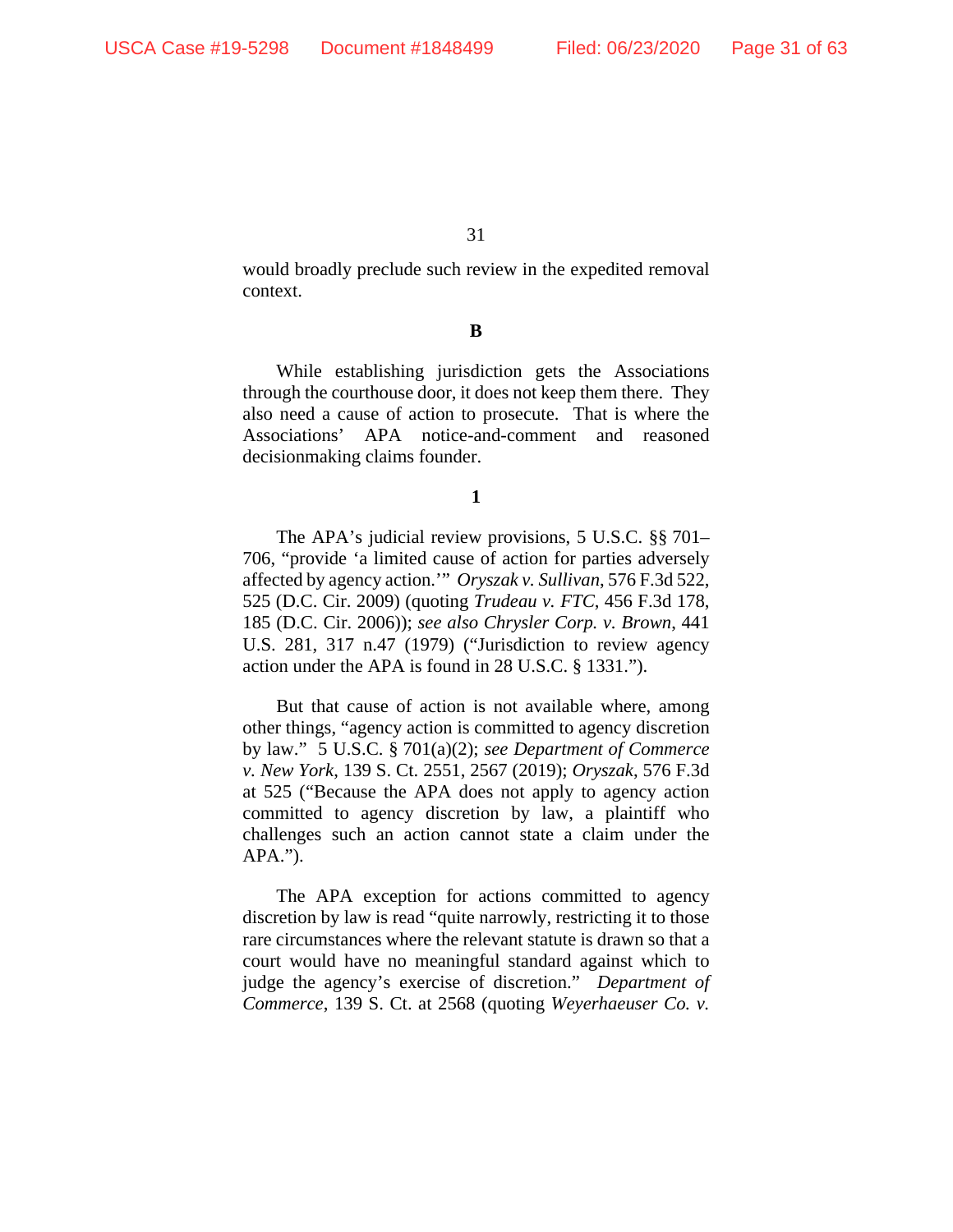*United States Fish & Wildlife Serv.*, 139 S. Ct. 361, 370 (2018)).

But rare does not mean never. The Designation Provision, which empowers the Secretary to decide the extent to which expedited removal will operate within statutory bounds, 8 U.S.C.  $\frac{8}{225(b)(1)(A)(iii)(I)}$ , falls squarely within Section 701(a)(2)'s restrictive mold.

The Designation Provision allows the extension of expedited removal procedures "as designated by" the Secretary" "to any or all" individuals who have not been admitted or paroled into the United States and who cannot demonstrate that they have been continuously present in the United States for two years.  $8 \text{ U.S.C.} \$   $1225(b)(1)(A)(iii)(I);$ *see id.* § 1225(b)(1)(A)(iii)(II). Critically, "[s]uch designation shall be in the sole and unreviewable discretion of the [Secretary] and may be modified at any time*.*" *Id.*  $§ 1225(b)(1)(A)(iii)(I).$ 

There could hardly be a more definitive expression of congressional intent to leave the decision about the scope of expedited removal, within statutory bounds, to the Secretary's independent judgment. The "forceful phrase 'sole and unreviewable discretion,'" by its exceptional terms, heralds Congress's judgment to commit the decision exclusively to agency discretion. *See Bourdon v. United States Dep't of Homeland Sec.*, 940 F.3d 537, 542 (11th Cir. 2019). For example, in *Webster v. Doe*, 486 U.S. 592 (1988), the Supreme Court stressed that an agency's power to terminate an employee whenever the official "shall *deem* such termination necessary or advisable" "fairly exudes deference[.]" *Id.* at 600; *see also Drake v. Federal Aviation Admin.*, 291 F.3d 59, 72 (D.C. Cir. 2002) (statute that permits an official to act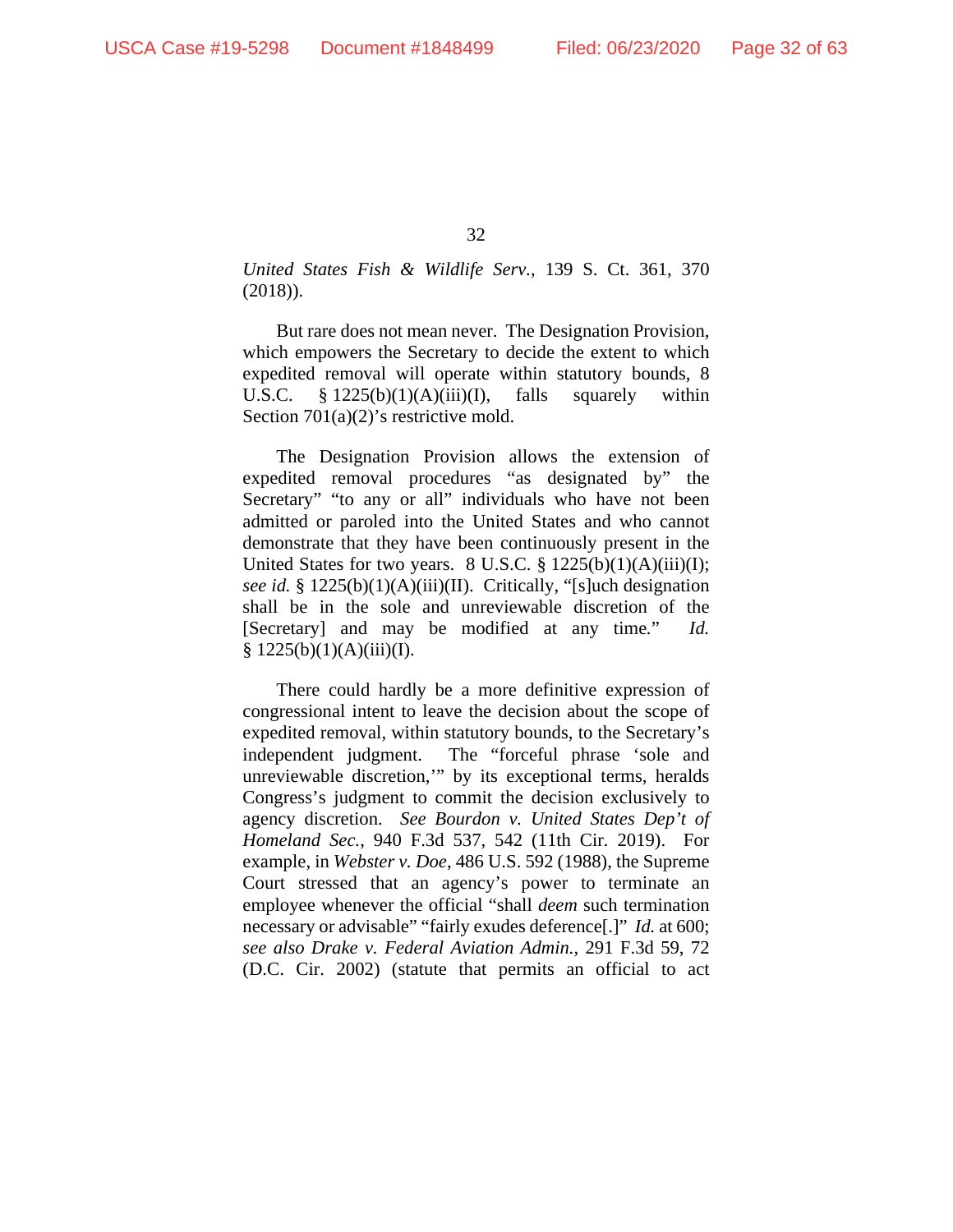whenever she "*is of the opinion*" affords "virtually unbridled discretion").

Congress's addition of the phrase "and unreviewable discretion" to "sole" doubles down on the confinement of the judgment to one decisionmaker, and one decisionmaker alone. The natural meaning of the statutory text is that, unless the Secretary crosses the statute's bounds (which is not argued in this appeal), no second opinions are allowed.

Tripling down, Congress teamed "sole and unreviewable discretion" with the additional authority to modify that unreviewable decision "at any time." 8 U.S.C.  $§ 1225(b)(1)(A)(iii)(I).$  That statutory language confines the judgment to the Secretary's hands and, in so doing, inescapably seeks to withdraw the decision from APA review.

Of course, a statute's grant of "broad discretion to an agency does not render the agency's decisions completely nonreviewable under the 'committed to agency discretion by law' exception" unless the court also determines that the "statutory scheme[,] taken together with other relevant materials, provides absolutely no guidance as to how that discretion is to be exercised." *Robbins v. Reagan*, 780 F.2d 37, 45 (D.C. Cir. 1985) (per curiam). If no standards for judging the agency action "are discernable, meaningful judicial review is impossible, and agency action is shielded from the scrutiny of the courts," *Drake*, 291 F.3d at 70, "at least [as] long as the agency's action does not otherwise infringe some constitutional right or protection," *id.* at 72.

The Designation Provision checks that box as well. It provides no discernible standards by which a court could evaluate the Secretary's judgment. In the hunt for applicable guidance, we consider "both the nature of the administrative action at issue and the language and structure of the statute that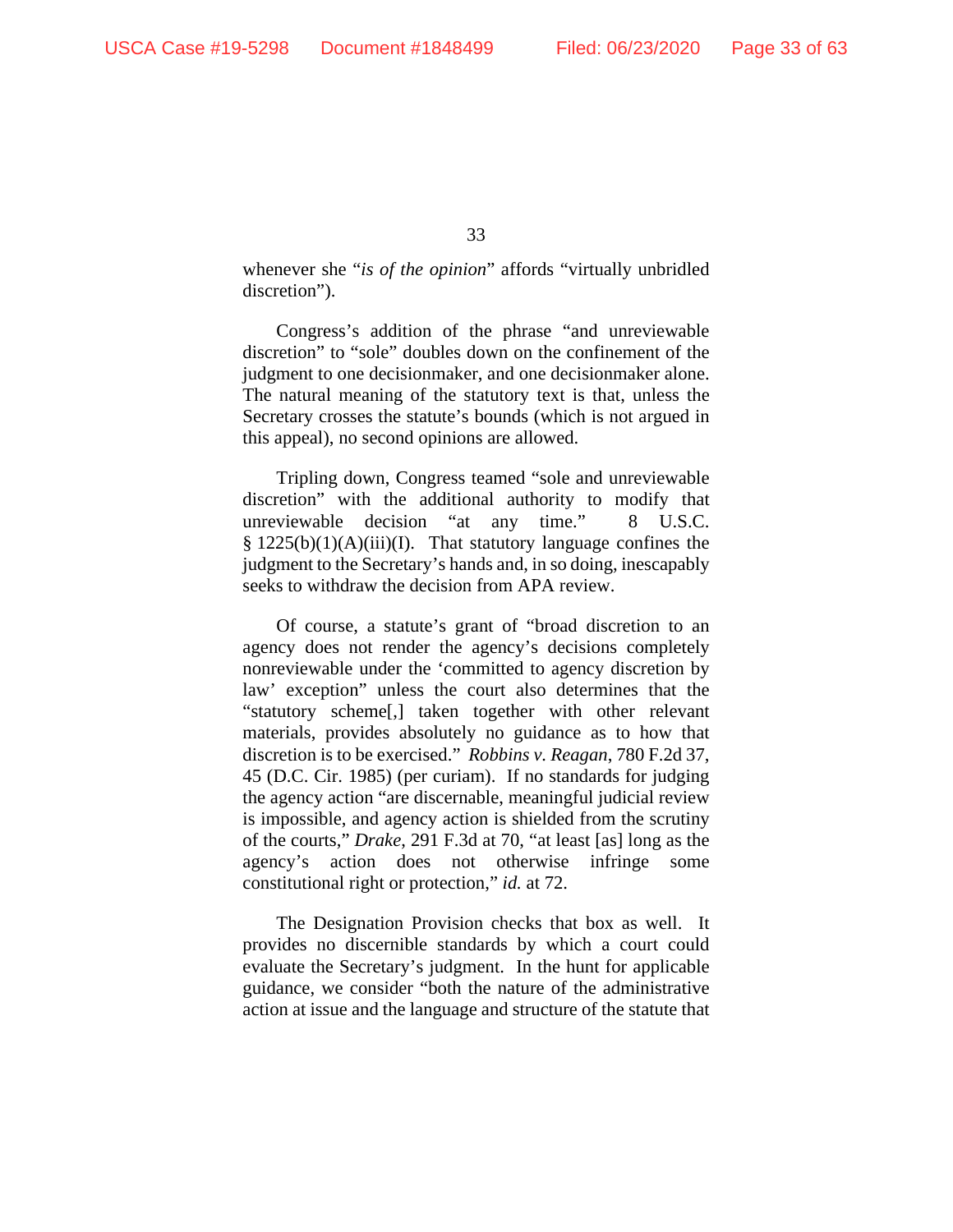supplies the applicable legal standards for reviewing that action." *Secretary of Labor v. Twentymile Coal Co.*, 456 F.3d 151, 156 (D.C. Cir. 2006) (quoting *Drake*, 291 F.3d at 70).

With respect to the nature of the agency action, the Associations are correct that the designation is not the type of judgment that, as a matter of tradition, is presumptively committed to agency discretion. Certain actions, like refusals to initiate enforcement proceedings, criminal charging decisions, and the allocation of funds from a lump-sum appropriation, have long been regarded as committed to agency discretion. *See Twentymile*, 456 F.3d at 156 & n.6. The designation decision does not fall within one of those almostautomatically-unreviewable categories.

But that does not move the ball far in the Associations' favor. It means only that a "presumption of [APA] reviewability" attaches. *Sierra Club v. Jackson*, 648 F.3d 848, 856 (D.C. Cir. 2011).

So the question becomes whether the language or structure of the statute provides substantive legal standards for a court to apply. The Designation Provision does not. The Provision states only that the Secretary "may" apply expedited removal "to any or all [eligible] aliens" under the statute. *See* 8 U.S.C.  $§ 1225(b)(1)(A)(iii)(I).$  The individuals statutorily subject to expedited removal are those "who ha[ve] not been admitted or paroled into the United States, and who ha[ve] not affirmatively shown, to the satisfaction of an immigration officer, that the[y] ha[ve] been physically present in the United States continuously for the 2-year period immediately prior to the date of the determination of inadmissibility[.]" *Id.*  $§ 1225(b)(1)(A)(iii)(II)$ . The Associations do not allege that the Secretary's expansion of the designation exceeded those statutory bounds.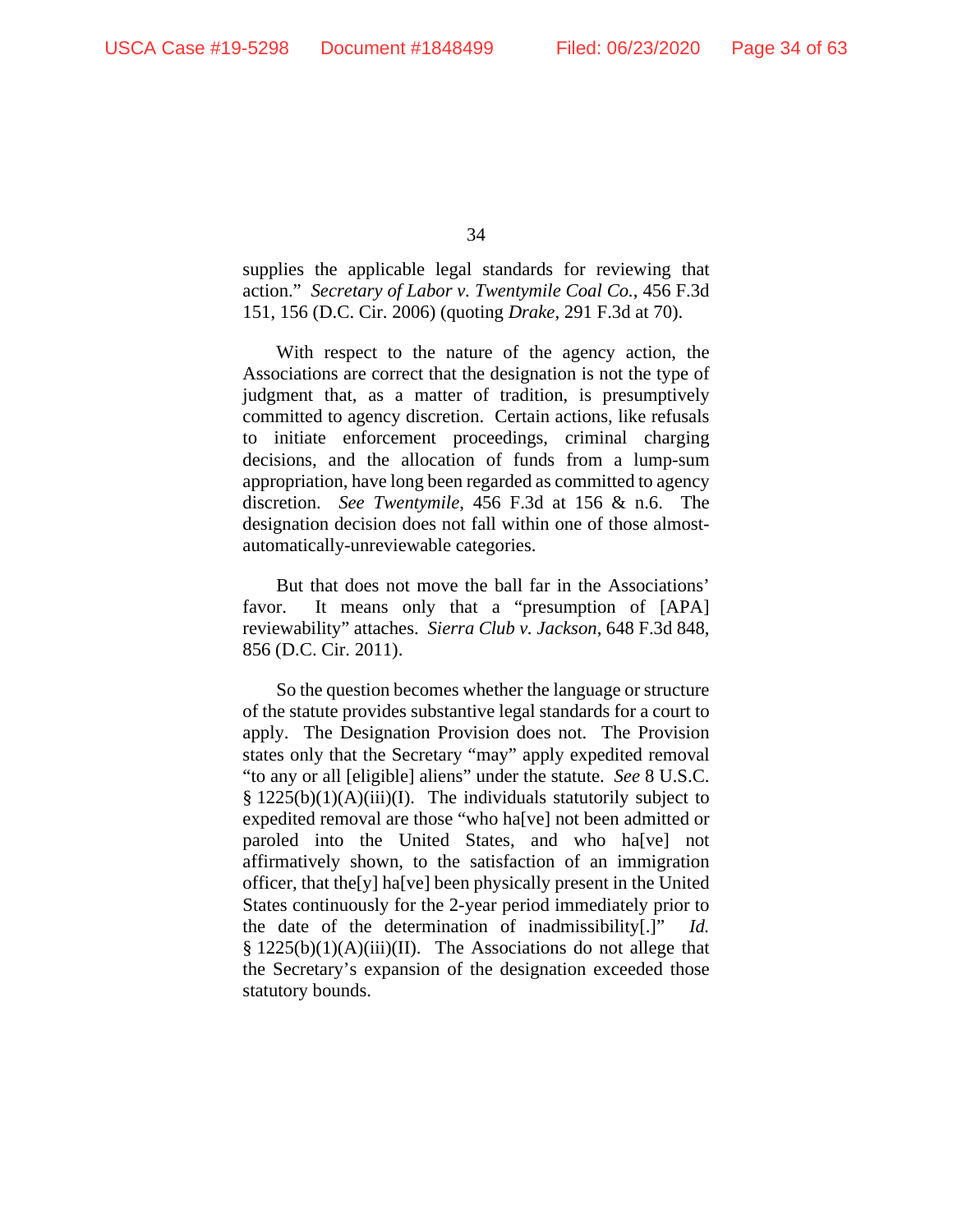That is it. Neither the statutory text nor structure provides any other legal standards constraining the Secretary's discretionary judgment. The statute says only that the Secretary is authorized to designate the groups that fall within statutory bounds in his "sole and unreviewable discretion" and may modify such designation "at any time." *See* 8 U.S.C. § 1225(b)(1)(A)(iii)(I). In looking for judicially administrable standards by which to judge the Secretary's decision, that language is an empty vessel.

The Associations insist that "[t]he INA is not 'drawn so that it furnishes no meaningful standard.'" *See* Associations' Response Br. 36 (quoting *Department of Commerce*, 139 S. Ct. at 2568). But they do not back that up by identifying any such meaningful standard. Instead, they reason that "[t]he expedited removal statute delineates a process by which officers decide whether expedited removal applies and whether noncitizens should receive further proceedings on their claims for protection or regarding lawful status." *Id.* As a result, the Associations claim the Secretary was "required to consider the ability to administer these standards accurately and fairly when applying expedited removal to the new class of noncitizens." *Id.*

That argument misses the mark. The standards identified by the Associations apply to the screening process laid out in a different part of Section 1225(b). *See* 8 U.S.C.  $§ 1225(b)(1)(A)(i)–(ii)$ . The Secretary's designation authority, however, derives from a separate statutory provision. *See id.* § 1225(b)(1)(A)(iii). And Congress deliberately chose in the Designation Provision to commit such enforcement and resource judgments to the Secretary's "sole and unreviewable discretion[.]" *Id.* § 1225(b)(1)(A)(iii)(I).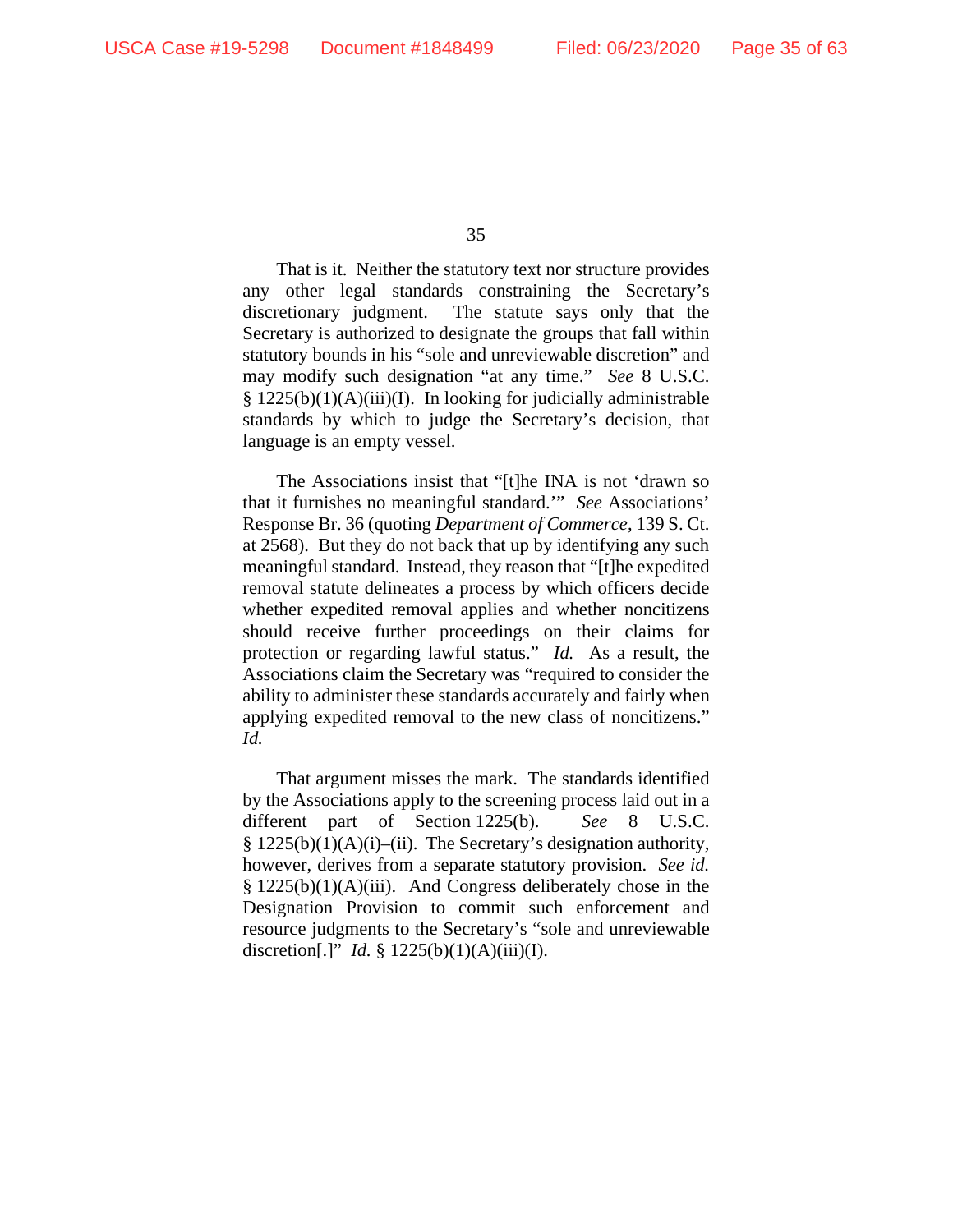At bottom, while the Associations want the court to substantively superintend the Secretary's designation judgment even when the Secretary stays within statutory bounds, the search for governing standards comes up empty. That judgment is committed to agency discretion by law and, under Section 701 of the APA, there is no cause of action to evaluate the merits of the Secretary's judgment under APA standards.<sup>14</sup>

**2** 

While there is no APA cause of action for substantive review of the Secretary's designation, the Associations separately argue that the Secretary was obligated to make the designation through the formal APA notice-and-comment rulemaking process. The Associations are correct in one respect: Even when a decision is committed to agency discretion by law, and so is immune from substantive review, the agency's decision may still be subject to notice-andcomment rulemaking. *See Lincoln v. Vigil*, 508 U.S. 182, 195 (1993); *see also American Med. Ass'n v. Reno*, 57 F.3d 1129, 1134 (D.C. Cir. 1995) ("[W]e note that under the APA the ultimate availability of substantive judicial review is *distinct* from the question of whether the basic rulemaking strictures of notice and comment and reasoned explanation apply."). But

<sup>&</sup>lt;sup>14</sup> Because there is no argument before us that the Secretary's designation decision exceeded the bounds of statutory authority granted by the INA and because the district court did not address the Associations' statutory claims under the INA and constitutional claims in granting a preliminary injunction, *see Make the Road*, 405 F. Supp. 3d at 25 n.12, we do not address whether there would be a cause of action under the APA or otherwise if the Secretary expanded expedited removal beyond the statute's bounds or otherwise violated the INA, or if the Secretary's actions were unconstitutional.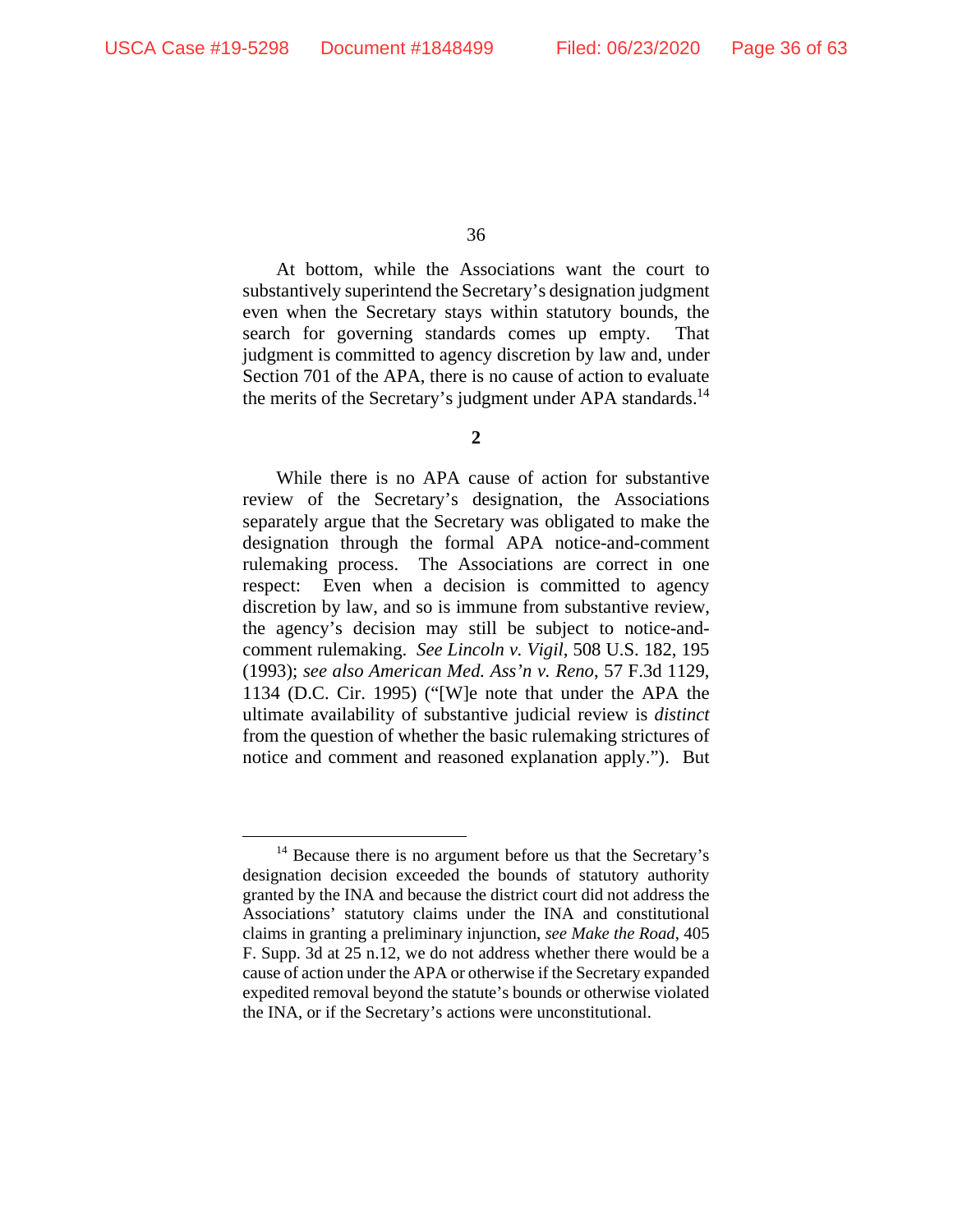here, the statute renders the formal notice-and-comment rulemaking regime inapplicable.

For starters, a central purpose of notice-and-comment rulemaking is to subject agency decisionmaking to public input and to obligate the agency to consider and respond to the material comments and concerns that are voiced. *See Perez v. Mortgage Bankers Ass'n*, 575 U.S. 92, 96 (2015) ("An agency must consider and respond to significant comments received during the period for public comment."); *see also Lilliputian Sys., Inc. v. Pipeline & Hazardous Materials Safety Admin.*, 741 F.3d 1309, 1312 (D.C. Cir. 2014) ("An agency's failure to respond to relevant and significant public comments generally 'demonstrates that the agency's decision was not based on a consideration of the relevant factors.'") (quoting *Thompson v. Clark*, 741 F.2d 401, 409 (D.C. Cir. 1984)).

But the Designation Provision is explicit that the Secretary is under no duty to consider the views of others in expanding or contracting the scope of the designation. That decision is in the Secretary's "sole" discretion. 8 U.S.C.  $§ 1225(b)(1)(A)(iii)(I).$  That means that the Secretary alone has the power to make the designation entirely independent of the views of others.

On top of that, "part of the purpose of notice and comment rulemaking is to ensure the parties develop a record for judicial review." *American Clinical Lab.*, 931 F.3d at 1206; *see also International Union, United Mine Workers v. Mine Safety & Health Admin.*, 407 F.3d 1250, 1259 (D.C. Cir. 2005) ("[Rulemaking n]otice requirements are designed \* \* \* to give affected parties an opportunity to develop evidence in the record to support their objections to the rule and thereby enhance the quality of judicial review.").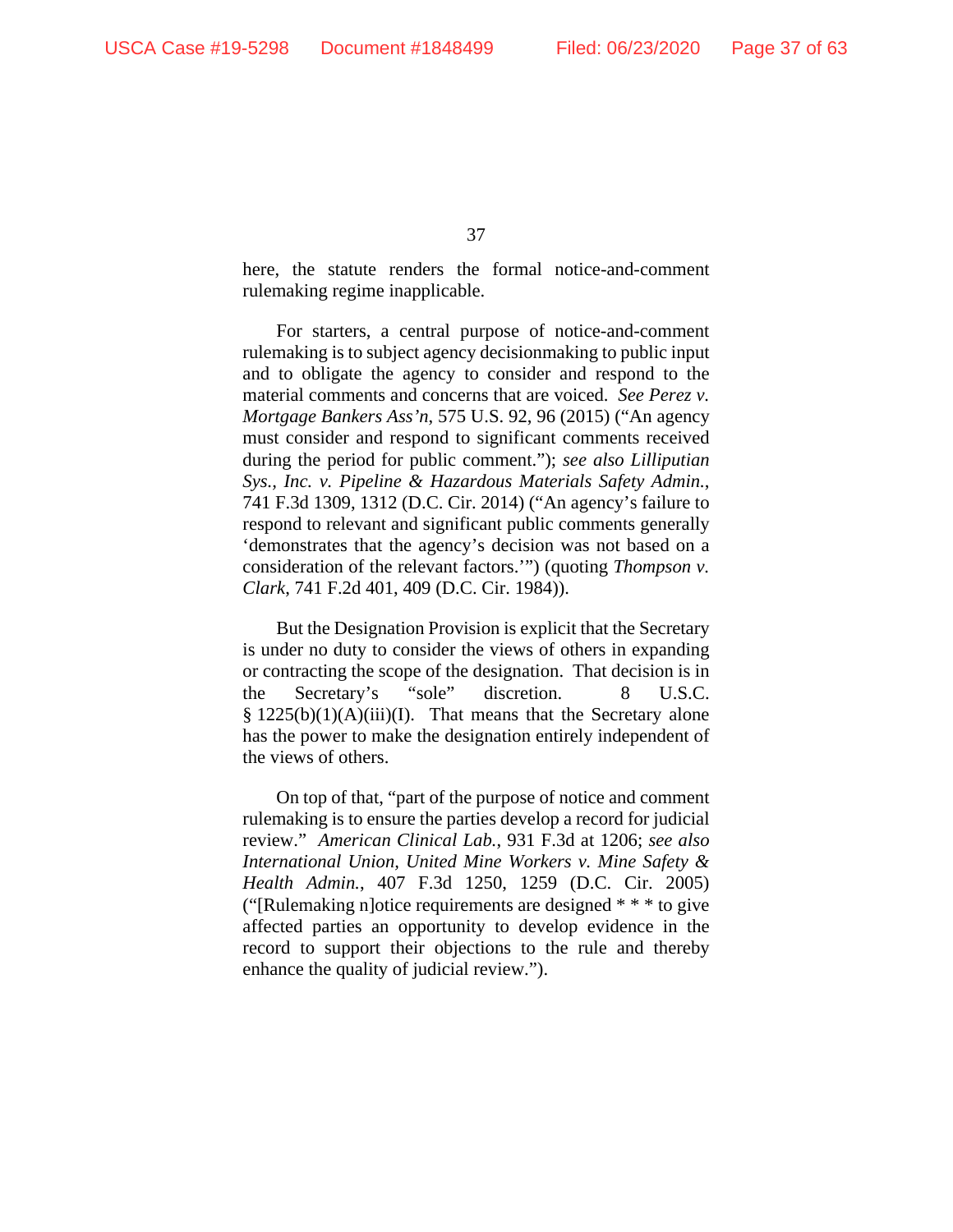Yet there is no need to create a record for judicial review where there is no cause of action for substantive judicial review of the designation decision. The decision is in the Secretary's "unreviewable discretion."  $8 \text{ U.S.C.} \$   $1225(b)(1)(A)(iii)(I)$ .

Finally, the Secretary is permitted to modify the designation "at any time,"  $8 \text{ U.S.C. } § 1225(b)(1)(A)(iii)(I),$ which in this context necessarily means without taking the time to first go through the usually lengthy notice-and-comment rulemaking process. The power to modify "at any time" and in his "sole discretion" also means that the Secretary would be free to ignore the comments that the notice-and-comment process produces. Under those circumstances, the notice-andcomment procedure would be an empty, yet time-consuming, exercise—all form and no substance. Where Congress leaves the notice-and-comment process no work to do and expressly authorizes the Executive Branch to exercise its unreviewable discretion "at any time," the APA does not require an agency to undertake the process for its own sake.

One last point. The dissenting opinion discusses, at length, whether the district court possessed authority to issue an injunction and whether nationwide injunctions are appropriate. It seems rather obvious that, having held that there is no APA cause of action for the Associations to pursue in this appeal, we need not address whether an injunctive remedy would be available if there were a cause of action.

Of course, to the extent the dissenting opinion implies some jurisdictionally troublesome lack of redressability, Dissent Op. at 18, then we must dispel that concern. Which is easily done.

Section 1252(f) prohibits only injunctions against "the operation of the provisions of part IV of this subchapter" as amended by IIRIRA. 8 U.S.C. § 1252(f). It does not proscribe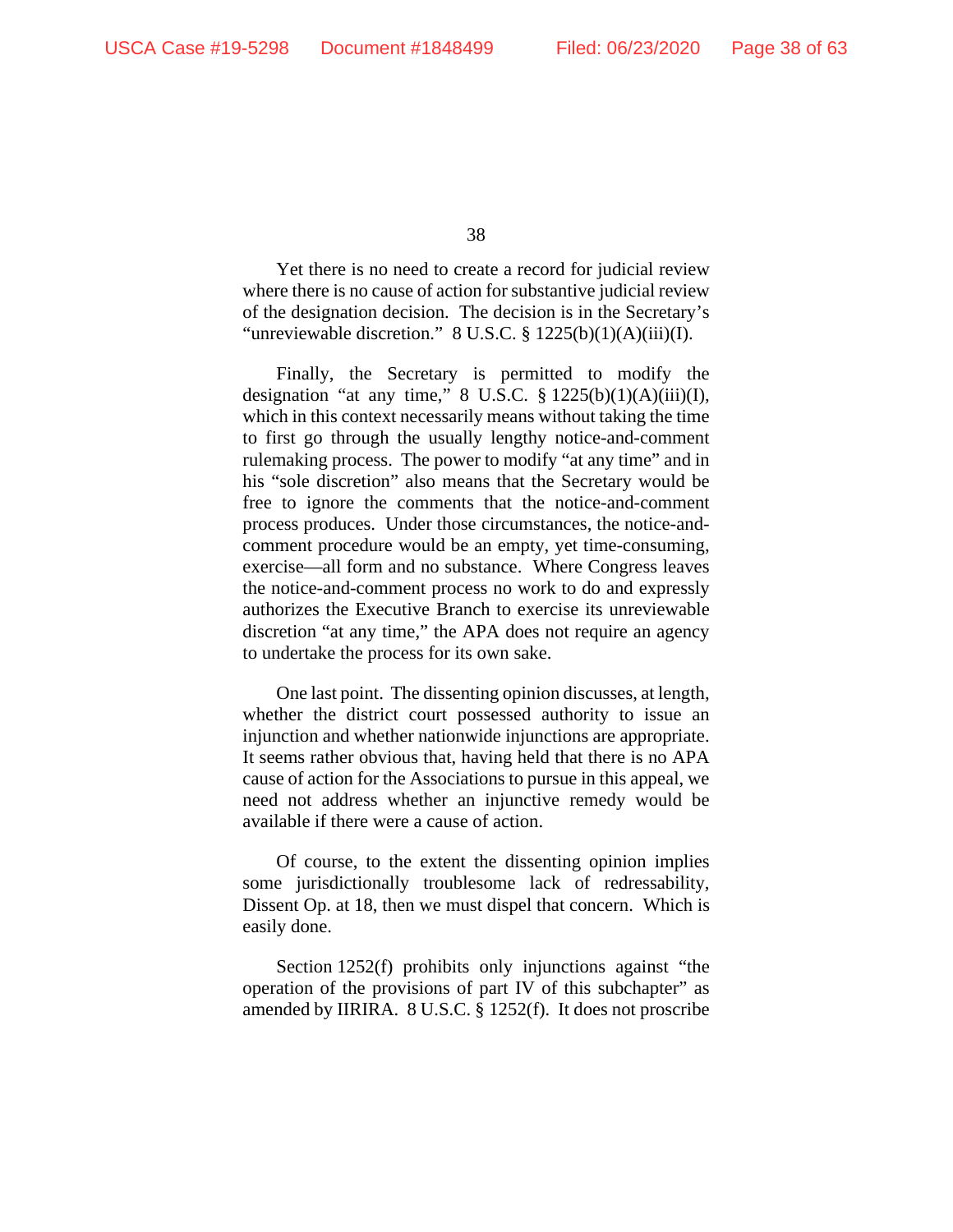issuance of a declaratory judgment, which the Associations sought here, *see* J.A. 38–39. The Supreme Court has specifically held that Section 1252(f) does not bar declaratory relief. *Nielsen v. Preap*, 139 S. Ct. 954, 962 (2019). So, like the Supreme Court, we "need not resolve whether we would have jurisdiction" to enter an injunction to establish Article III redressability because the district court "had jurisdiction to entertain the plaintiffs' request for declaratory relief[.]" *Id.*; *see also Alli v. Decker*, 650 F.3d 1007, 1013 (3d Cir. 2011) ("[I]t is apparent that the jurisdictional limitations in [Section 1252(f)] do not encompass declaratory relief."); *Rodriguez v. Hayes*, 591 F.3d 1105, 1119 (9th Cir. 2010) (holding that Section 1252(f) covers only injunctive relief); *Arevalo v. Aschroft*, 344 F.3d 1, 7 (1st Cir. 2003) (same).

### **IV**

We hold that the district court properly exercised jurisdiction under 8 U.S.C. § 1252(e) over the Associations' claims, but that there is no cause of action under the APA to scrutinize the Secretary's designation decision so long as it falls within statutory and constitutional bounds. We therefore reverse the district court's grant of a preliminary injunction and remand for further proceedings consistent with this opinion.

*So ordered.*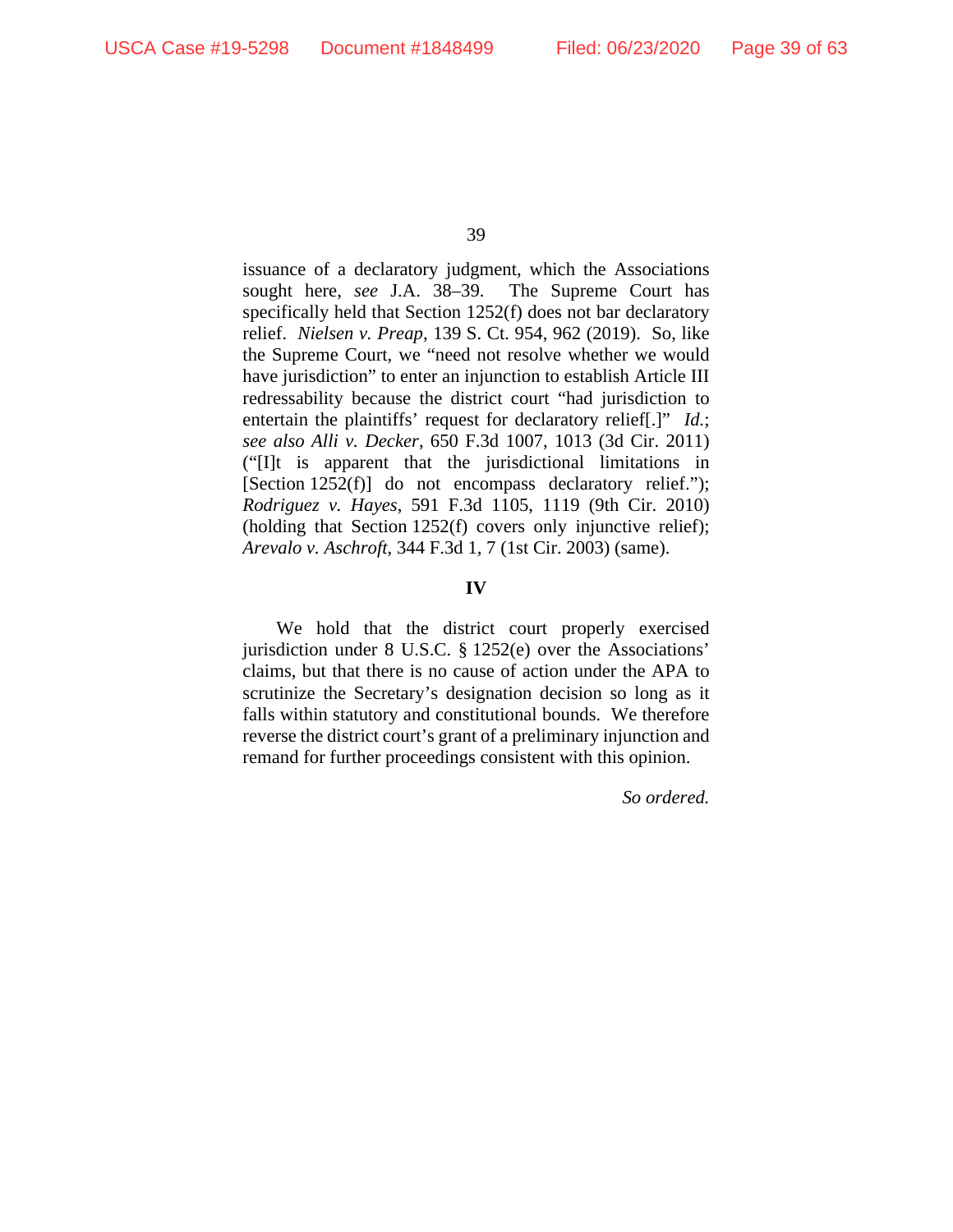RAO, *Circuit Judge*, dissenting: Citing national security and resource allocation concerns, the Secretary of Homeland Security designated additional aliens for expedited removal from our borders. *See* 84 Fed. Reg. 35,409 (July 23, 2019) ("Expansion Designation"). Although no alien has been removed under the new designation, several immigrant rights organizations ("plaintiffs") brought a preenforcement challenge to the Secretary's policy. The district court granted a nationwide preliminary injunction halting enforcement of the Expansion Designation. While the majority reverses the district court's preliminary injunction on the merits, I would dismiss plaintiffs' claims at the threshold. The Immigration and Nationality Act ("INA") expressly bars the courts from reviewing the Secretary's discretionary decisions regarding expedited removal. One of the few checks on the independent judiciary comes from Congress's ability to set the jurisdiction of the inferior federal courts. Because the majority exercises jurisdiction over a claim that Congress explicitly withholds from our review, I respectfully dissent.

I.

Although the majority begins with the statutory presumption of reviewability, I begin from a different starting point, the constitutional power of Congress to strip lower federal courts of jurisdiction over a class of cases. The Constitution vests Congress with the power "[t]o constitute Tribunals inferior to the supreme Court," U.S. CONST. art. I, § 8, cl. 9, a power that naturally "includes [the] lesser power to 'limit the jurisdiction of those Courts,'" *Patchak v. Zinke*, 138 S. Ct. 897, 906 (2018) (quoting *United States v. Hudson*, 11 U.S. (7 Cranch) 32, 33 (1812))*. See also Sheldon v. Sill*, 49 U.S. 441, 449 (1850); John Harrison, *The Power of Congress to Limit the Jurisdiction of Federal Courts and the Text of Article III*, 64 U. Chi. L. Rev. 203, 209 (1997) ("Congress may give [inferior federal courts] all the jurisdiction the Constitution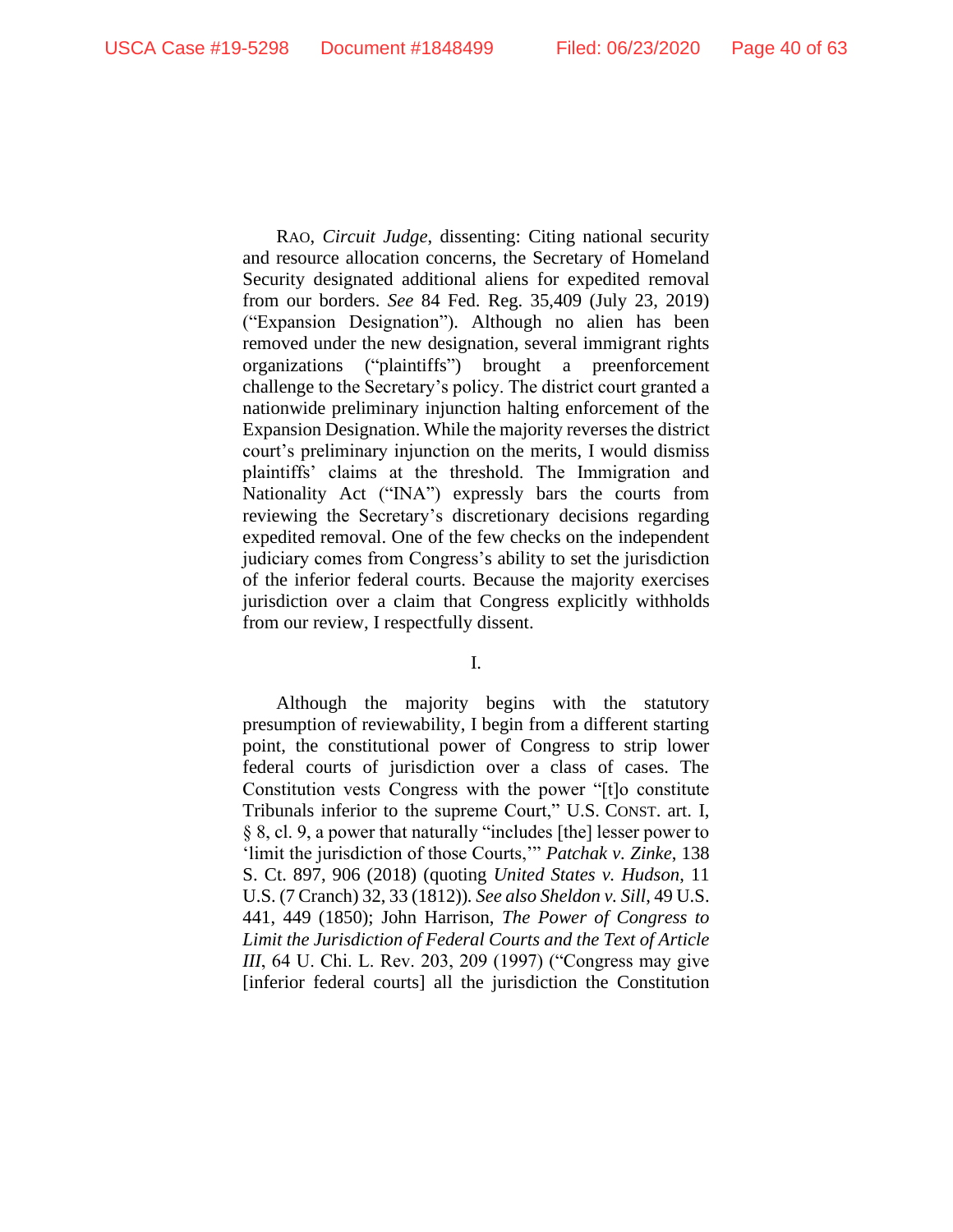permits, or none at all, or anything in between, as far as Article III is concerned.").

Under our Constitution, inferior federal courts have no power except that which is specifically granted by Congress. "[O]nly Congress may determine a lower federal court's subject-matter jurisdiction." *Bowles v. Russell*, 551 U.S. 205, 211 (2007) (quotation omitted); *Hudson*, 11 U.S. (7 Cranch) at 33 ("All … Courts created by the general Government possess no jurisdiction but what is given them by the power that creates them."). In consequence, Congress may withhold inferior federal court jurisdiction "in the exact degrees and character which to Congress may seem proper for the public good." *Cary v. Curtis*, 44 U.S. 236, 245 (1845). Indeed, "[t]o deny this position would be to elevate the judicial over the legislative branch of the government, and to give to the former powers limited by its own discretion merely." *Id.* Congress's power to confer or to withhold inferior federal court jurisdiction is a vital element of the Constitution's structure of separated and limited powers. *See Patchak*, 138 S. Ct. at 907 (citing *Steel Co. v. Citizens for a Better Env't, 523 U.S. 83, 101 (1998)).*<sup>1</sup>

<sup>&</sup>lt;sup>1</sup> Congress, of course, cannot "violate other constitutional provisions" in the exercise of its control over jurisdiction. *Patchak*, 138 S. Ct. at 906. Neither plaintiffs nor the majority suggest that the INA's denial of jurisdiction over this non-habeas preenforcement challenge would transgress a constitutional boundary. Nor could they, given Congress's broad power over immigration and longstanding limits on judicial review. *See Jennings v. Rodriguez*, 138 S. Ct. 830, 856 (2018) (Thomas, J., concurring in part and concurring in the judgment) ("[I]n the context of deportation … limits on the courts' jurisdiction have existed for almost as long as federal immigration laws, and … this Court has repeatedly affirmed the constitutionality of those limits."); *see also Zadvydas v. Davis*,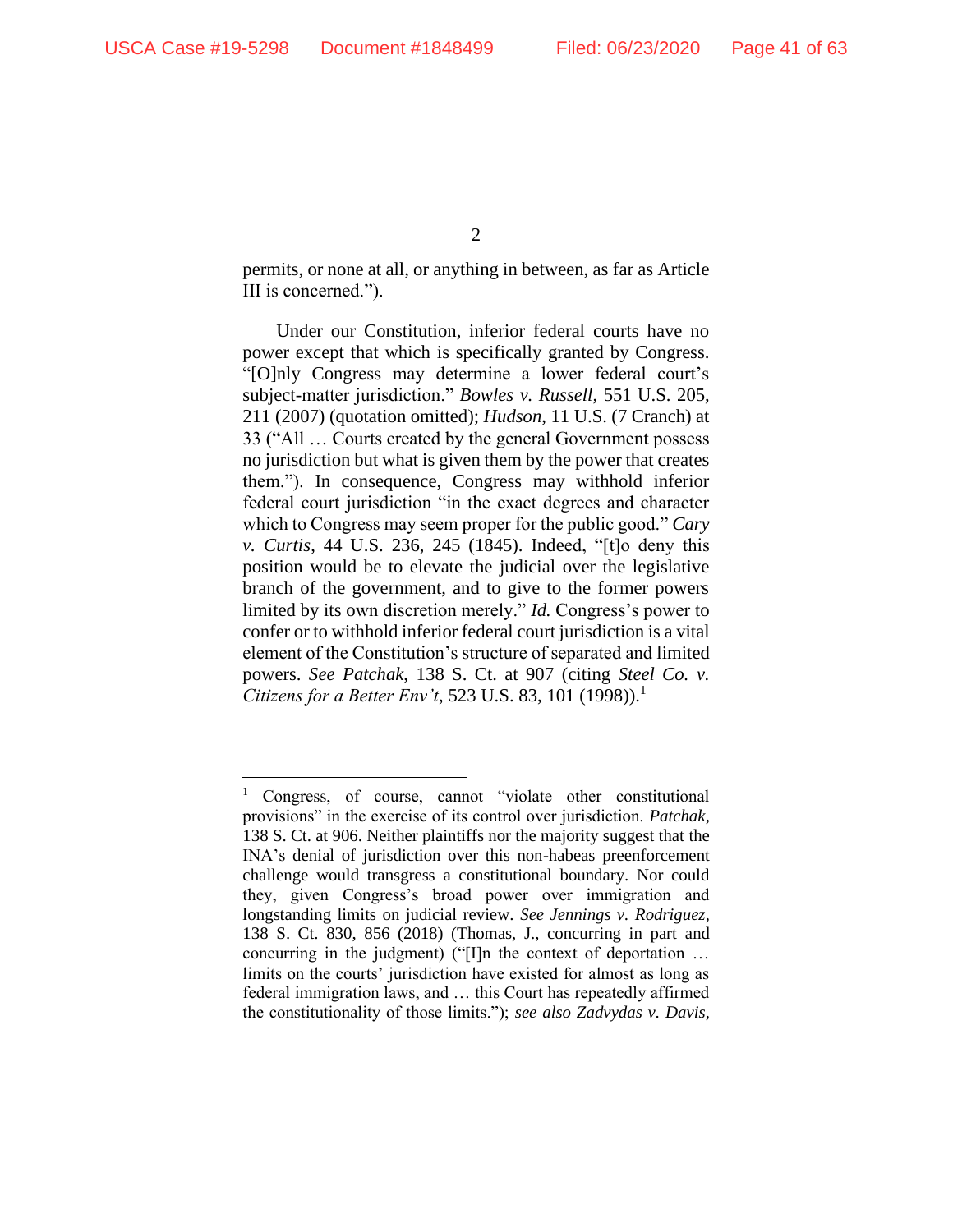Congress's constitutional power over inferior federal jurisdiction means any presumption of reviewability must give way to "clear and convincing evidence of congressional intent to preclude judicial review." *Guerrero-Lasprilla v. Barr*, 140 S. Ct. 1062, 1069 (2020) (quotation marks omitted); *Kucana v. Holder*, 558 U.S. 233, 252 (2010). Despite this fundamental precept, the majority begins its analysis with the presumption of reviewability and then interprets each separate jurisdiction stripping provision in light of that presumption. Maj. Op. 15– 17. Yet the presumption, originally a creature of the Administrative Procedure Act, does not operate to place a thumb on the scale when interpreting jurisdiction stripping provisions. For example, in *Kucana v. Holder*, the Supreme Court looked to the presumption only after an extensive discussion of the text and structure of the INA, and to dispel "[a]ny lingering doubt about the proper interpretation." 558 U.S. at 251. And as the majority notes, the presumption applies only when a statute is "reasonably susceptible to divergent interpretation." Maj. Op. 16 (quoting *Guerrero-Lasprilla*, 140 S. Ct. at 1069). The majority does not cite a single case in which a court employs the presumption at the outset to evade a clear jurisdiction stripping provision. Maj. Op. 15–17.<sup>2</sup> The

<sup>533</sup> U.S. 678, 687 (2001) (noting these longstanding limits on review).

 $2$  The cases cited by the majority provide no support for applying the presumption to statutory text that explicitly strips jurisdiction. The majority's reliance upon *Guerrero-Lasprilla* is particularly misleading. Maj. Op. 15. Interpreting the INA's jurisdictional provisions, the Court first "consider[ed] the statute's language." *Guerrero-Lasprilla*, 140 S. Ct. at 1068. Only after concluding that nothing in the "language of the statute" stripped jurisdiction, did the Court refer to the presumption. Far from considering the presumption at the outset or as part of its textual analysis, the Court used it "first" only in a series of rebuttals against the government's counterarguments. *Id.* at 1069–70. *See also SAS Inst., Inc. v. Iancu*,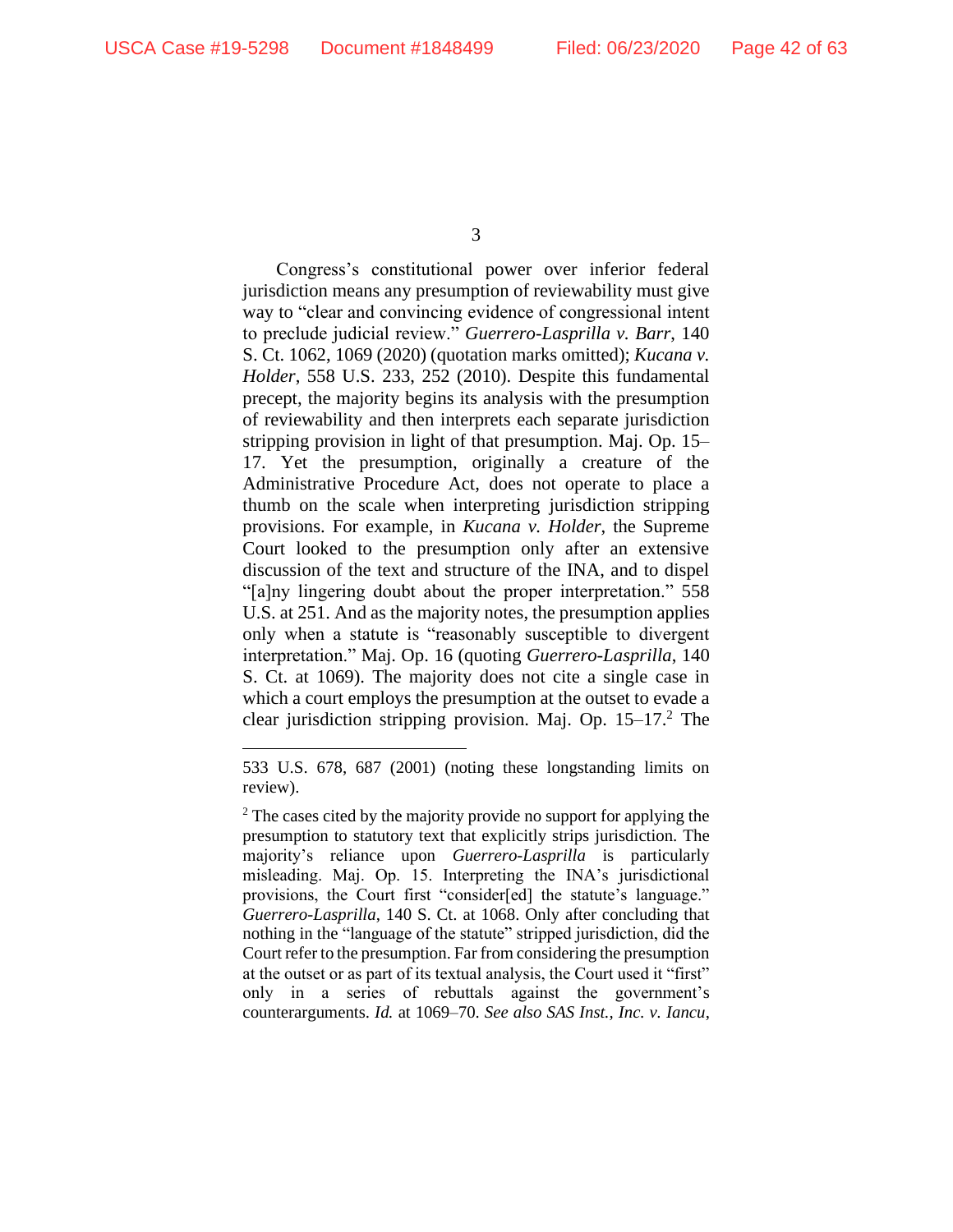Supreme Court employs the presumption in the immigration context only after examining the text and structure of a jurisdiction stripping statute and finding an ambiguity, or sometimes in response to litigants' counterarguments. *See, e.g.*, *McNary v. Haitian Refugee Ctr., Inc.*, 498 U.S. 479, 494–96 (1991) (analyzing first the text of the INA and only employing the presumption to rebut the petitioner's argument); *see also Guerrero-Lasprilla*, 140 S. Ct. at 1069 (same).

In the non-habeas INA context, this court, like the Supreme Court, either leaves the presumption of reviewability as a final consideration or declines to apply it at all. *See, e.g.*, *Nasrallah v. Barr*, No. 18-1432, 2020 WL 2814299, at \*8 & n.5 (U.S. June 1, 2020) (interpreting INA jurisdiction stripping provision with no mention of the presumption); *Kucana*, 558 U.S. at 251–52 (looking to the presumption only to resolve "lingering doubt"); *Zhu v. Gonzales*, 411 F.3d 292, 294 (D.C. Cir. 2005) (holding that section  $1252(a)(2)(B)$  stripped jurisdiction without mentioning the presumption). Whatever the merits of applying the APA's presumption of reviewability to a discretionary immigration policy determination, it can be employed only as a tiebreaker, a last resort in the face of ambiguous text. Although the majority places great weight upon the presumption of reviewability, it has no application

<sup>138</sup> S. Ct. 1348, 1359 (2018) (applying a precedent holding that an administrative no-appeal provision in the America Invents Act does not preclude judicial review); *NetCoalition v. SEC*, 715 F.3d 342, 348 (D.C. Cir. 2013) (noting in review of a jurisdiction stripping provision, "[w]e begin, as we must, with the text of the statute" and when "[t]he language is not ambiguous … this court simply is not at liberty to displace, or to improve upon, the jurisdictional choices of Congress") (quotation marks omitted); *El Paso Natural Gas Co. v. United States*, 632 F.3d 1272, 1276 (D.C. Cir. 2011) (holding that a statute stripped jurisdiction because it is "not 'reasonably susceptible to divergent interpretation'") (quoting *Kucana*, 558 U.S. at 251).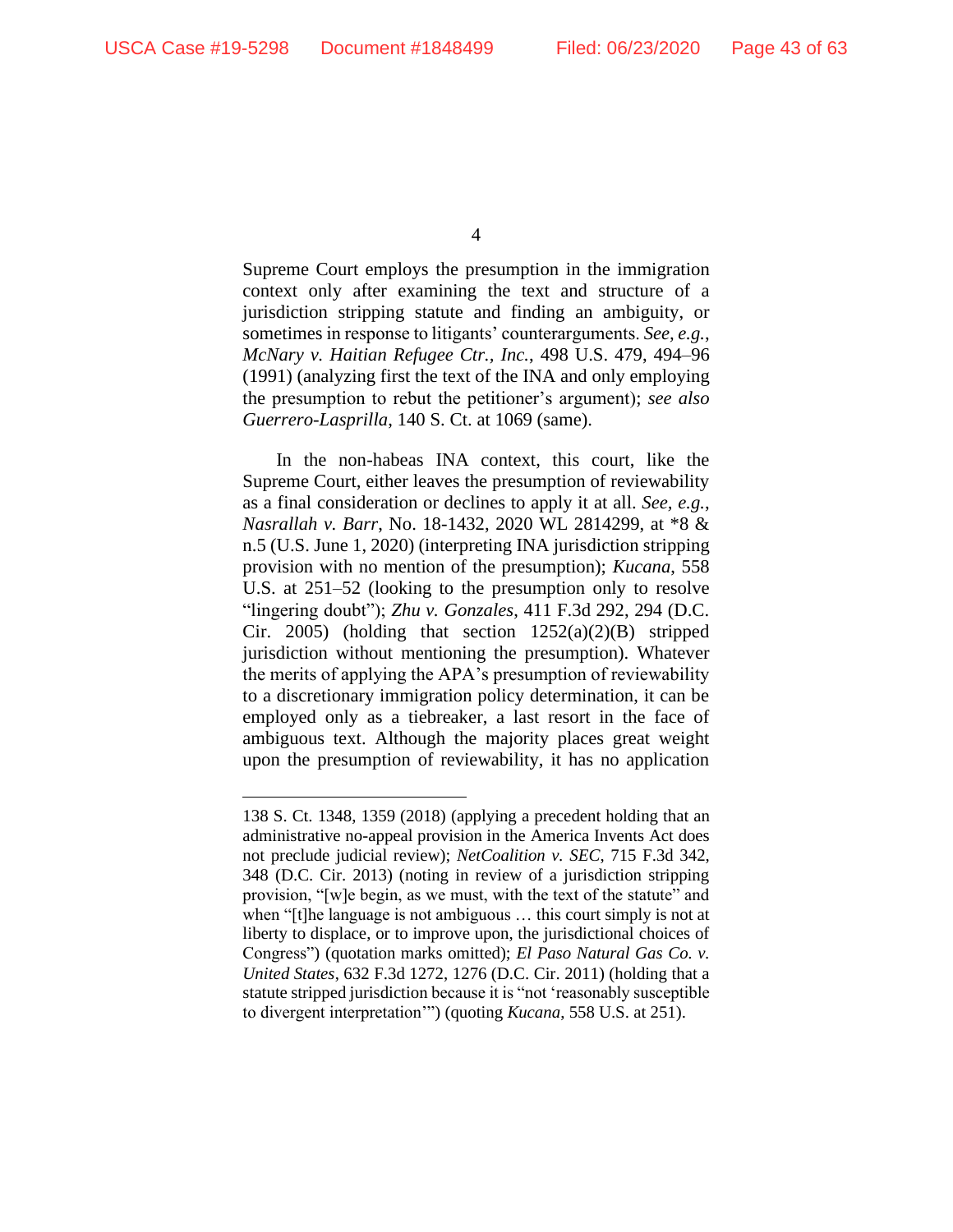here, where the statute's plain meaning is not ambiguous and not susceptible to divergent interpretations. As discussed below, Congress could hardly have been clearer in systematically leaving expedited removal designations to the Secretary's discretion and then removing discretionary decisions from judicial review. The majority ignores a fundamental constitutional limit on the courts in favor of a presumption of recent mint and uncertain grounding.<sup>3</sup>

While courts should not shy from exercising jurisdiction properly conferred, we cannot decide cases explicitly withheld from our decision. The Supreme Court has explained that we must interpret jurisdiction stripping statutes to mean what they say. *Cheng Fan Kwok v. INS*, 392 U.S. 206, 212 (1968) ("[A] jurisdictional statute … must be construed both with precision and with fidelity to the terms by which Congress has expressed its wishes."); *Bruner v. United States*, 343 U.S. 112, 116 (1952) ("[W]hen [the] terms [of a jurisdiction stripping statute] are unambiguous we may not speculate on probabilities of intention.") (quoting *Merchants' Ins. Co. v. Ritchie*, 72 U.S. 541, 545 (1866)). In the immigration context no less than other areas, "[j]udicial review provisions … are jurisdictional in nature and must be construed with strict fidelity to their terms." *Stone v. INS*, 514 U.S. 386, 405 (1995); *see also Kokkonen v.* 

<sup>&</sup>lt;sup>3</sup> The presumption of reviewability is rooted in the Administrative Procedure Act rather than the Constitution. *See Abbott Labs. v. Gardner*, 387 U.S. 136, 140 (1967). It has since drifted into the jurisdictional setting. *See, e.g.*, *Guerrero-Lasprilla*, 140 S. Ct. at 1077–78 (Thomas, J., dissenting)*.* The Supreme Court, however, has long held the presumption in favor of review must yield when it conflicts with Congress's plenary power over jurisdiction and the political branches' power over immigration. *See Heikkila v. Barber*, 345 U.S. 229, 234 (1953) (noting that the APA presumption of reviewability does not displace Congress's plenary power over jurisdiction and the political branches' control over aliens).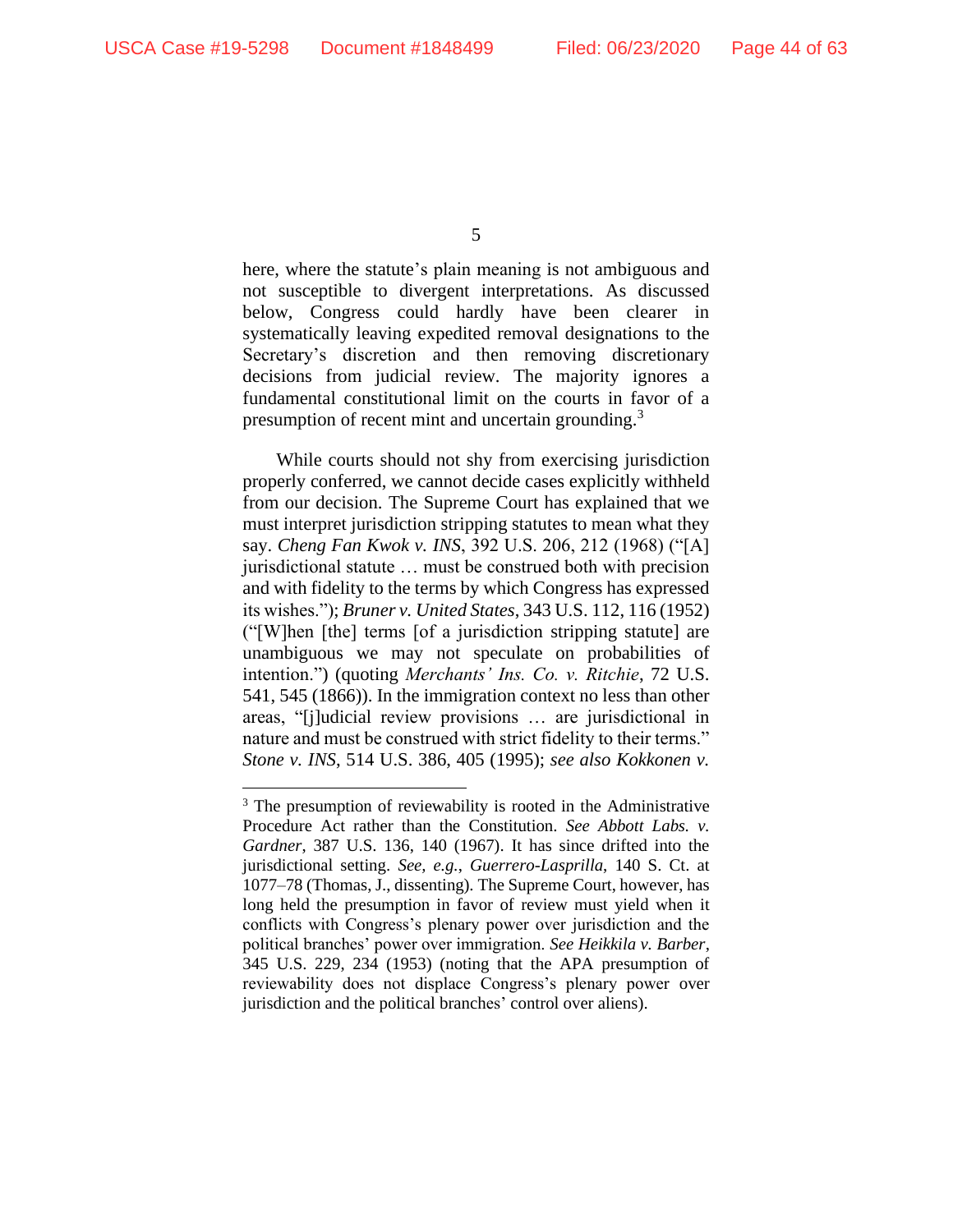*Guardian Life Ins. Co. of Am.*, 511 U.S. 375, 377 (1994) (federal jurisdiction "is not to be expanded by judicial decree"). A narrow reading of jurisdiction stripping provisions runs the danger that inferior federal courts will arrogate to themselves a power withheld by Congress.<sup>4</sup> With these principles in mind, I evaluate whether this court has jurisdiction over plaintiffs' challenge to the Expansion Designation.

II.

In 1996, "Congress amended the INA aggressively to expedite removal of aliens lacking a legal basis to remain in the United States." *Kucana*, 558 U.S. at 249. These amendments to the INA established a category of aliens eligible for an expedited removal process that substantially shortens the time between the apprehension and deportation of an illegally present alien. *See* Illegal Immigration Reform and Immigrant Responsibility Act of 1996 ("IIRIRA"), Pub. L. No. 104-208, § 302, 110 Stat. 3009-546, 3009-579 (1996) (codified at 8 U.S.C. § 1225). The statutory class includes aliens who entered the United States unlawfully and have been physically present in the country for less than a continuous two-year period. 8 U.S.C. §  $1225(b)(1)(A)(iii)(II)$ . Section 1225(b) entrusts the Secretary of Homeland Security with the "sole and unreviewable" discretion to designate which aliens within the

<sup>4</sup> The Supreme Court has long admonished that lower courts should exercise only the jurisdiction conferred by Congress. *Kline v. Burke Const. Co.*, 260 U.S. 226, 234 (1922) ("The Constitution simply gives to the inferior courts the capacity to take jurisdiction in the enumerated cases, but it requires an act of Congress to confer it. And the jurisdiction having been conferred may, at the will of Congress, be taken away in whole or in part.") (citations omitted); *cf. Turner v. Bank of N. Am.*, 4 U.S. (4 Dall.) 8, 10 (1799) ("[T]he fair presumption is … that a cause is without [an inferior federal court's] jurisdiction, until the contrary appears.").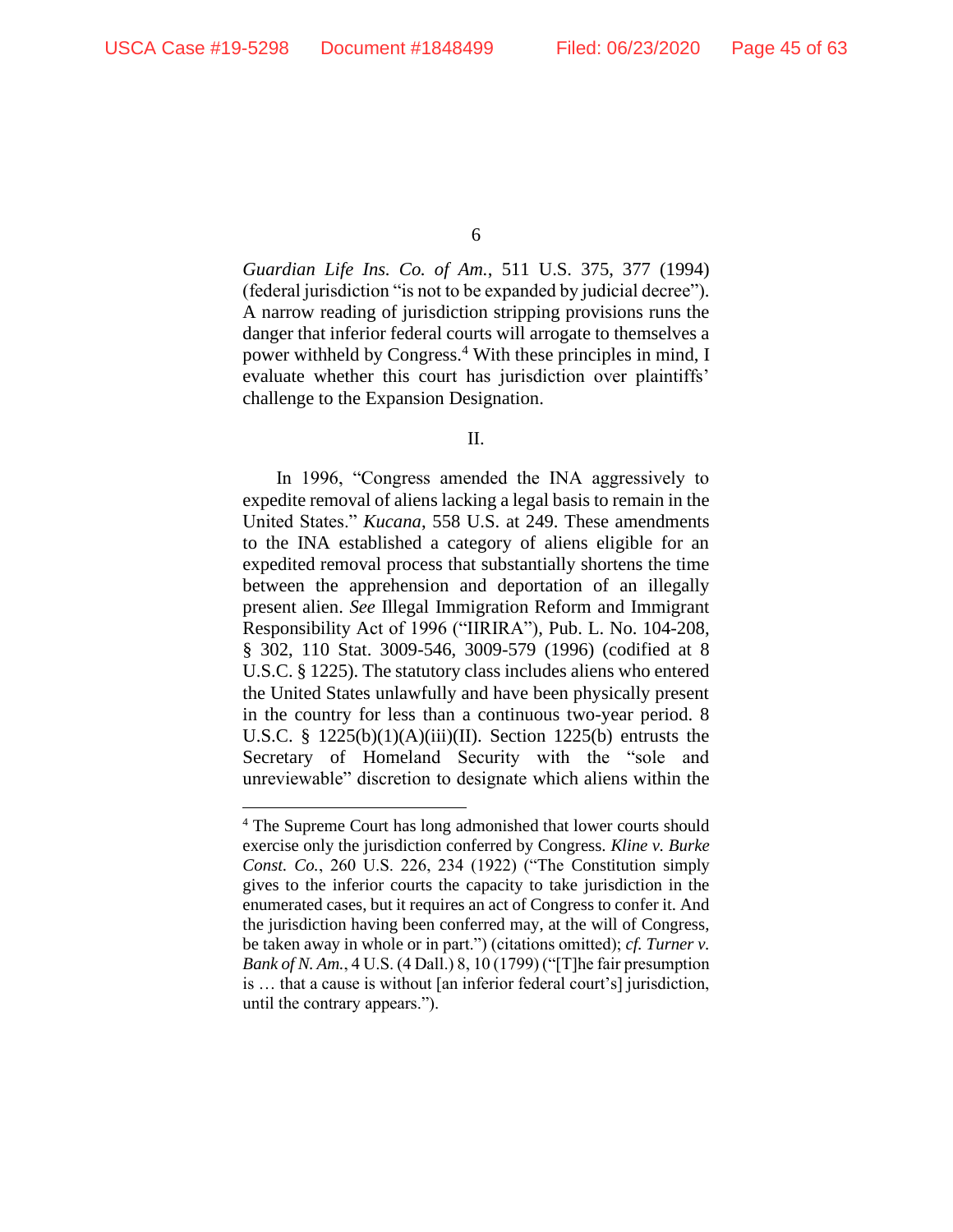statutory class will be subject to expedited removal proceedings. *Id.* § 1225(b)(1)(A)(iii)(I). In section 1252, also added by IIRIRA, Congress reinforced the Secretary's authority by stripping the courts of jurisdiction to review discretionary policies and various other decisions relating to the expedited removal provisions, subject only to limited exceptions. *See id.* §§ 1252(a)(2)(A), (B).

Following the Supreme Court's approach in *Kucana*, 558 U.S. 233, which also interpreted section 1252's jurisdiction stripping provisions, I look to the text and structure of the INA and conclude that Congress withdrew judicial review over plaintiffs' challenge to the Expansion Designation. First, section  $1252(a)(2)(B)$  withdraws jurisdiction to review any decision committed to the Secretary's discretion by the INA. *See* 8 U.S.C. § 1252(a)(2)(B)(ii). Because the Expansion Designation was committed to the Secretary's "sole and unreviewable discretion," we have no jurisdiction to review it. *See id.* § 1225(b)(1)(A)(iii)(I). Second, section 1252(a)(2)(A) precludes challenges to the Secretary's policies implementing expedited removal, unless the challenge is brought in the context of an individual determination. *See id.*  $\S$ § 1252(a)(2)(A), 1252(e)(3)(A). Because the Expansion Designation is a policy implementing expedited removal and no individual determination has been made here, we have no jurisdiction under section  $1252(a)(2)(A)$ . Finally, there is no longstanding tradition of judicial review of expedited removal designations. Contrary to the majority's strained reading, Congress stripped jurisdiction from the federal courts to consider this preenforcement challenge to the Expansion Designation.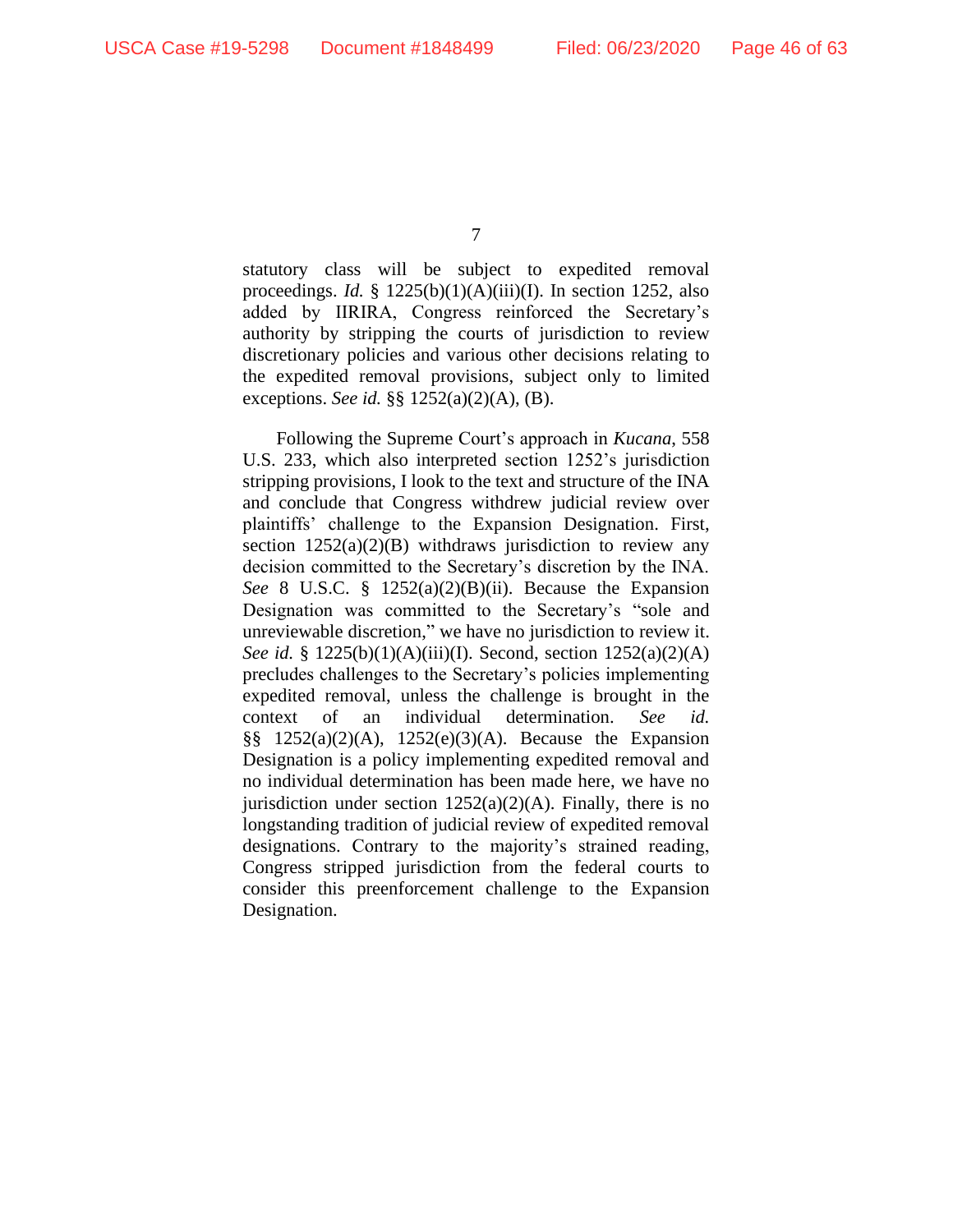### A.

While the INA is complex, it unambiguously strips the federal courts of jurisdiction to review the Secretary's Expansion Designation. *See Kucana*, 558 U.S. at 243–45 (looking first to the INA's text). Quite simply, Congress left expedited removal to the Secretary's discretion and then barred discretionary decisions from judicial review.

Under the INA, expedited removal designations are committed to the Secretary's "sole and unreviewable discretion." 8 U.S.C.  $\frac{8}{9}$  1225(b)(1)(A)(iii)(I). Since the inclusion of the expedited removal provision, the Secretary has designated various subgroups of aliens for expedited removal. *See* Maj. Op. 7–9. The Expansion Designation under review is a further exercise of this discretionary authority to extend expedited removal to inadmissible aliens within "the full remaining scope of [the Department's] statutory authority" subject to "limited exceptions." 84 Fed. Reg. at 35,409.

Section  $1252(a)(2)(B)$  explicitly shields a wide range of discretionary decisions from judicial review, namely "any other decision or action of … the Secretary of Homeland Security the authority for which is specified under this subchapter<sup>[5]</sup> to be in the discretion of ... the Secretary." 8 U.S.C. § 1252(a)(2)(B)(ii). The phrase "*any* other" "suggests a broad meaning." *Ali v. Fed. Bureau of Prisons*, 552 U.S. 214, 218–19 (2008) (quotation marks omitted). The term "any other" is so broad the Court has found it displaces "the rule of *ejusdem generis*" because such "expansive language offers no indication whatever that Congress intended [a] limiting construction" of the class of covered subjects. *Harrison v. PPG* 

<sup>&</sup>lt;sup>5</sup> "[T]his subchapter" refers to 8 U.S.C. §§ 1151-1381. The expedited removal provision is codified at 8 U.S.C. § 1225.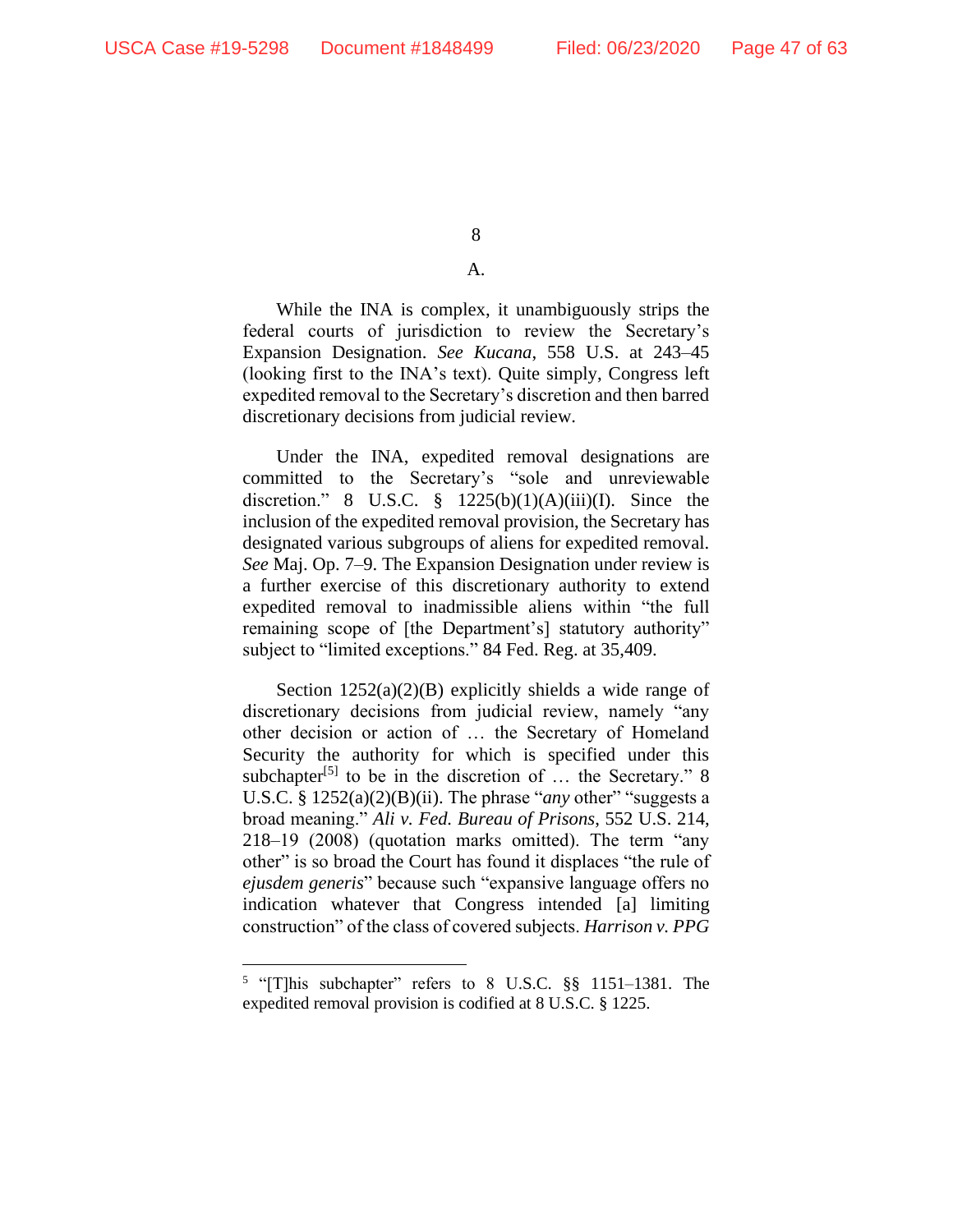*Indus., Inc.*, 446 U.S. 578, 588–89 (1980). By including the sweeping phrase "any other," the statute removes power to review any discretionary decision assigned to the Secretary by the INA. *See* 8 U.S.C. §  $1252(a)(2)(B)(ii)$ . As the majority recognizes, Maj. Op. 32–33, expedited removal designations are explicitly assigned to the Secretary's "sole and unreviewable discretion." 8 U.S.C. § 1225(b)(1)(A)(iii)(I). Reading section  $1252(a)(2)(B)$  and the expedited removal provision together provides a clear statutory directive withdrawing judicial review over the Secretary's Expansion Designation.

Moreover, this interpretation is consistent with the Supreme Court's analysis of section 1252(a)(2)(B). In *Kucana*, the Court held that the term "any other decision" "barred court review of discretionary decisions only when Congress itself set out the [Secretary's] discretionary authority in the statute." 558 U.S. at 247 (interpreting 8 U.S.C. § 1252(a)(2)(B)). The Court defined the type of decisions protected by this "catchall provision" to broadly include "those made discretionary by statute" rather than those made discretionary by regulation. *Id.* at 246–48. The Expansion Designation unmistakeably fits within this class because the INA, rather than a regulation, confers upon the Secretary the "sole and unreviewable discretion" to designate aliens for expedited removal.

Similarly, in *Zhu v. Gonzales*, this court enforced section  $1252(a)(2)(B)$ 's jurisdiction stripping provision according to its terms. 411 F.3d at 294–95. We held it was a discretionary decision for purposes of section  $1252(a)(2)(B)$  when the Attorney General<sup>6</sup> used his authority to waive certain

<sup>9</sup>

<sup>6</sup> The Attorney General's INA authority over the "detention and removal program" was transferred to the Secretary of Homeland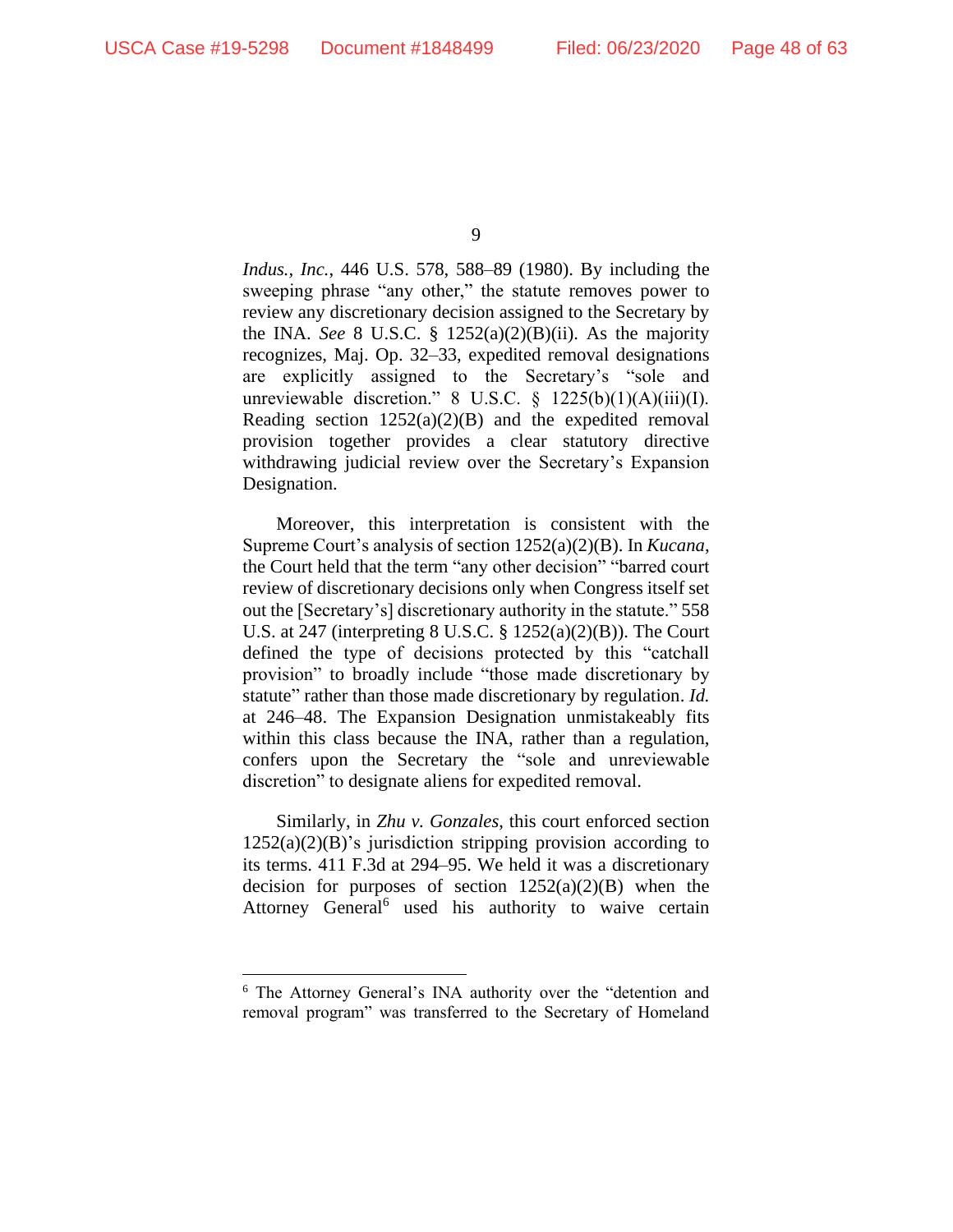requirements he "deems … to be in the national interest." *Id.* at 293 (quoting 8 U.S.C. § 1153(b)(2)(B)(i)). We first noted that a provision need not specifically use the term "discretion" to bring a decision within the jurisdictional bar of section  $1252(a)(2)(B)$ . *Id.* at 294–95. It was enough that the statute entrusted the decision to the Attorney General's "expertise and judgment unfettered by any statutory standard whatsoever." *Id.* at 295.<sup>7</sup> Here the INA is even more explicit and places the designation of expedited removal in the "sole and unreviewable discretion" of the Secretary. The majority's interpretation cannot be reconciled with our decision in *Zhu*.

Moreover, the Court in *Kucana* clarified that discretionary decisions such as the Expansion Designation would not be subject to judicial review. The Court construed the "character of the decisions" insulated from judicial review by section  $1252(a)(2)(B)$  to include "substantive decisions ... made by the Executive in the immigration context as a matter of grace, things that involve whether aliens can stay in the country or not." *Kucana*, 558 U.S. at 247 (internal quotation marks omitted).<sup>8</sup> The Secretary's designation authority over

Security under the Homeland Security Act of 2002. *See* 6 U.S.C. §§ 251, 557.

<sup>&</sup>lt;sup>7</sup> After determining "§  $1252(a)(2)(B)(ii)$  precludes judicial review," the *Zhu* court explained it need not reach the government's argument that the Attorney General's decision was "committed to agency discretion by law" under the APA. 411 F.3d at 294.

<sup>&</sup>lt;sup>8</sup> In determining that the INA included numerous "decisions falling within  $\S 1252(a)(2)(B)$ 's compass," the Court cited the respondent's identification of "over thirty provisions in the relevant subchapter of the INA" that "explicitly grant the Attorney General … 'discretion' to make a certain decision." *Kucana*, 558 U.S. at 247 n.14 (quoting Brief for Respondent 19–20  $\&$  n.11). One of the "thirty provisions" was the expedited removal designation provision at issue here, 8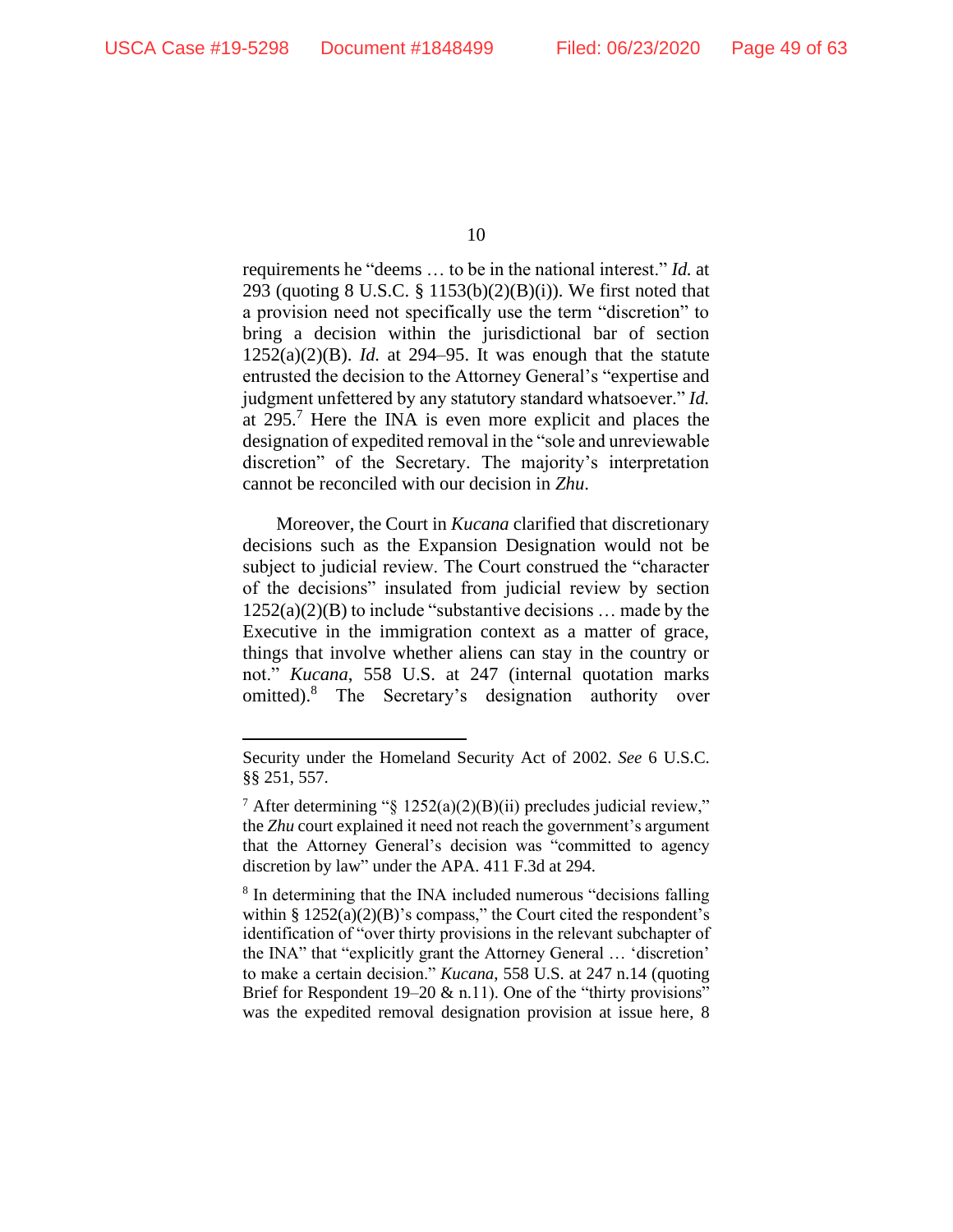expedited removal involves precisely this type of substantive discretionary policy. *Kucana* therefore undermines the majority's interpretation of section 1252(a)(2)(B) to cover only "individualized forms of discretionary relief from removal or exclusion" and not broader policy decisions such as the Expansion Designation. Maj. Op. 29. The text plainly bars judicial review of more than individual claims because it bars review of "any other decision or action" of the Secretary "regardless of whether the judgment, decision, or action is made in removal proceedings." 8 U.S.C. § 1252(a)(2)(B).

The majority also asserts that the Expansion Designation is not "of a like kind" as the other decisions covered by section 1252(a)(2)(B), Maj. Op. 27, but the Court expressly defined the "genre" of decisions shielded from review as "those made discretionary by legislation." *Kucana*, 558 U.S. at 246–47. No party disputes that the text of the INA, not a regulation, entrusts the Secretary with discretion over designating aliens for expedited removal. Therefore, consistent with *Kucana*, plaintiffs' challenge to the Expansion Designation is barred by section 1252(a)(2)(B).

Finally, the majority's reliance upon *Nasrallah v. Barr*, 2020 WL 2814299, is misplaced. Maj. Op. 28, 30. The Court explicitly stated that its decision "has no effect" on the jurisdiction stripping provisions of sections  $1252(a)(2)(A)$  and (B). *See Nasrallah*, 2020 WL 2814299, at 8 & n.5.<sup>9</sup>

<sup>11</sup>

U.S.C. § 1225(b)(1)(A)(iii)(I). Brief for Respondent 19–20 n.11, *Kucana v. Holder*, 2009 WL 2028903 (U.S. 2009).

<sup>9</sup> Contrary to the majority's assertion, Maj. Op. 28, *Nasrallah* did not interpret section  $1252(a)(2)(B)$  to apply only to "orders," a reading that would ignore the statute's text, which explicitly applies to "any other [discretionary] decision or action." 8 U.S.C. § 1252(a)(2)(B). The Court addressed section  $1252(a)(2)(B)$  to answer a potential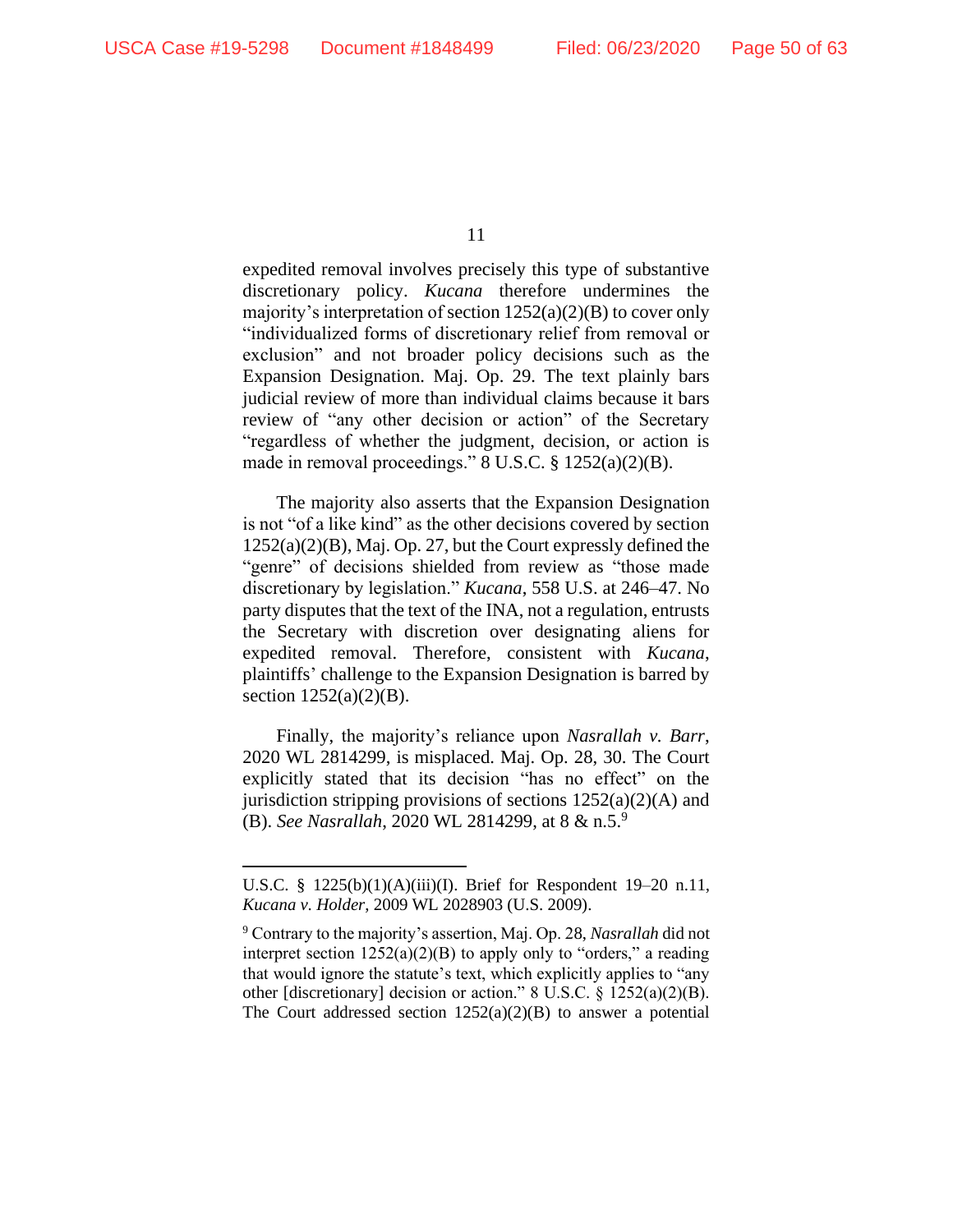# B.

The structure and context of the INA's jurisdictional provisions also confirm that the Secretary's Expansion Designation is barred from judicial review. *Cf. Kucana*, 558 U.S. at 245 (looking to statutory context in interpreting section  $1252(a)(2)(B)$ ). Section  $1252(a)(2)$  includes two jurisdiction stripping provisions that are relevant here. As I have already explained, the Secretary's Expansion Designation plainly falls within section  $1252(a)(2)(B)$  because it is a discretionary policy. The majority maintains, however, that the Expansion Designation fits *only* within section 1252(a)(2)(A), which applies to expedited removal decisions, and that jurisdiction is preserved through one of the exceptions found in section 1252(e). Maj. Op. 18–25. Yet as the majority's analysis proves, the Expansion Designation is *both* a discretionary action and an action that pertains to expedited removal, and therefore fits within both sections  $1252(a)(2)(A)$  and (B). Because both provisions begin with the clause "Notwithstanding any other provision of law," 8 U.S.C. §§ 1252(a)(2)(A), (B), jurisdiction can be ousted by either provision, but jurisdiction can be preserved only by finding an exception to both provisions.

This interpretation is directly supported by the Supreme Court's recent decision in *Nasrallah*, which maintains that each of section  $1252(a)(2)$ 's jurisdiction stripping provisions can serve as an independent ground to bar jurisdiction. *See* 2020 WL 2814299, at  $*8 \& n.5$  (noting that even if a claim is not

<sup>&</sup>quot;slippery slope" argument: "If factual challenges to [Convention Against Torture] orders may be reviewed, what other orders will now be subject to factual challenges in the courts of appeals?" *Nasrallah*, 2020 WL 2814299, at \*8. In addressing orders, the Court did not thereby eliminate section  $1252(a)(2)(B)$ 's application to other discretionary decisions or actions, such as the Expansion Designation.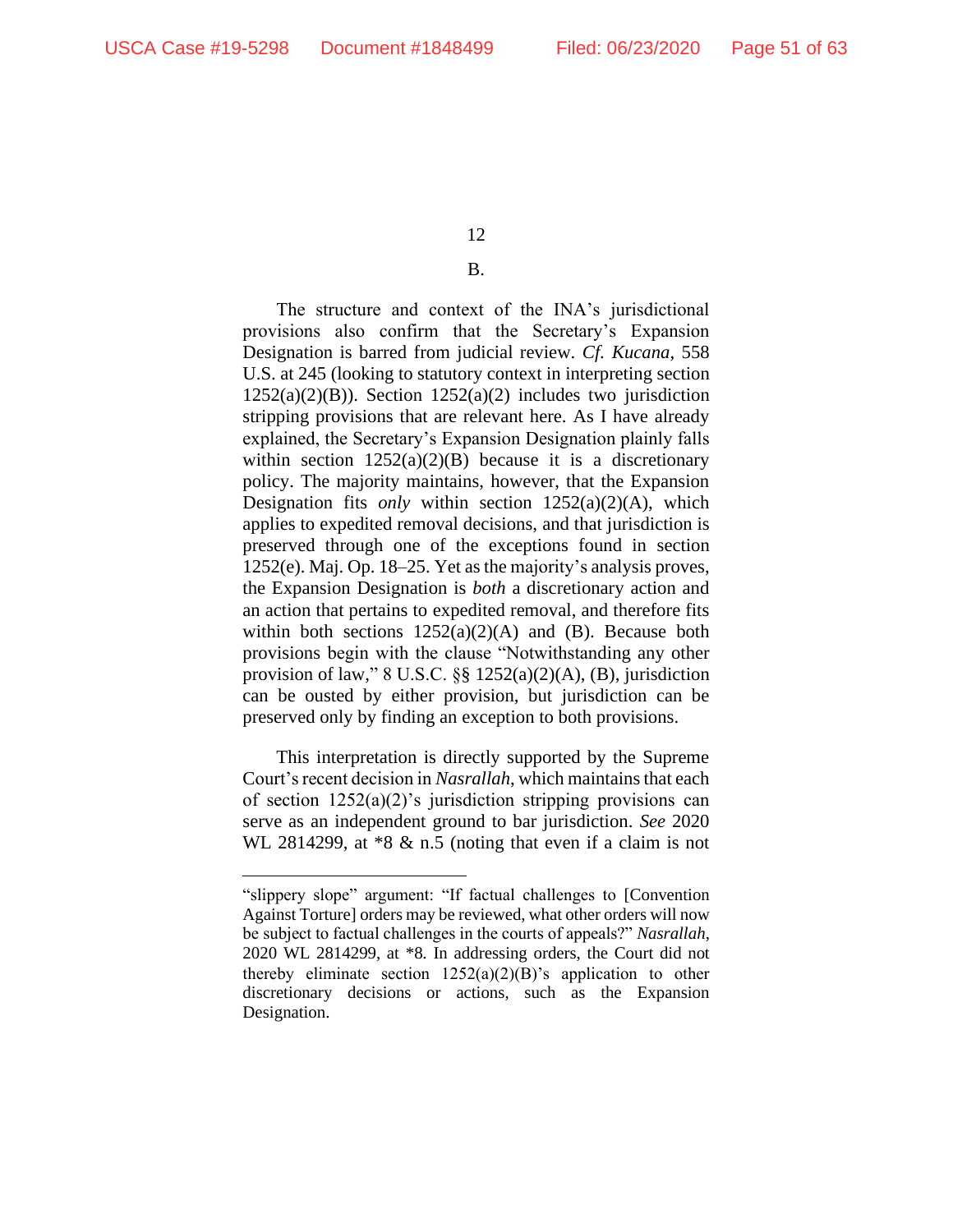barred under section  $1252(a)(2)(C)$ , it can be independently barred under sections 1252(a)(2)(A) or (B)). *Nasrallah*  reinforces that even if jurisdiction over the expedited removal designation is not precluded by section  $1252(a)(2)(A)$ , it is still independently precluded by section  $1252(a)(2)(B)$ .

Thus, even assuming the majority is correct that an exception to section 1252(a)(2)(A) preserves jurisdiction over the Expansion Designation, the majority fails to explain how section  $1252(a)(2)(B)$  does not bar jurisdiction, since it applies "notwithstanding" anything in section  $1252(a)(2)(A)$ . The best reading of the statute must harmonize the application of both of these provisions to the Secretary's Expansion Designation, because "there can be no justification for needlessly rendering [these two provisions] in conflict if they can be interpreted harmoniously." Antonin Scalia & Bryan A. Garner, READING LAW: THE INTERPRETATION OF LEGAL TEXTS 180 (2012). The plain meaning of sections  $1252(a)(2)(A)$  and (B) readily allows such harmonization because both sections prohibit judicial review of the Secretary's designation policies regarding expedited removal.

Although the jurisdictional ouster in section  $1252(a)(2)(B)$ is sufficient to bar judicial review of plaintiffs' claims, it provides useful context to explain how jurisdiction over the Expansion Designation is also barred by section 1252(a)(2)(A), which states that "no court shall have jurisdiction to review ... except as provided in subsection (e), procedures and policies adopted by the [Secretary] to implement the provisions of section 1225(b)(1)." 8 U.S.C. § 1252(a)(2)(A)(iv). The Expansion Designation is a policy adopted by the Secretary to implement the expedited removal provision, section  $1225(b)(1)$ . Therefore, we have no jurisdiction to review the Designation, unless an exception can be found in section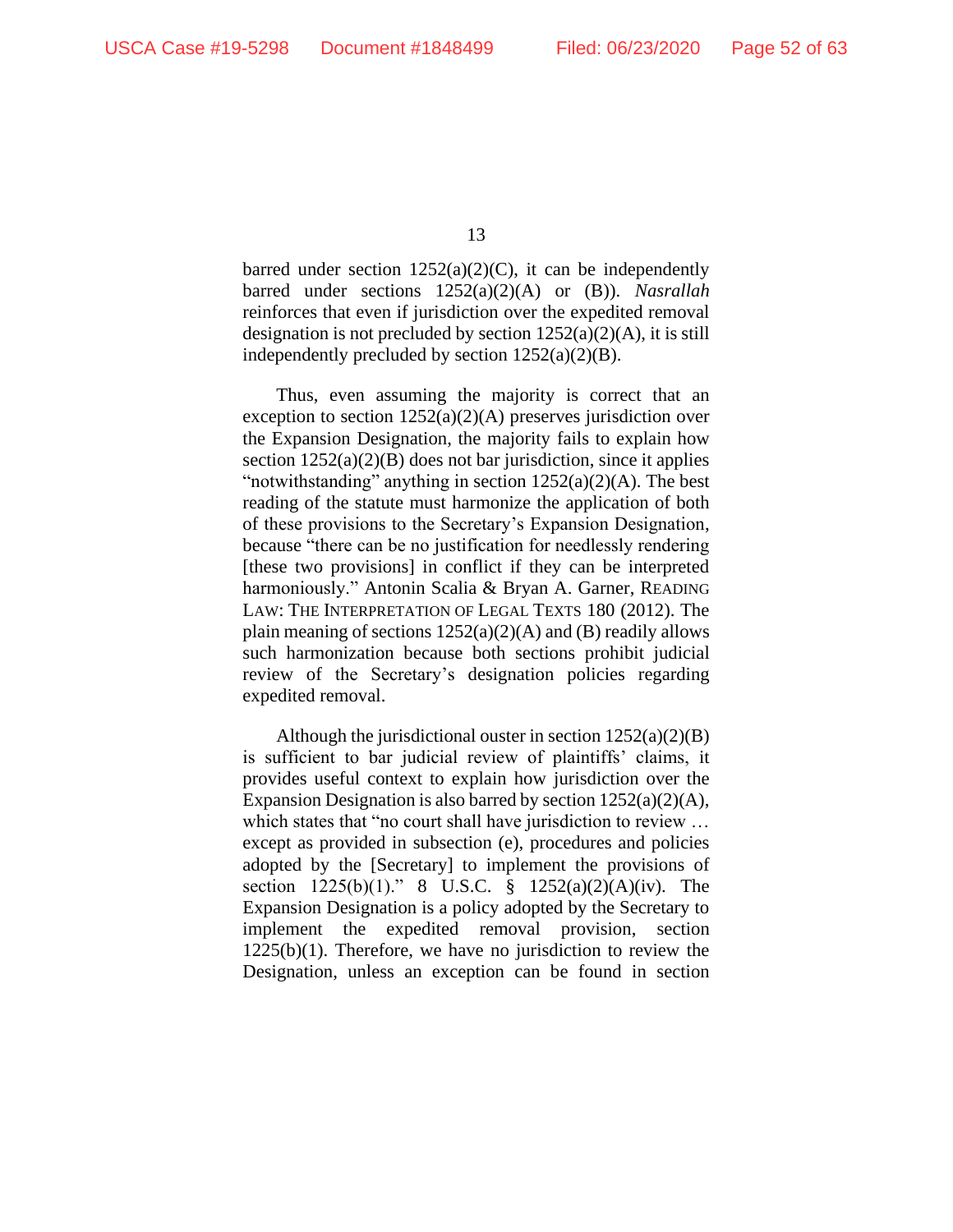1252(e). Contrary to the majority's arguments, section 1252(e) does not save jurisdiction here.

Section 1252(e) covers "Judicial review of orders under section 1225(b)(1)." *Id.* § 1252(e). In section 1225(b)(1), Congress created three classes of decisions: orders of removal, determinations, and designations. *See id.* § 1225(b)(1). Orders of removal and determinations are directed to individual aliens, while designations apply broadly to "any or all aliens" designated by the Secretary for expedited removal. *Id.*  $\S$  1225(b)(1)(A)(iii)(I). Moreover, the power to enter determinations and orders of removal is placed in immigration officers while designations are entrusted exclusively to the Secretary's discretion.<sup>10</sup> Both section  $1252(a)(2)(A)$  and section 1252(e) treat these three types of decisions differently.

<sup>&</sup>lt;sup>10</sup> Section 1225(b) authorizes immigration officers to make several "determination[s]," all of which are made in the context of an individual alien. For example, immigration officers can "determine[] that an alien … is inadmissible" and can also "determine[]" whether "an alien has a credible fear of persecution." 8 U.S.C. §§ 1225(b)(1)(A)(i), (b)(1)(B)(ii). Immigration officers may also enter "orders" of removal to an individual alien. *See, e.g.*, 8 U.S.C.  $§$  1225(b)(1)(B)(iii)(I) ("The officer shall order the alien removed."). Finally, the Secretary is authorized to make two "designations": the expedited removal designation, *id.* §  $1225(b)(1)(A)(iii)(I)$ , and the designation of where asylum interviews will take place, *id.* § 1225(b)(1)(B)(i). "Designations" thus differ from "orders" and "determinations" in two ways. First, they apply broadly rather than in the context of an individual alien. Second, they are assigned to the Secretary rather than an immigration officer. Contrary to the majority's implication, Maj. Op. 25 n.10, when properly presented with a case concerning the scope of a statute, judges have an obligation to read the words of that statute, with or without assistance from the Executive Branch.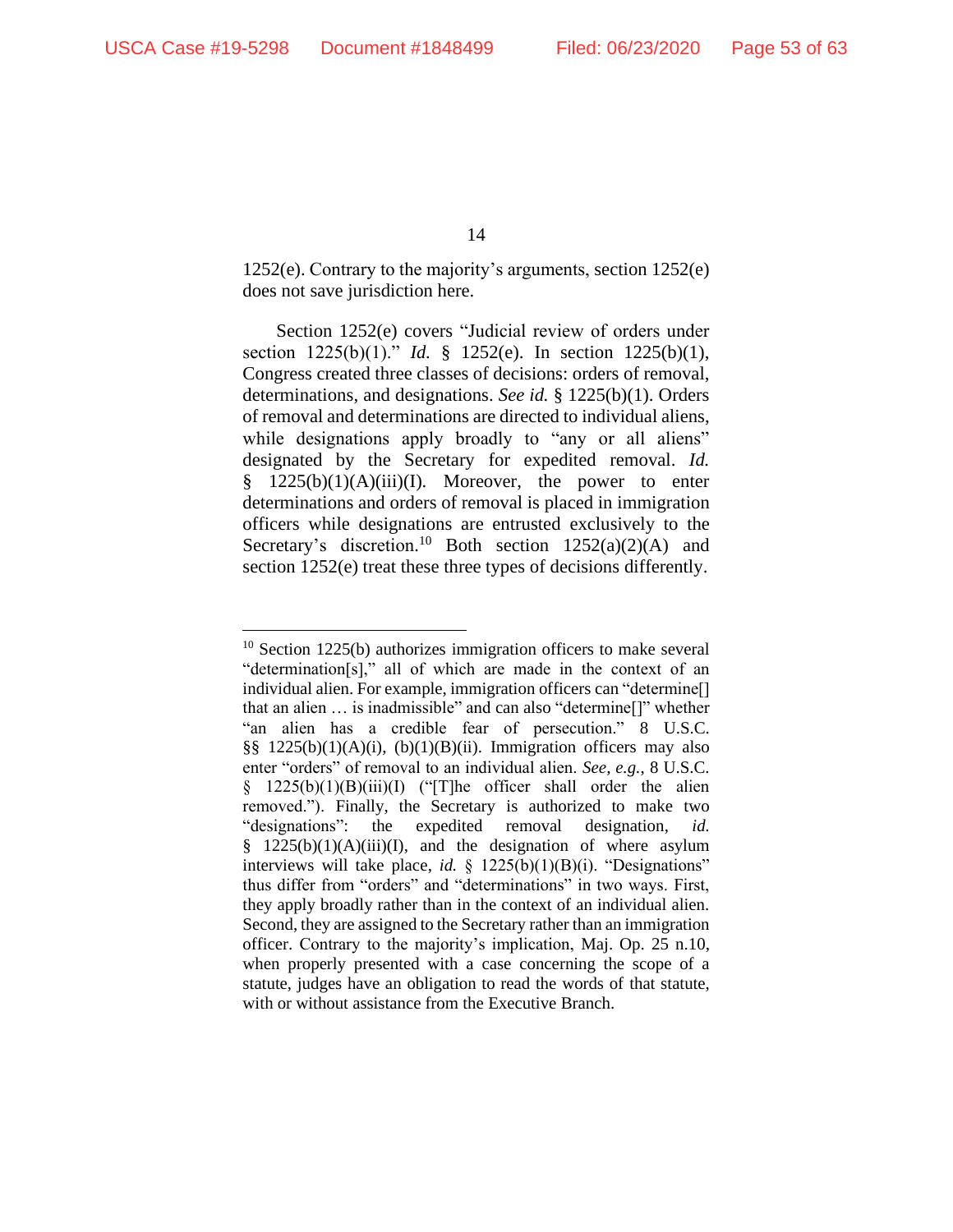As relevant here, the Expansion Designation fits within section  $1252(a)(2)(A)(iv)$ , which precludes review of "procedures and policies" implementing expedited removal, except as preserved by section 1252(e). Section 1252(e) expressly addresses orders and determinations. It constrains review of orders, *id.* § 1252(e)(5), and grants review of certain aspects of determinations, *id.* § 1252(e)(2), (3). Yet section 1252(e) nowhere authorizes judicial review of an expedited removal "designation." Instead, it allows courts to review a "written policy directive," which arguably would include the Expansion Designation, but clarifies that such review is authorized solely in the context of individual "determinations under section 1225(b) ... and its implementation." *Id.* § 1252(e)(3)(A)*.* Thus, an expedited removal "determination" is a necessary condition to obtain judicial review of a policy regarding expedited removal.

Section 1252(e) simply does not address designations, which are discretionary policies of the Secretary; rather it explicitly preserves judicial review of policies only in the context of "determinations," a term with a specific meaning under section 1225(b). *See supra* n.10. Contrary to the majority, the term "its implementation" cannot be read expansively to include the Secretary's "designations," because these are a separate category of decisions regarding expedited removal.<sup>11</sup> It would be inconsistent with the text and structure

<sup>15</sup>

<sup>&</sup>lt;sup>11</sup> The majority reads section  $1252(e)$ 's authorization of challenges to "determinations under section 1225(b) … and its implementation" to allow for a preenforcement challenge to designations in the absence of an individual determination. This reading, however, renders the term "determinations" surplusage. Section 1252(e) allows a court to overturn an individual determination only on the ground that a written policy or procedure is contrary to law; it does not allow an alien to challenge the factual or legal conclusions underpinning the determination. The "determination" is thus the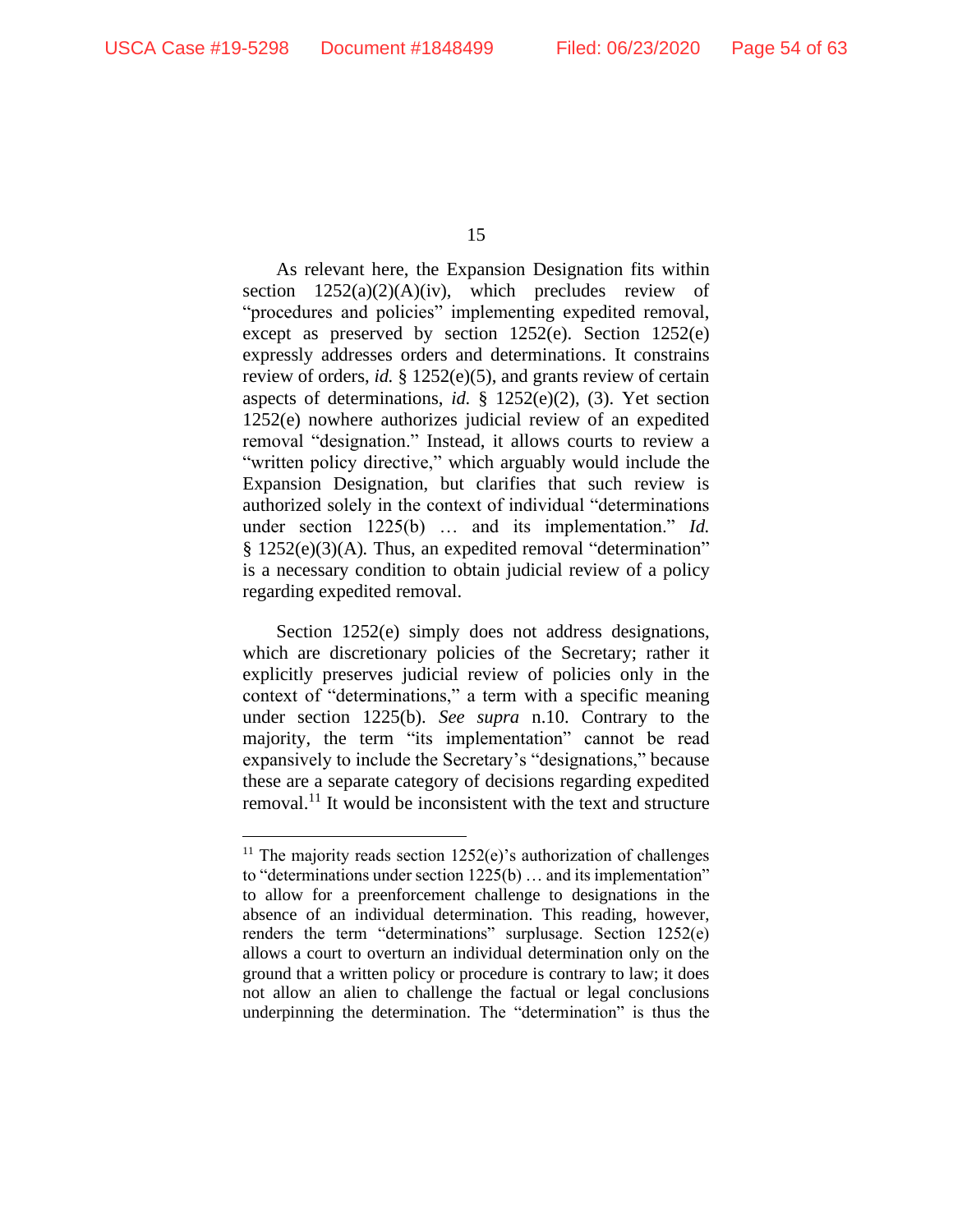of the statute for Congress to permit preenforcement challenges to policies such as the Expansion Designation in a subpart that allows limited review only of individual determinations.

Because section 1252(e) does not revive jurisdiction for preenforcement challenges to designation policies, the Expansion Designation cannot be reviewed under the plain meaning of section  $1252(a)(2)(A)$ , which bars judicial review of policies implementing expedited removal. *See* 8 U.S.C.  $§ 1252(a)(2)(A)(iv).$ 

Thus, both sections  $1252(a)(2)(A)$  and (B) bar judicial review of this suit.<sup>12</sup> Congress coherently and systematically removed jurisdiction to review the Secretary's Expansion Designation in the absence of any affected individual. As this court has previously explained, the structure of section 1252

necessary procedural vehicle to challenge policies implementing the INA. If an alien or group could rely on the phrase "its implementation" to bring a challenge absent an individual determination, the term "determinations under section 1225(b)" would be superfluous. 8 U.S.C. § 1252(e)(3)(A); *see also Am. Immigration Lawyers Ass'n (AILA) v. Reno*, 199 F.3d 1352, 1359– 60 (D.C. Cir. 2000).

 $12$  The majority's attempt to use the general-specific canon of interpretation, Maj. Op. 30 n.13, fails because the canon applies only when statutory provisions conflict. *See* READING LAW 183 (generalspecific canon applies only "when the attribution of no permissible meaning can eliminate the conflict"). Here the provisions read together create no conflict, but instead consistently strip the courts of jurisdiction over plaintiffs' preenforcement suit. Moreover, it is hardly clear that one provision here is general and the other specific. *Compare* 8 U.S.C. § 1252(a)(2)(A) (addressing expedited removal), *with id.* § 1252(a)(2)(B) (addressing discretionary decisions). The Expansion Designation is both an expedited removal policy and a discretionary policy, a fact the majority's reading cannot square.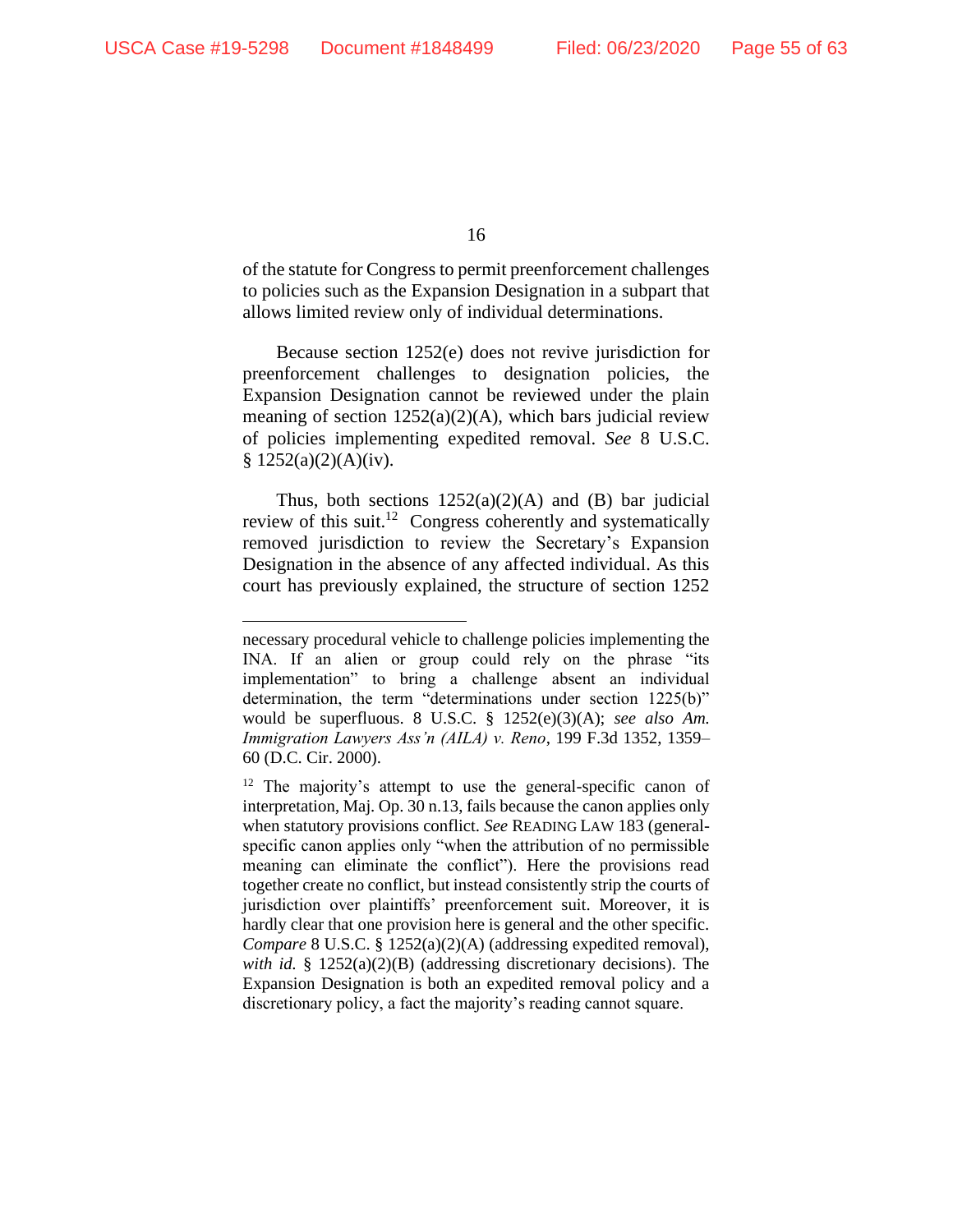demonstrates that "Congress meant to allow actions only by aliens who have been subjected to the summary procedures contained in § 1225(b) and its implementing regulations." *Am. Immigration Lawyers Ass'n (AILA) v. Reno*, 199 F.3d 1352, 1359 (D.C. Cir. 2000).

In addition, the majority mistakenly relies on section  $1252(a)(2)(D).<sup>13</sup>$  Maj. Op. 29–30. This section allows review of certain constitutional and legal claims "raised upon a petition for review filed with an appropriate court of appeals." 8 U.S.C. § 1252(a)(2)(D). But it has no applicability to expedited removal designations, which can be reviewed, if at all, only in an action brought in federal district court pursuant to the procedures set forth in section 1252(e). *See* 8 U.S.C.  $§$  1252(a)(2)(A). To the extent the majority suggests the structure of section  $1252(a)(2)$  evinces a commitment to preserve review, the Supreme Court has reached precisely the opposite conclusion: "[M]any provisions of IIRIRA are aimed at protecting the Executive's discretion from the courts indeed, that can fairly be said to be the theme of the legislation." *Reno v. Am.-Arab Anti-Discrimination Comm.*, 525 U.S. 471, 486–87 (1999) (citing, *inter alia*, 8 U.S.C. §§ 1252(a)(2)(A), (B)).

Reading on in the statute, section 1252(f) further confirms that courts cannot engage in preenforcement review of the legal

 $13$  Congress added section  $1252(a)(2)(D)$  to provide an "adequate substitute for habeas." *Guerrero-Lasprilla*, 140 S. Ct. at 1071–72 (internal quotation marks omitted). Contrary to the majority's assertion, Maj. Op. 29–30, this provision tells us little about this case because "[i]mmigration law has long drawn a distinction between … declaratory and injunctive relief … and habeas relief." *Jennings*, 138 S. Ct. at 858 (Thomas, J., concurring in part and concurring in the judgment) (citing *INS v. St. Cyr*, 533 U.S. 289, 309–10 (2001)); *see also Heikkila*, 345 U.S. at 230.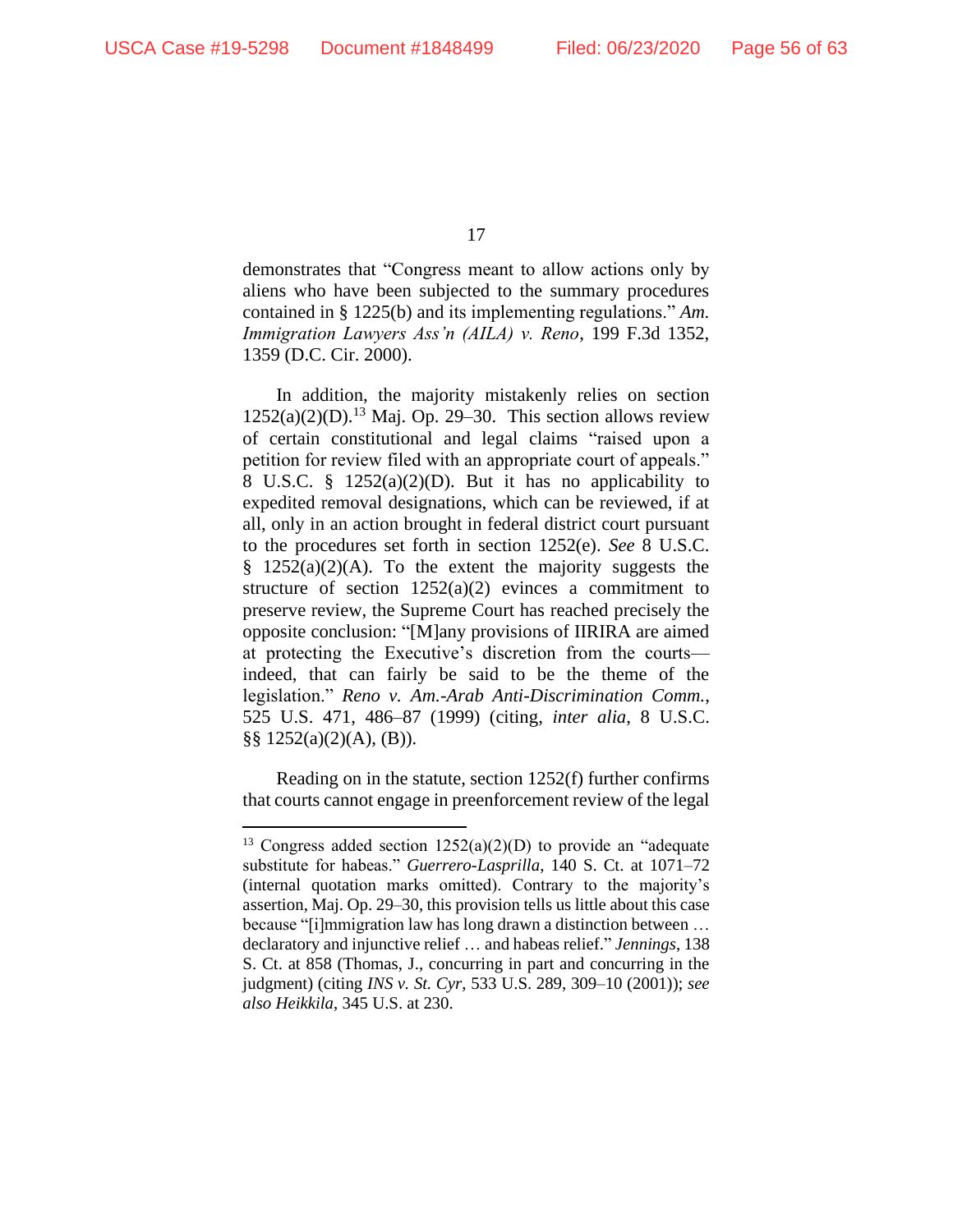validity of an expedited removal designation. 8 U.S.C. § 1252(f)(1). Section 1252(f) allows for injunctive relief only "with respect to the application of such provisions to an individual alien against whom proceedings under such part have been initiated." *Id.* Yet no individual proceedings have been initiated against any member of the plaintiff organizations. *Cf. AILA*, 199 F.3d at 1359 (noting that section 1252(f) bolsters the conclusion that "Congress must have contemplated that lawsuits challenging its enactment would be brought, if at all, by individual aliens who … were aggrieved by the statute's implementation").

Congress cannot confer jurisdiction on the courts to issue a merely advisory opinion; but that would be the consequence of reading section  $1252(e)(3)(A)$  to confer jurisdiction over plaintiffs' suit. Even if the court found the Expansion Designation to be unlawful, it is precluded from providing any injunctive relief. *See* 8 U.S.C. § 1252(f)(1); *cf. AILA*, 199 F.3d at 1359–60 ("Congress meant to allow litigation challenging the new system by, and only by, aliens against whom the new procedures had been applied.").

The text and structure of the INA's jurisdiction stripping provisions demonstrate that we lack the authority to review plaintiffs' claims regarding the Expansion Designation.

C.

Reading the INA's jurisdictional bars to bar jurisdiction is further supported by the fact that there is no "longstanding exercise of judicial review" of expedited removal designations. *Kucana*, 558 U.S. at 237. Twenty years ago, this court upheld the expedited removal system generally against constitutional challenge. *See AILA*, 199 F.3d 1352. Since that time, no court has examined the merits of the Secretary's expedited removal designations. *See* 82 Fed. Reg. 4,902 (Jan. 17, 2017); 69 Fed.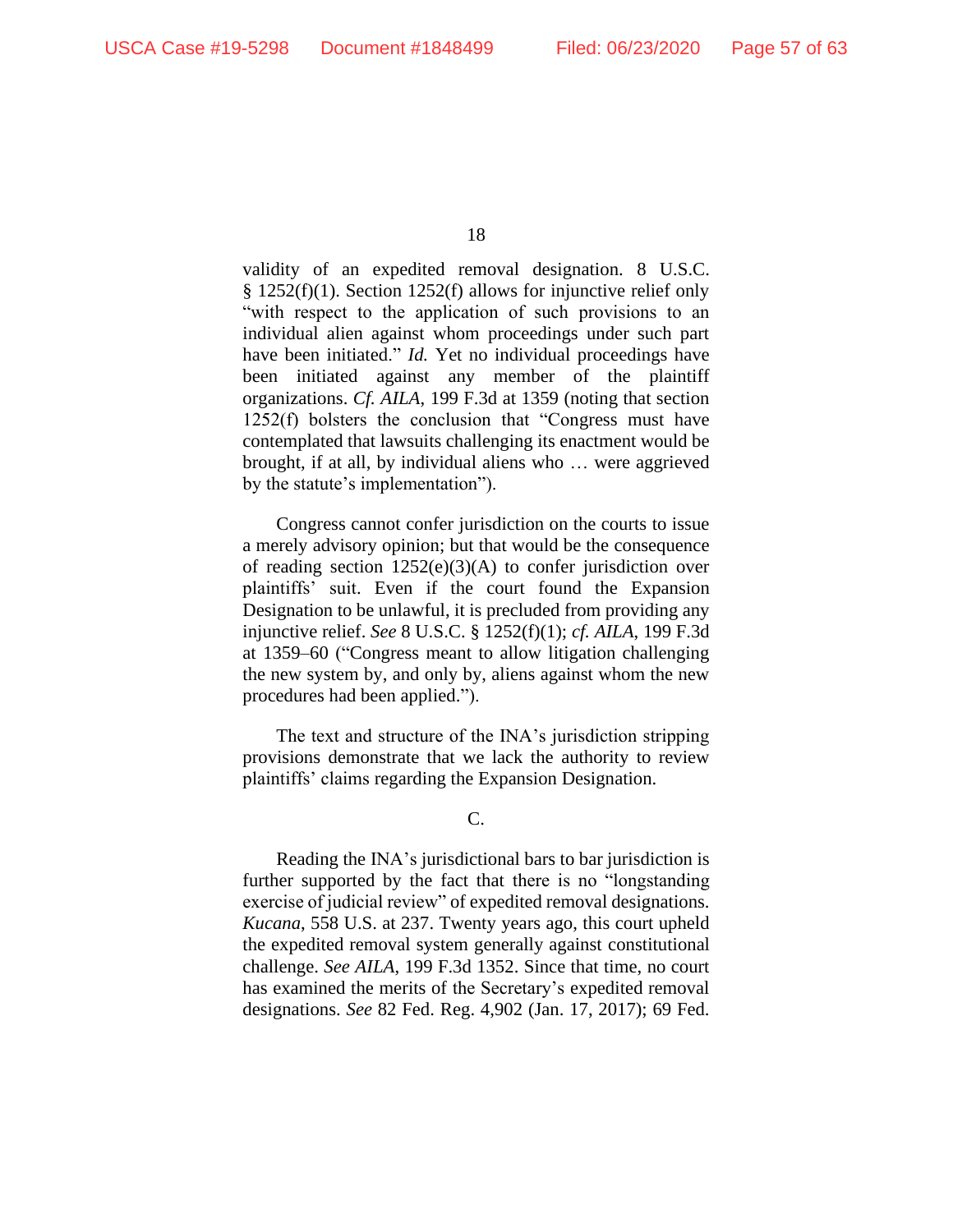Reg. 48,877 (Aug. 11, 2004); 67 Fed. Reg. 68,924 (Nov. 13, 2002). Moreover, the Expansion Designation is not like the individual immigration determinations courts generally review. Instead, it is more like an enforcement policy, because the agency must balance different factors, including ordering its immigration priorities, contending with limited resources, and fulfilling statutory requirements. *Cf*. *Heckler v. Chaney*, 470 U.S. 821, 831–32 (1985).

In the Expansion Designation, the Secretary made clear he was exercising his discretion pursuant to his statutory authority under the INA and "issuing the New Designation to use more effectively and efficiently [the agency's] limited resources to fulfill its mission to enforce the immigration laws and ensure the security of the Nation's borders." 84 Fed. Reg. at 35,411. Exercises of enforcement discretion are not ordinarily subject to judicial review. *See, e.g.*, *Ass'n of Irritated Residents v. EPA*, 494 F.3d 1027, 1032 (D.C. Cir. 2007) ("These [enforcement] judgments—arising from considerations of resource allocation, agency priorities, and costs of alternatives—are well within the agency's expertise and discretion."); *Brock v. Cathedral Bluffs Shale Oil Co.*, 796 F.2d 533, 538 (D.C. Cir. 1986) (Scalia, J.) ("[T]he statement here in question pertains to an agency's exercise of its enforcement discretion—an area in which the courts have traditionally been most reluctant to interfere.").

The INA leaves expedited removal designations to the "sole and unreviewable discretion" of the Secretary and he may modify them "at any time."  $8 \text{ U.S.C. }$  $\frac{6}{9} \frac{1225(b)(1)(A)(iii)(I)}{I}.$ Congress clearly placed designations within the class of discretionary enforcement policies not traditionally subject to judicial review. *Cf. Kucana*, 558 U.S. at 237. Such an explicit conferral of discretion "reflects a congressional recognition" that the Secretary "can make necessary adjustments for unforeseen developments and changing requirements" without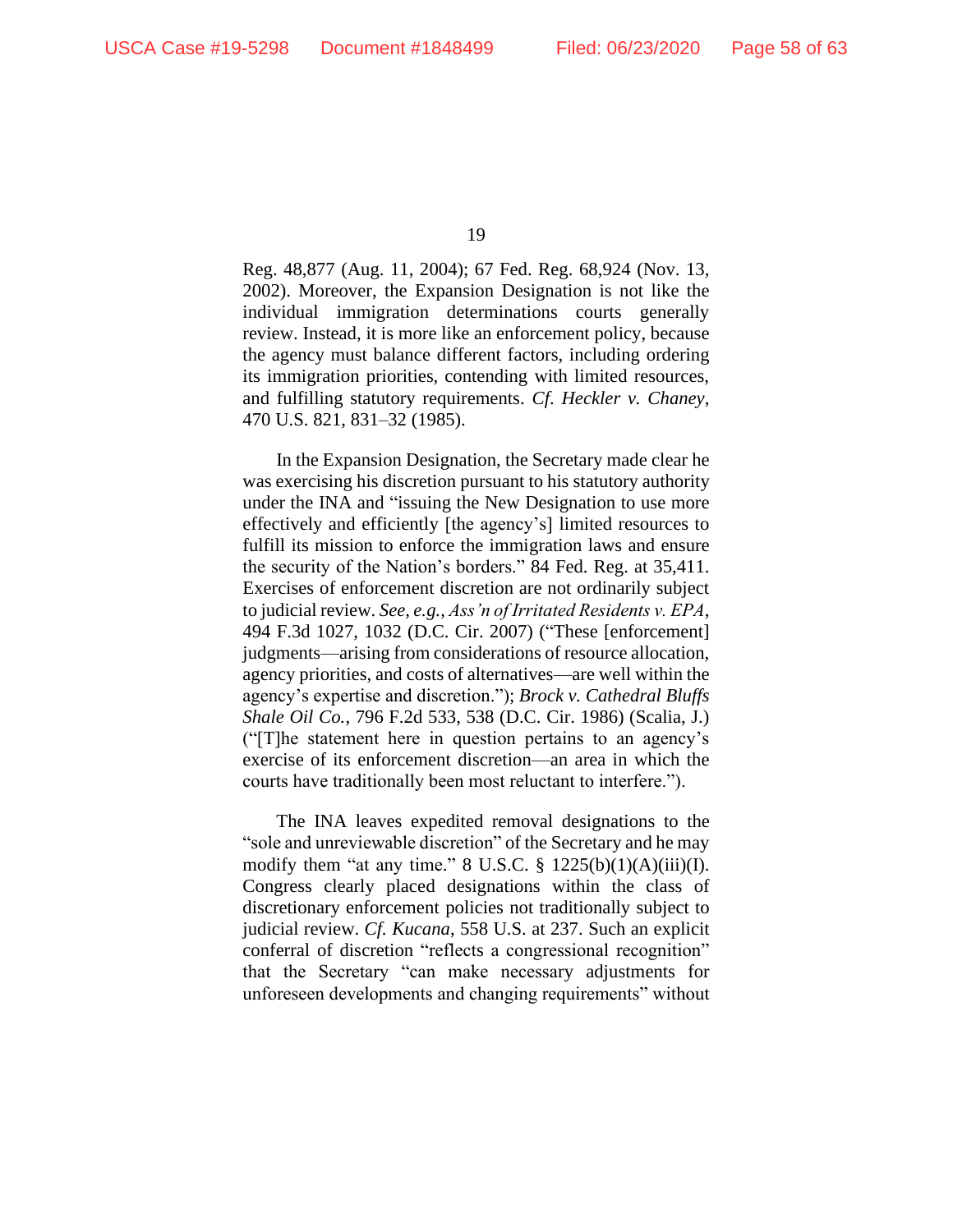judicial interference. *Lincoln v. Vigil*, 508 U.S. 182, 193 (1993) (internal quotation marks omitted). This historical lack of judicial review reinforces the plain meaning of the text and structure of the INA to preclude review of the Secretary's Expansion Designation. *See Kucana*, 558 U.S. at 251–52.

\*\*\*

The majority concludes that plaintiffs' claims are not barred and are properly reviewed under (apparently) either general federal question jurisdiction or jurisdiction conferred directly by the INA. Maj. Op. 18 (citing 28 U.S.C. § 1331), 39 (citing 8 U.S.C. § 1252(e)). Yet the INA strips jurisdiction over discretionary decisions as well as policies to implement expedited removal absent an individual "determination." These provisions separately and independently preclude judicial review of the Expansion Designation and apply "notwithstanding any other provision of law." *See* 8 U.S.C. §§ 1252(a)(2)(A), (B). This means the INA's jurisdictional ousters apply notwithstanding general federal question jurisdiction under section 1331. *See Patchak*, 138 S. Ct. at 905. In sum, neither the INA nor section 1331 allow us to exercise jurisdiction over plaintiffs' suit.

III.

Even on the majority's view that the district court had jurisdiction over plaintiffs' suit, the INA categorically prohibits injunctive relief absent proceedings against an individual alien. The anti-injunction provision states in full:

> Regardless of the nature of the action or claim or of the identity of the party or parties bringing the action, no court (other than the Supreme Court) shall have jurisdiction or authority to enjoin or restrain the operation of the provisions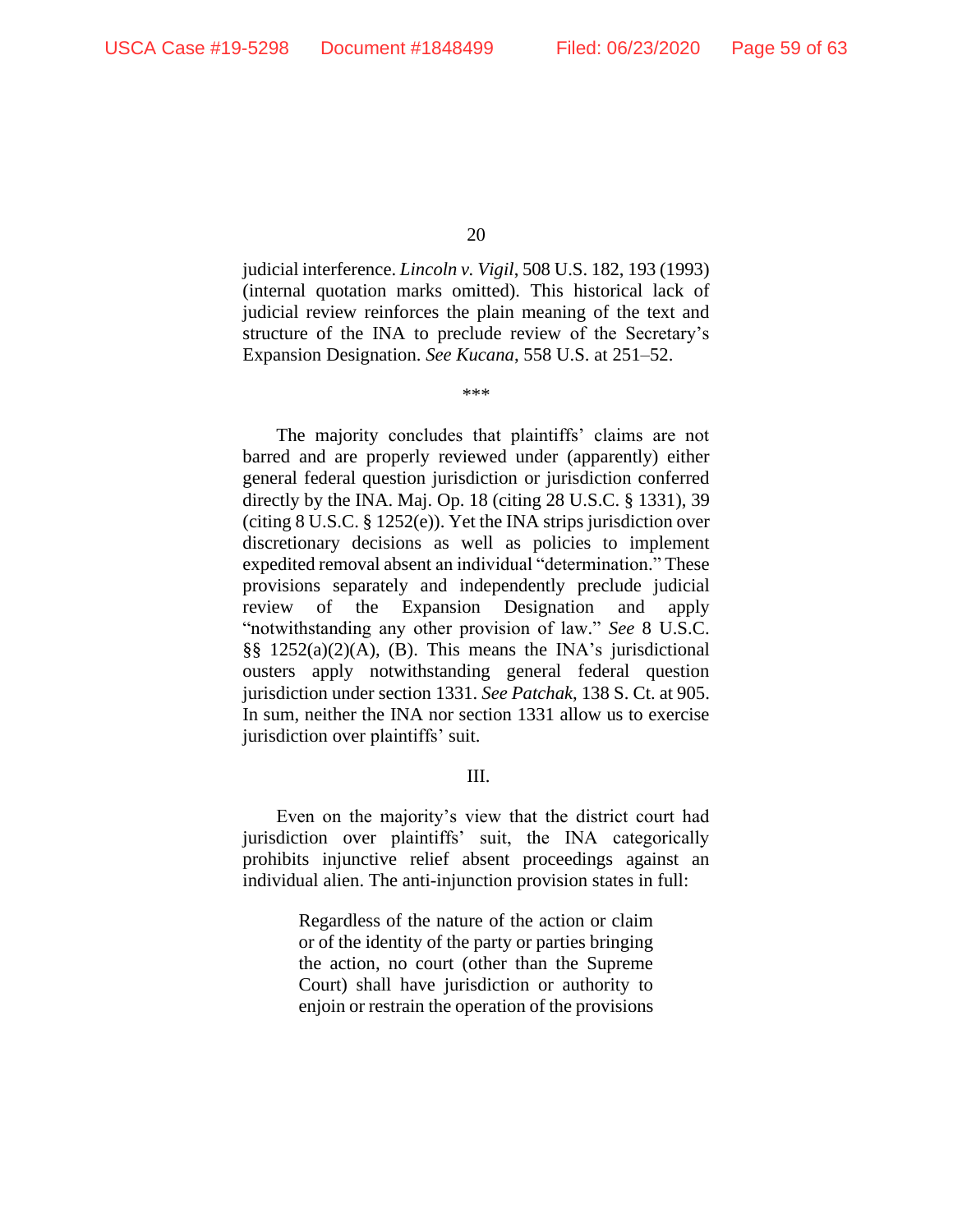of part IV of this subchapter,  $[14]$  as amended by the [IIRIRA], other than with respect to the application of such provisions to an individual alien against whom proceedings under such part have been initiated.

8 U.S.C. § 1252(f)(1). This provision speaks in the broadest possible terms and unambiguously prohibits the preenforcement injunction the district court entered here.

The expedited removal provision allows the Secretary in his "sole and unreviewable discretion" to designate classes of aliens up to the statutory maximum for expedited removal "at any time." *Id.* §  $1225(b)(1)(A)(iii)(I)$ . The Secretary is entrusted with carrying this provision into operation. *See id.* By enjoining the Secretary's Expansion Designation, the district court "enjoin[ed] … the operation" of the expedited removal provision. *See Nken v. Holder*, 556 U.S. 418, 431–32 (2009) (noting the anti-injunction provision demonstrates congressional "concern[] about the possibility that courts would enjoin application of particular provisions of the INA").

The anti-injunction provision carves out a single exception for "the application of such provisions to an individual alien against whom proceedings under such part have been initiated." 8 U.S.C.  $\S$  1252(f)(1). Here, the exception has not been triggered because expedited removal proceedings have not "been initiated" against any member of the plaintiff organizations, nor indeed, against any individual. Thus, no court "other than the Supreme Court" has jurisdiction to enjoin the operation of the Expansion Designation. *Id.*; *see American-Arab Anti-Discrimination Comm.*, 525 U.S. at 481–82 (the

<sup>&</sup>lt;sup>14</sup> "[P]art IV of this subchapter" refers to 8 U.S.C. §§ 1221-1231. The expedited removal provision is codified as 8 U.S.C. § 1225.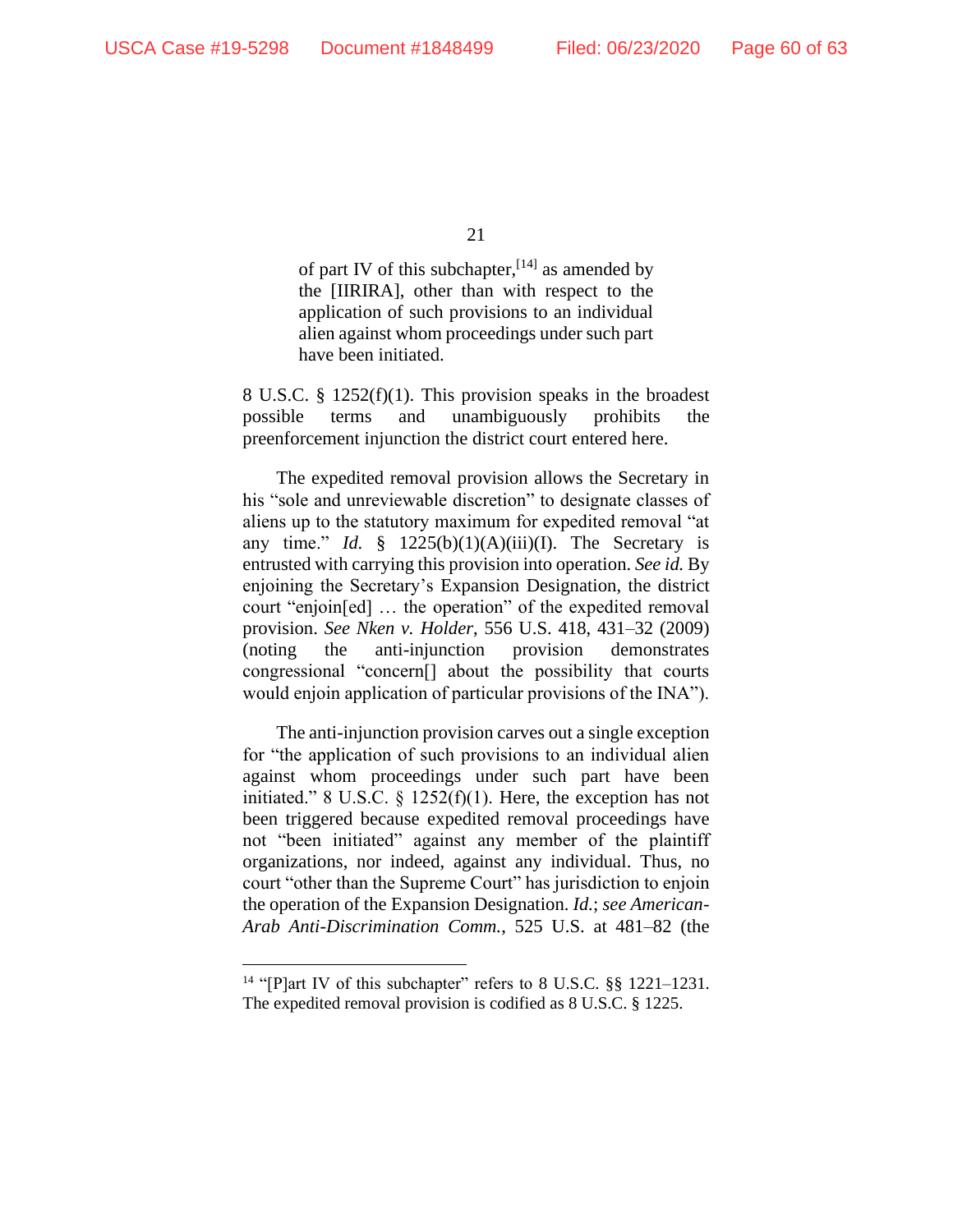anti-injunction provision "is nothing more or less than a limit on injunctive relief"); *Padilla v. ICE*, 953 F.3d 1134, 1150 (9th Cir. 2020) ("Congress intended [the anti-injunction provision] to prohibit injunctive relief with respect to organizational plaintiffs."). The anti-injunction provision thus runs in parallel to the jurisdiction stripping provisions, which allow judicial review only in the context of concrete individual "determinations." *See* 8 U.S.C. §§ 1252(a)(2)(A), 1252(e)(3).

The district court reached an opposite conclusion by relying on a dubious distinction between enjoining the statute and enjoining the Secretary from carrying the statute into operation. *See Make the Rd. New York v. McAleenan*, 405 F. Supp. 3d 1, 68 n.37 (D.D.C. 2019). If the anti-injunction provision applies only to injunctions restraining the statutory text, it is a nullity, indeed an absurdity, because injunctions run against an officer, not statutory text. The anti-injunction provision prohibits injunctions restraining "*the operation of* the provisions of part IV of this subchapter." 8 U.S.C. § 1252(f)(1). Of course the Expansion Designation is not part of the statute; however, designations are the mechanism by which the Secretary carries his expedited removal authority into "operation." By enjoining the Secretary from issuing the Expansion Designation, the district court "enjoin[ed] or restrain[ed] the operation of" the expedited removal designation provision in violation of the INA. <sup>15</sup> The district

<sup>&</sup>lt;sup>15</sup> The Sixth Circuit rejected a similar argument that "the district" court was not enjoining or restraining the statutes" under section 1252(f)(1) as "implausible on its face" because "[t]he district court … created out of thin air a requirement … that does not exist in the statute; and adopted standards that the government must meet." *Hamama v. Adducci*, 912 F.3d 869, 879–80 (6th Cir. 2018). So too here. "If these limitations on what the government can and cannot do under the … provision are not 'restraints,' it is not at all clear what would qualify as a restraint" under section 1252(f). *Id.*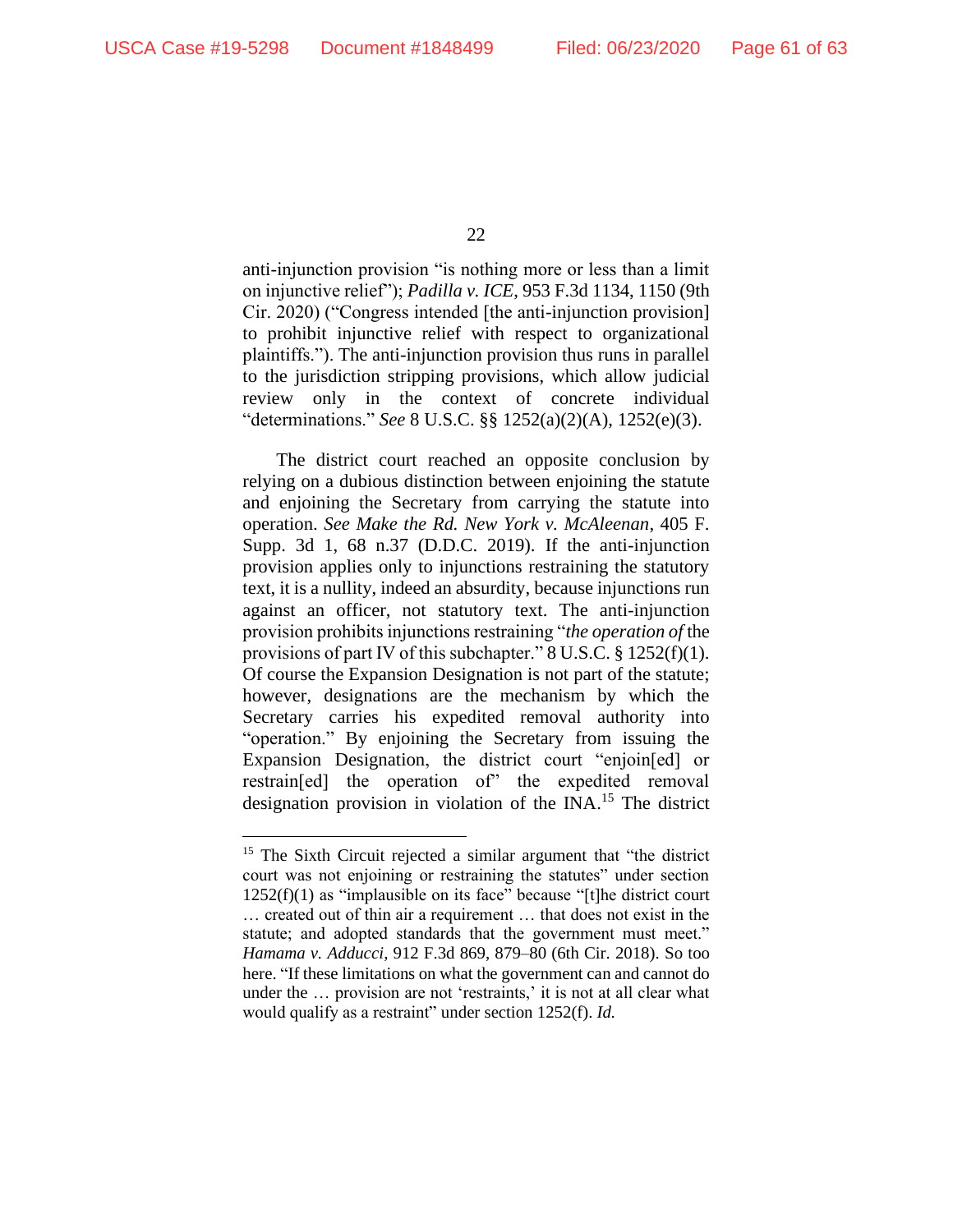court thus not only lacked jurisdiction over the case, it also lacked jurisdiction to enter this injunctive remedy.<sup>16</sup>

\* \* \*

Although I generally agree with the majority's conclusion that the expedited removal designation is committed to agency discretion by law, we have an antecedent duty to ensure jurisdiction. Here, the INA unambiguously withholds jurisdiction over plaintiffs' suit to enjoin the Expansion Designation. Courts must respect limits on their jurisdiction, particularly in areas such as immigration that implicate power traditionally wielded by the political branches. *See Fiallo v. Bell*, 430 U.S. 787, 792 (1977) ("[T]he power to expel or exclude aliens [is] a fundamental sovereign attribute exercised by the Government's political departments largely immune from judicial control.") (quotation marks omitted); *Heikkila*, 345 U.S. at 233–34 (noting the "peculiarly political nature of the legislative power over aliens"). Decisions of the Supreme Court and this circuit have consistently read the INA's jurisdiction stripping provisions to mean what they say.

<sup>&</sup>lt;sup>16</sup> The district court's entry of nationwide relief is particularly egregious in light of the INA's anti-injunction provision, which explicitly limits relief to an alien "against whom proceedings … have been initiated." 8 U.S.C.  $\S$  1252(f)(1). While the legality of nationwide injunctions is in doubt under both the Constitution and federal statutes, *see Trump v. Hawaii*, 138 S. Ct. 2392, 2424–29 (2018) (Thomas, J., concurring), it is especially problematic here given the INA's unambiguous foreclosure of any injunctive relief outside a proceeding against an individual alien. Rather than limiting relief to individual affected aliens, as required by the statute, the district court upended the Secretary's discretion through a "cosmic" injunction extending across the land. *DHS v. New York*, 140 S. Ct. 599, 600 (2020) (Gorsuch, J., concurring in the grant of stay).